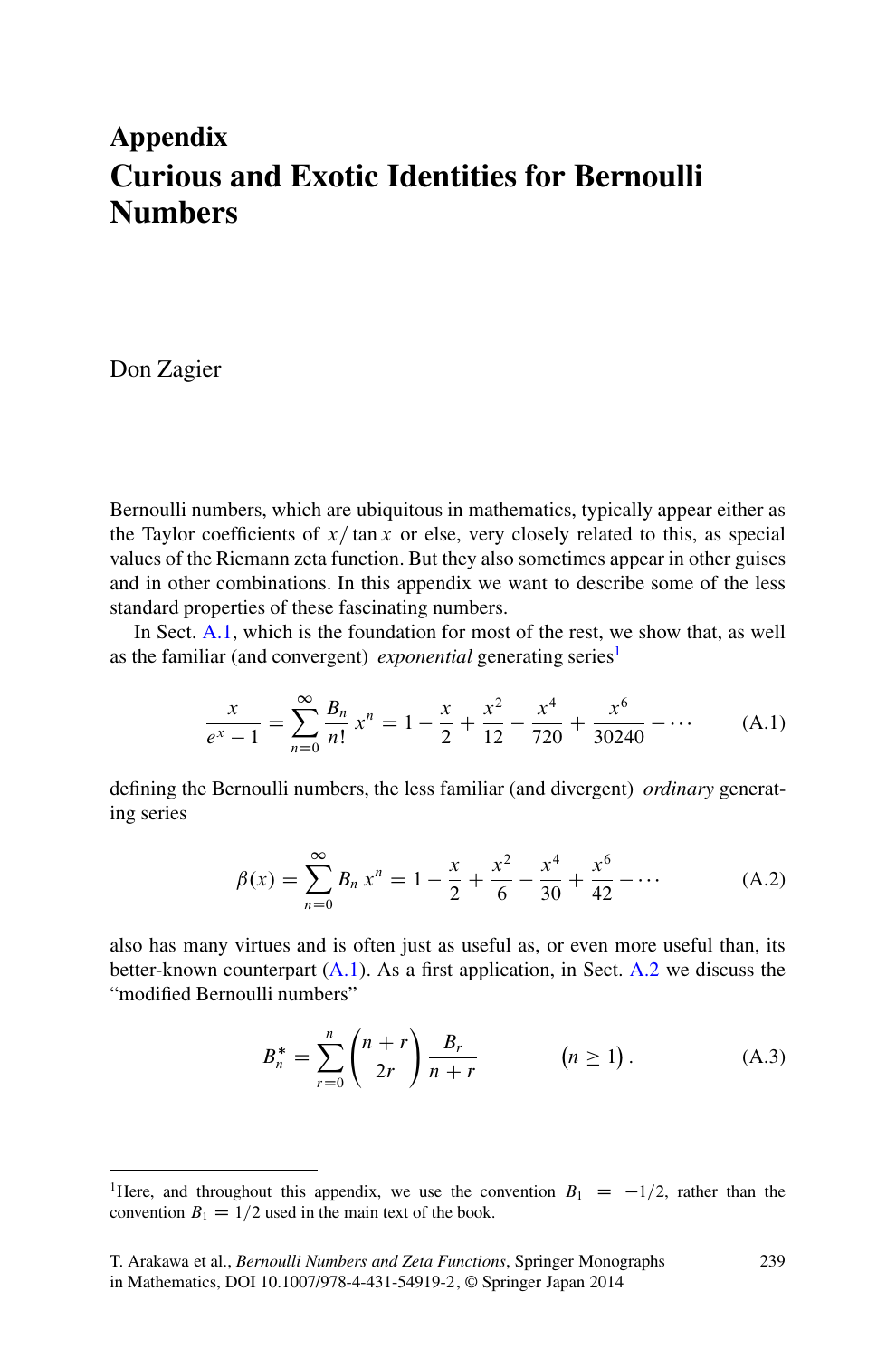<span id="page-1-0"></span>These numbers, which arose in connection with the trace formula for the Hecke operators acting on modular forms on  $SL(2, \mathbb{Z})$ , have several unexpected properties, including the surprising periodicity

$$
B_{n+12}^* = B_n^* \t (n \text{ odd}) \t (A.4)
$$

and a modified form of the classical von Staudt–Clausen formula for the value of  $B_n$  modulo 1. The following section is devoted to an identity discovered by Miki  $[A10]$  (and a generalization due to Gessel  $[A4]$ ) which has the striking property of involving Bernoulli sums both of type  $\sum B_r B_{n-r}$  and  $\sum {n \choose r} B_r B_{n-r}$ , i.e., sums related to both the generating functions [\(A.1\)](#page-0-0) and [\(A.2\)](#page-0-0). In Sect. [A.4](#page-10-0) we look at products of Bernoulli numbers and Bernoulli polynomials in more detail. In particular, we prove the result (discovered by Nielsen) that when a product of two Bernoulli polynomials is expressed as a linear combination of Bernoulli polynomials, then the coefficients are themselves multiples of Bernoulli numbers. This generalizes to a formula for the product of two Bernoulli polynomials in two different arguments, and leads to a further proof, due to I. Artamkin, of the Miki– Gessel identities. Finally, in Sect. [A.5](#page-17-0) we discuss the continued fraction expansions of various power series related to both  $(A.1)$  and  $(A.2)$  and, as an extra titbit, describe an unexpected appearance of one of these continued fraction expansions in connection with some recent and amazing discoveries of Yu. Matiyasevich concerning the non-trivial zeros of the Riemann zeta function.

This appendix can be read independently of the main text and we will recall all facts and notations needed. We should also add a warning: if you don't like generating functions, don't read this appendix!

## **A.1 The "Other" Generating Function(s) for the Bernoulli Numbers**

Given a sequence of interesting numbers  $\{a_n\}_{n\geq0}$ , one often tries to understand them by using the properties of the corresponding generating functions. The two most popular choices for these generating functions are  $\sum_{n=0}^{\infty} a_n x^n$  ("ordinary<br>generating function") and  $\sum_{n=0}^{\infty} a_n x^n / n!$  ("exponential generating function") generating function") and  $\sum_{n=0}^{\infty} a_n x^n/n!$  ("exponential generating function").<br>Henally of course at most one of these turns out to have useful properties. For the Usually, of course, at most one of these turns out to have useful properties. For the Bernoulli numbers the standard choice is the exponential generating function [\(A.1\)](#page-0-0) because it has an expression "in closed form." What is not so well known is that the ordinary generating function of the Bernoulli numbers, i.e., the power series [\(A.2\)](#page-0-0), even though it is divergent for all non-zero complex values of  $x$ , also has extremely attractive properties and many nice applications. The key property that makes it useful, despite its being divergent and not being expressible as an elementary function, is the following functional equation: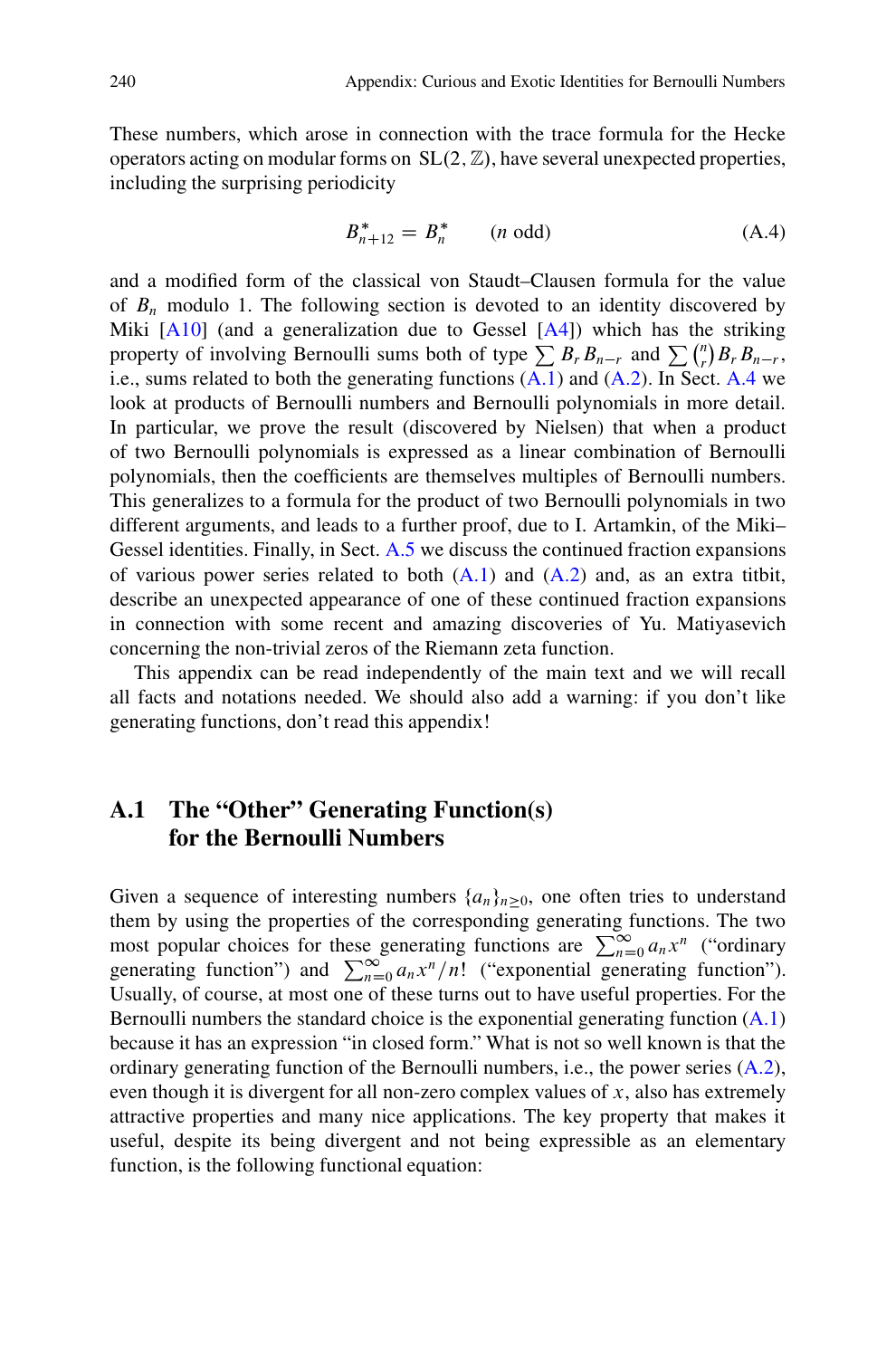<span id="page-2-0"></span>**Proposition A.1.** *The power series*  $(A.2)$  *is the unique solution in*  $\mathbb{Q}[[x]]$  *of the equation*

$$
\frac{1}{1-x}\beta\left(\frac{x}{1-x}\right) - \beta(x) = x.
$$
 (A.5)

*Proof.* Let  ${B_n}$  be unspecified numbers and define  $\beta(x)$  by the first equality in [\(A.2\)](#page-0-0). Then comparing the coefficients of  $x^m$  in both sides of (A.5) gives

$$
\sum_{n=0}^{m-1} {m \choose n} B_n = \begin{cases} 1 & \text{if } m = 1, \\ 0 & \text{if } m > 1. \end{cases}
$$
 (A.6)

This is the same as the standard recursion for the Bernoulli numbers obtained by multiplying both sides of [\(A.1\)](#page-0-0) by  $e^x - 1$  and comparing the coefficients of  $x^m/m!$ <br>on both sides. on both sides.  $\Box$ 

The functional equation  $(A.5)$  can be rewritten in a slightly prettier form by setting

$$
\beta_1(x) = x \beta(x) = \sum_{n=0}^{\infty} B_n x^{n+1},
$$

in which case it becomes simply

$$
\beta_1\left(\frac{x}{1-x}\right) - \beta_1(x) = x^2.
$$
 (A.7)

A generalization of this is given by the following proposition.

**Proposition A.2.** *For each integer*  $r \geq 1$ *, the power series* 

$$
\beta_r(x) = \sum_{n=0}^{\infty} {n+r-1 \choose n} B_n x^{n+r}
$$
\n(A.8)

*satisfies the functional equation*

$$
\beta_r\left(\frac{x}{1-x}\right) - \beta_r(x) = r x^{r+1}
$$
\n(A.9)

*and is the unique power series having this property.*

*Proof.* Equation (A.9) for any fixed value of  $r \geq 1$  is equivalent to the recursion  $(A.6)$ , by the calculation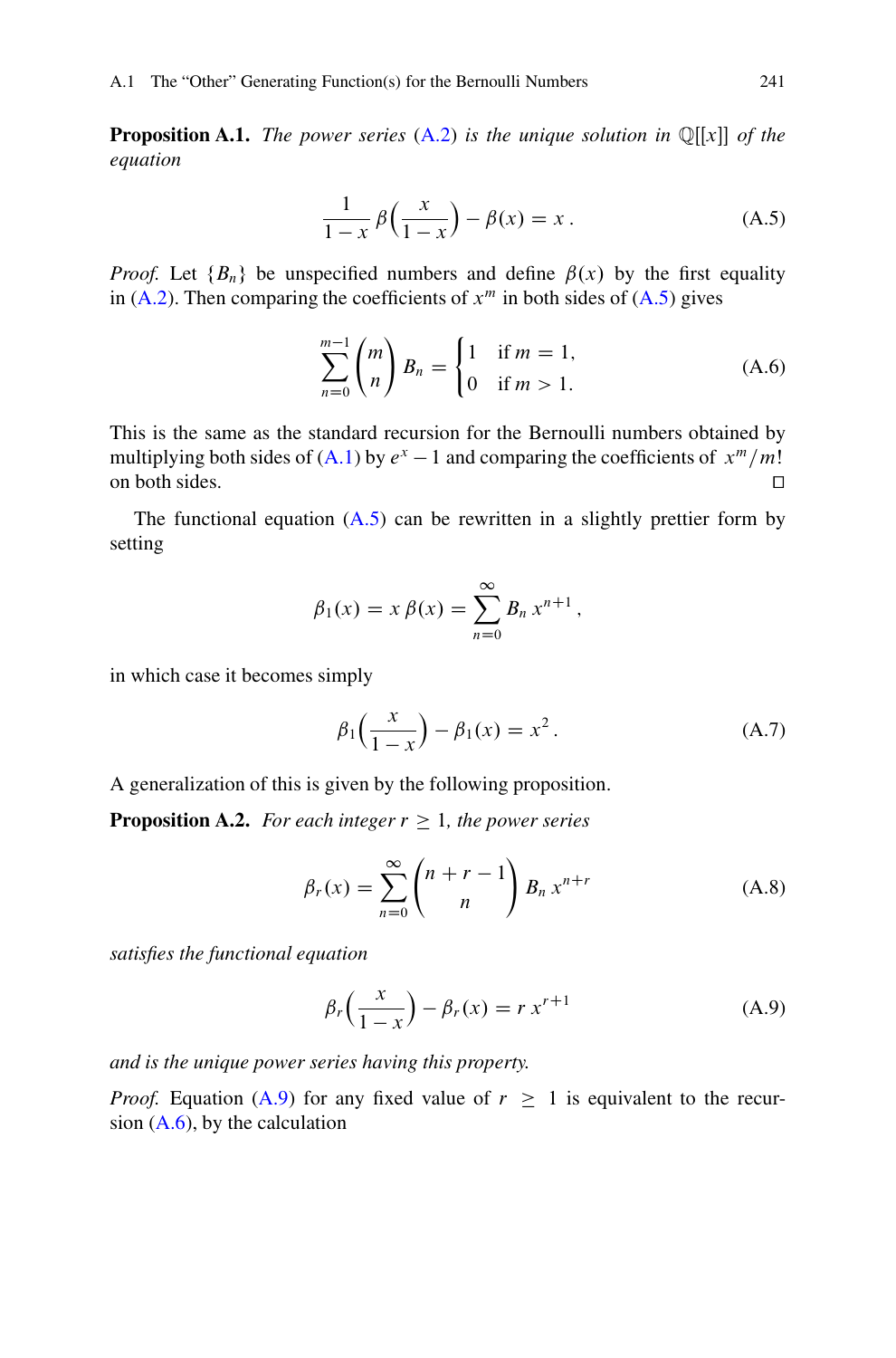<span id="page-3-0"></span>
$$
\beta_r\left(\frac{x}{1-x}\right) - \beta_r(x) = \sum_{n=0}^{\infty} {n+r-1 \choose n} B_n \sum_{\ell=n+r}^{\infty} { \ell \choose n+r-1} x^{\ell+1}
$$

$$
= \sum_{\ell=r}^{\infty} { \ell \choose r-1} x^{\ell+1} \left(\sum_{n=0}^{\ell-r} { \ell-r+1 \choose n} B_n\right) = r x^{r+1}.
$$

Alternatively, we can deduce  $(A.9)$  from  $(A.7)$  by induction on r by using the easily checked identity

$$
x^{2} \beta'_{r}(x) = r \beta_{r+1}(x) \qquad (r \ge 1)
$$
 (A.10)

and the fact that

$$
x^2 \frac{d}{dx} F\left(\frac{x}{1-x}\right) = \left(\frac{x}{1-x}\right)^2 F'\left(\frac{x}{1-x}\right) \tag{A.11}
$$

for any power series  $F(x)$ .

We observe next that the definition [\(A.8\)](#page-2-0) makes sense for any r in  $\mathbb{Z}^2$  and that the properties  $(A.9)$  and  $(A.10)$  still hold. But this extension is not particularly interesting since  $\beta_{-k}(x)$  for  $k \in \mathbb{Z}_{\geq 0}$  is just a known polynomial in  $1/x$ :

$$
\beta_{-k}(x) = \sum_{n=0}^{\infty} {n-k-1 \choose n} B_n x^{n-k} = \sum_{n=0}^{k} (-1)^n {k \choose n} \frac{B_n}{x^{k-n}}
$$
  
=  $B_k(\frac{1}{x}) + \frac{k}{x^{k-1}} = B_k(\frac{1}{x} + 1) = (-1)^k B_k(-\frac{1}{x}),$ 

where  $B_k(X)$  is the kth Bernoulli polynomial. (One can also prove these identities by induction on k, using either  $(A.10)$  or else  $(A.9)$  together with the uniqueness statement in Proposition [A.2](#page-2-0) and the corresponding well-known functional equation for the Bernoulli polynomials.) However, there is a different and more interesting way to extend the definition of  $\beta_r$  to non-positive integral values of r. For  $k \in \mathbb{Z}$ , define

$$
\gamma_k(x) = \sum_{n \ge \max(1,-k)} \frac{(n-1)!}{(n+k)!} B_{n+k} x^n \in x \mathbb{Q}[[x]].
$$

Then one easily checks that  $\gamma_{-r}(x) = (r-1)! \beta_r(x)$  for  $r > 0$ , so that the negative-index nower series  $\gamma_i$  are just renormalized versions of the nositive-index negative-index power series  $\gamma_k$  are just renormalized versions of the positive-index power series  $\beta_r$ . But now we do get interesting power series (rather than merely polynomials) when  $k \geq 0$ , e.g.

$$
\Box
$$

<sup>&</sup>lt;sup>2</sup>Or even in  $\mathbb C$  if we work formally in  $x^r \mathbb Q[[x]]$ .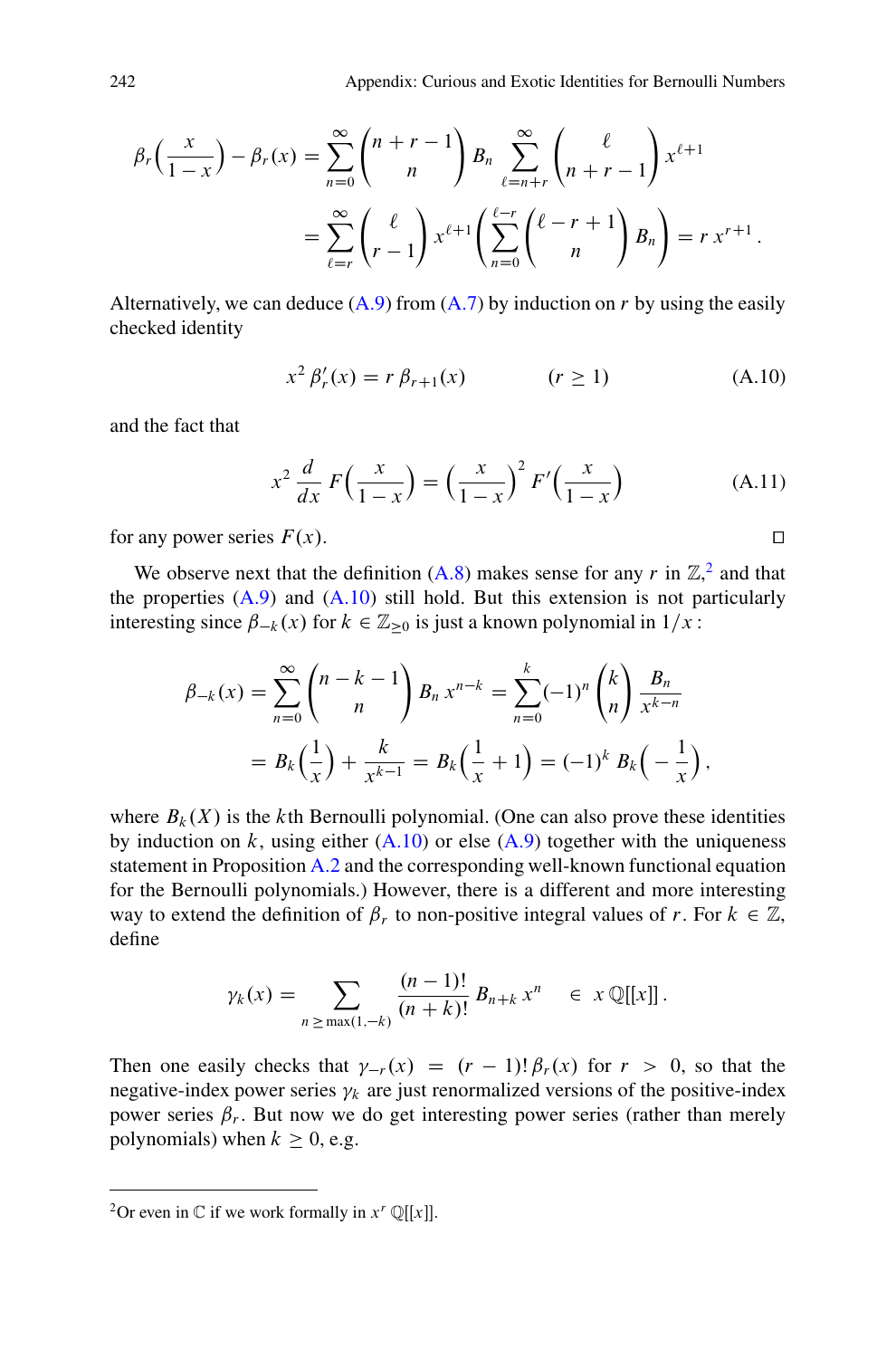<span id="page-4-0"></span>
$$
\gamma_0(x) = \sum_{n=1}^{\infty} \frac{B_n x^n}{n}, \ \gamma_1(x) = \sum_{n=1}^{\infty} \frac{B_{n+1} x^n}{n(n+1)}, \ \gamma_2(x) = \sum_{n=1}^{\infty} \frac{B_{n+2} x^n}{n(n+1)(n+2)}.
$$
\n(A.12)

The properties of these new functions corresponding to  $(A.10)$  and  $(A.9)$  are given by:

**Proposition A.3.** *The power series*  $\gamma_k(x)$  *satisfy the differential recursion* 

$$
x^{2} \gamma_{k}'(x) = \gamma_{k-1}(x) - \frac{B_{k}}{k!} x \qquad (k \ge 0)
$$
 (A.13)

 $(\text{with } \gamma_{-1}(x) = \beta_1(x))$  as well as the functional equations

$$
\gamma_0\left(\frac{x}{1-x}\right) - \gamma_0(x) = \log(1-x) + x, \qquad (A.14)
$$

$$
\gamma_1\left(\frac{x}{1-x}\right) - \gamma_1(x) = -\left(\frac{1}{x} - \frac{1}{2}\right)\log(1-x) - 1,
$$

*and more generally for*  $k > 1$ 

$$
\gamma_k \left( \frac{x}{1-x} \right) - \gamma_k(x) = \frac{(-1)^k}{k!} \left[ B_k \left( \frac{1}{x} \right) \log(1-x) + P_{k-1} \left( \frac{1}{x} \right) \right], \quad (A.15)
$$

*where*  $P_{k-1}(X)$  *is a polynomial of degree*  $k - 1$ *, the first few values of which are*  $P_0(X) - 1$   $P_1(X) - X - \frac{1}{2}$   $P_2(X) - X^2 - X + \frac{1}{2}$   $P_2(X) - X^3 - \frac{3}{2}X^2 +$  $P_0(X) = 1, P_1(X) = X - \frac{1}{2}, P_2(X) = X^2 - X + \frac{1}{12}, P_3(X) = X^3 - \frac{3}{2}X^2 + \frac{1}{3}X + \frac{1}{12}$  and  $P_4(X) = X^4 - 2X^3 + \frac{3}{4}X^2 + \frac{1}{4}X - \frac{13}{360}$ .

*Proof.* Equation (A.13) follows directly from the definitions, and then Eqs. (A.14) and  $(A.15)$  (by induction over k) follow successively from  $(A.7)$  using the general identity  $(A.11)$ .

We end this section with the observation that, although  $\beta(x)$  and the related power series  $\beta_r(x)$  and  $\gamma_k(x)$  that we have discussed are divergent and do not give the Taylor or Laurent expansion of any elementary functions, they are related to the *asymptotic* expansions of very familiar, "nearly elementary" functions. Indeed, Stirling's formula in its logarithmic form says that the logarithm of Euler's Gamma function has the asymptotic expansion

$$
\log \Gamma(X) \sim \left(X - \frac{1}{2}\right) \log X - X + \frac{1}{2} \log(2\pi) + \sum_{n=2}^{\infty} \frac{B_n}{n(n-1)} X^{-n+1}
$$

as  $X \to \infty$ , and hence that its derivative  $\psi(X)$  ("digamma function") has the expansion

$$
\psi(X) := \frac{\Gamma'(X)}{\Gamma(X)} \sim \log X - \frac{1}{2X} - \sum_{n=2}^{\infty} \frac{B_n}{n} X^{-n} = \log X - \gamma_0 \left( -\frac{1}{X} \right)
$$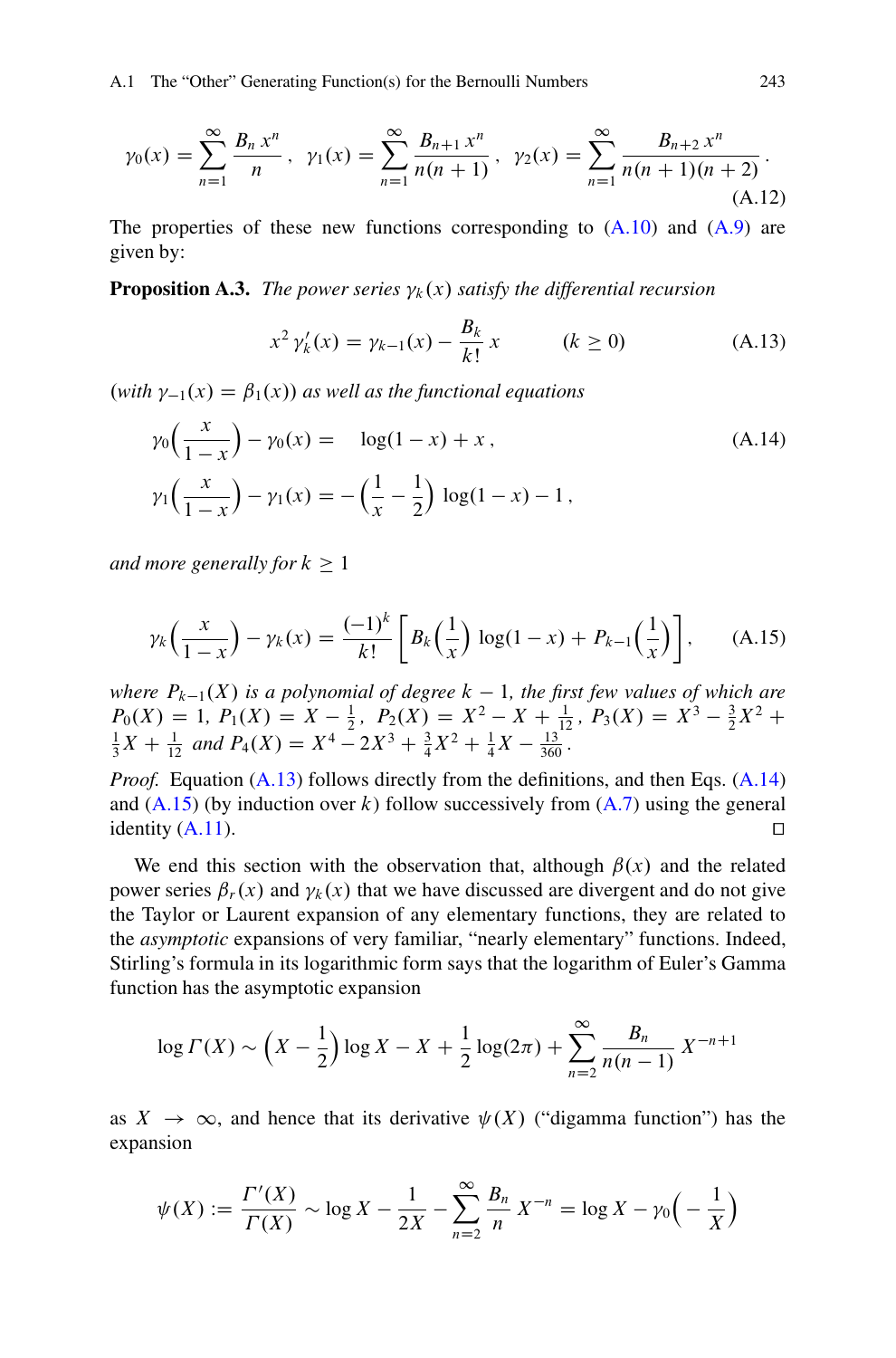<span id="page-5-0"></span>as  $X \to \infty$ , with  $\gamma_0(x)$  defined as in Eq. [\(A.12\)](#page-4-0), and the functions  $\beta_r(x)$  correspond similarly to the derivatives of  $\psi(x)$  ("polygamma functions"). The transformation  $x \mapsto x/(1-x)$  occurring in the functional equations [\(A.5\)](#page-2-0), [\(A.9\)](#page-2-0), [\(A.14\)](#page-4-0) and [\(A.15\)](#page-4-0) corresponds under the substitution  $X = -1/x$  to the translation  $X \mapsto X+1$ , and the compatibility equation  $(A.11)$  simply to the fact that this translation commutes with the differential operator  $d/dX$ , while the functional equations themselves reflect the defining functional equation  $\Gamma(X + 1) = XT(X)$  of the Gamma function.

## **A.2 An Application: Periodicity of Modified Bernoulli Numbers**

The "modified Bernoulli numbers" defined by  $(A.3)$  were introduced in  $[A14]$ . These numbers, as already mentioned in the introduction, occurred naturally in a certain elementary derivation of the formula for the traces of Hecke operators acting on modular forms for the full modular group [\[A15\]](#page-23-0). They have two surprising properties which are parallel to the two following well-known properties of the ordinary Bernoulli numbers:

$$
n > 1 \text{ odd} \qquad \Rightarrow \qquad B_n = 0, \tag{A.16}
$$

$$
n > 0 \text{ even} \qquad \Rightarrow \qquad B_n \equiv -\sum_{\substack{p \text{ prime} \\ (p-1)|n}} \frac{1}{p} \pmod{1} \tag{A.17}
$$

(von Staudt–Clausen theorem). These properties are given by:

**Proposition A.4.** Let  $B_n^*$  ( $n > 0$ ) be the numbers defined by [\(A.3\)](#page-0-0). Then for n odd *we have*

$$
B_n^* = \begin{cases} \pm 3/4 & \text{if } n \equiv \pm 1 \pmod{12}, \\ \mp 1/4 & \text{if } n \equiv \pm 3 \text{ or } \pm 5 \pmod{12}, \end{cases}
$$
 (A.18)

*and for* n *even we have the modified von Staudt–Clausen formula*

$$
2n B_n^* - B_n \equiv \sum_{\substack{p \text{ prime} \\ (p+1)|n}} \frac{1}{p} \pmod{1}. \tag{A.19}
$$

*Remark.* The modulo 12 periodicity in  $(A.18)$  is related, via the above-mentioned connection with modular forms on the full modular group  $SL(2, \mathbb{Z})$ , with the wellknown fact that the space of these modular forms of even weight  $k>2$  is the sum of  $k/12$  and a number that depends only on k (mod 12).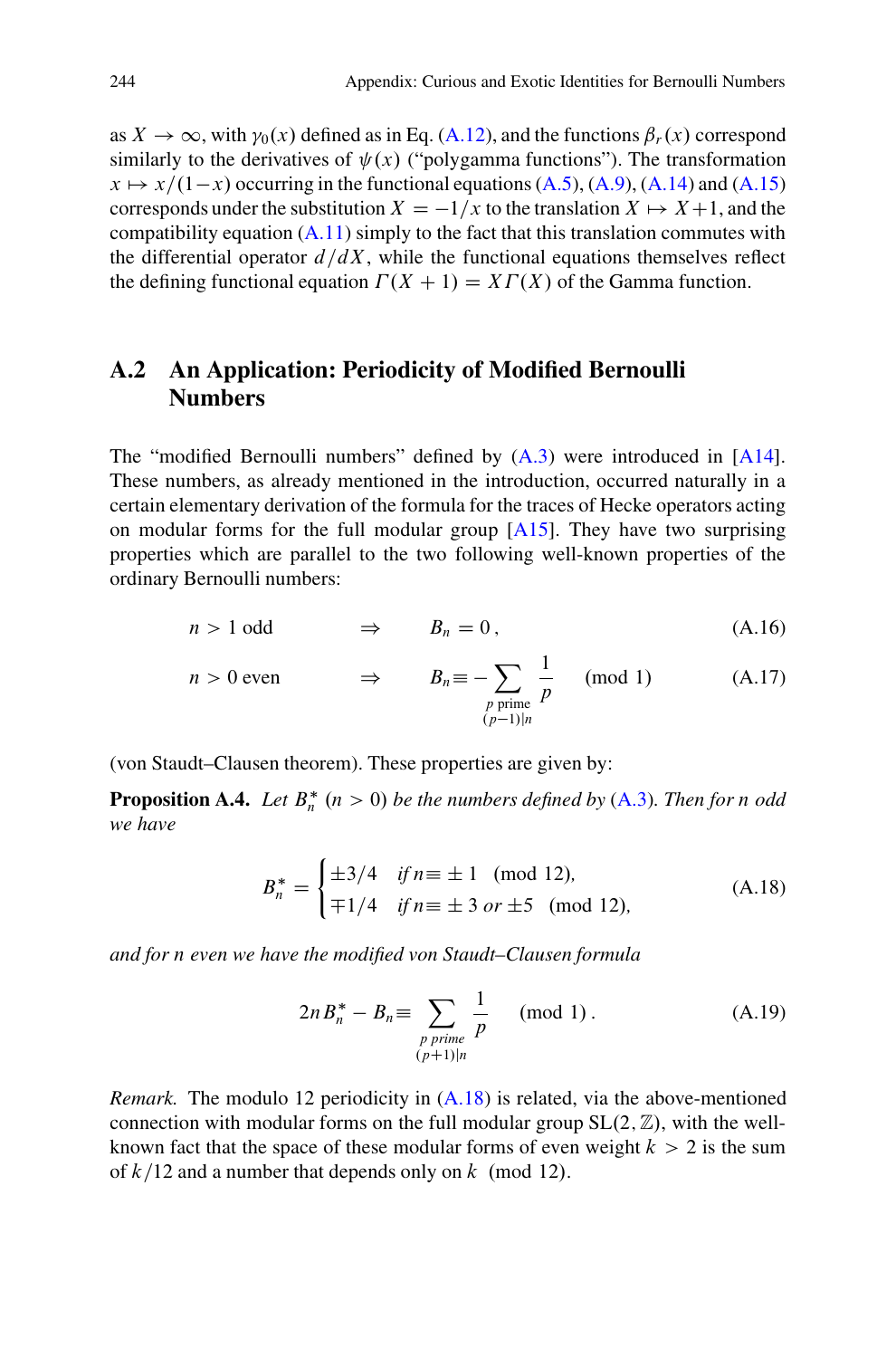<span id="page-6-0"></span>*Proof.* The second assertion is an easy consequence of the corresponding property [\(A.17\)](#page-5-0) of the ordinary Bernoulli numbers and we omit the proof. (It is given in  $[A15]$ .) To prove the first, we use the generating functions for Bernoulli numbers introduced in Sect. [A.1.](#page-1-0) Specifically, for  $\lambda \in \mathbb{Q}$  we define a power series  $g_{\lambda}(t) \in \mathbb{Q}[[t]]$  by the formula

$$
g_{\lambda}(t) = \gamma_0 \left( \frac{t}{1 - \lambda t + t^2} \right) - \log(1 - \lambda t + t^2),
$$

where  $\gamma_0(x) = \sum_{n>0} B_n x^n/n$  is the power series defined in [\(A.12\)](#page-4-0). For  $\lambda = 2$  this specializes to specializes to

$$
g_2(t) = \sum_{r=1}^{\infty} \frac{B_r}{r} \frac{t^r}{(1-t)^{2r}} - 2\log(1-t) = 2\sum_{n=1}^{\infty} B_n^* t^n.
$$
 (A.20)

with  $B_n^*$  as in [\(A.3\)](#page-0-0). On the other hand, the functional equation [\(A.14\)](#page-4-0) applied to  $x = t/(1 - \lambda t + t^2)$ , together with the parity property  $\gamma_0(x) + x = \gamma_0(-x)$ , which is a restatement of  $(A.16)$ , implies the two functional equations

$$
g_{\lambda+1}(t) = g_{\lambda}(t) + \frac{t}{1 - \lambda t + t^2} = g_{-\lambda}(-t)
$$

for the power series  $g_{\lambda}$ . From this we deduce

$$
g_2(t) - g_2(-t) = (g_2(t) - g_1(t)) + (g_1(t) - g_0(t)) + (g_0(t) - g_{-1}(t))
$$
  
= 
$$
\frac{t}{1 - t + t^2} + \frac{t}{1 + t^2} + \frac{t}{1 + t + t^2} = \frac{3t - t^3 - t^5 + t^7 + t^9 - 3t^{11}}{1 - t^{12}},
$$

and comparing this with  $(A.20)$  immediately gives the desired formula  $(A.18)$  for  $B_{n}^{*}$ , n odd.  $n, n$  odd.

We mention one further result about the modified Bernoulli numbers from [\[A15\]](#page-23-0). The ordinary Bernoulli numbers satisfy the asymptotic formula

$$
B_n \sim (-1)^{(n-2)/2} \frac{2n!}{(2\pi)^n}
$$
  $(n \to \infty, n \text{ even}).$  (A.21)

As one might expect, the modified ones have asymptotics given by a very similar formula:

$$
B_n^* \sim (-1)^{(n-2)/2} \frac{(n-1)!}{(2\pi)^n} \qquad (n \to \infty, n \text{ even}). \tag{A.22}
$$

The (small) surprise is that, while the asymptotic formula  $(A.21)$  holds to all orders in  $1/n$  (because the ratio of the two sides equals  $\zeta(n) = 1 + O(2^{-n})$ ), this is not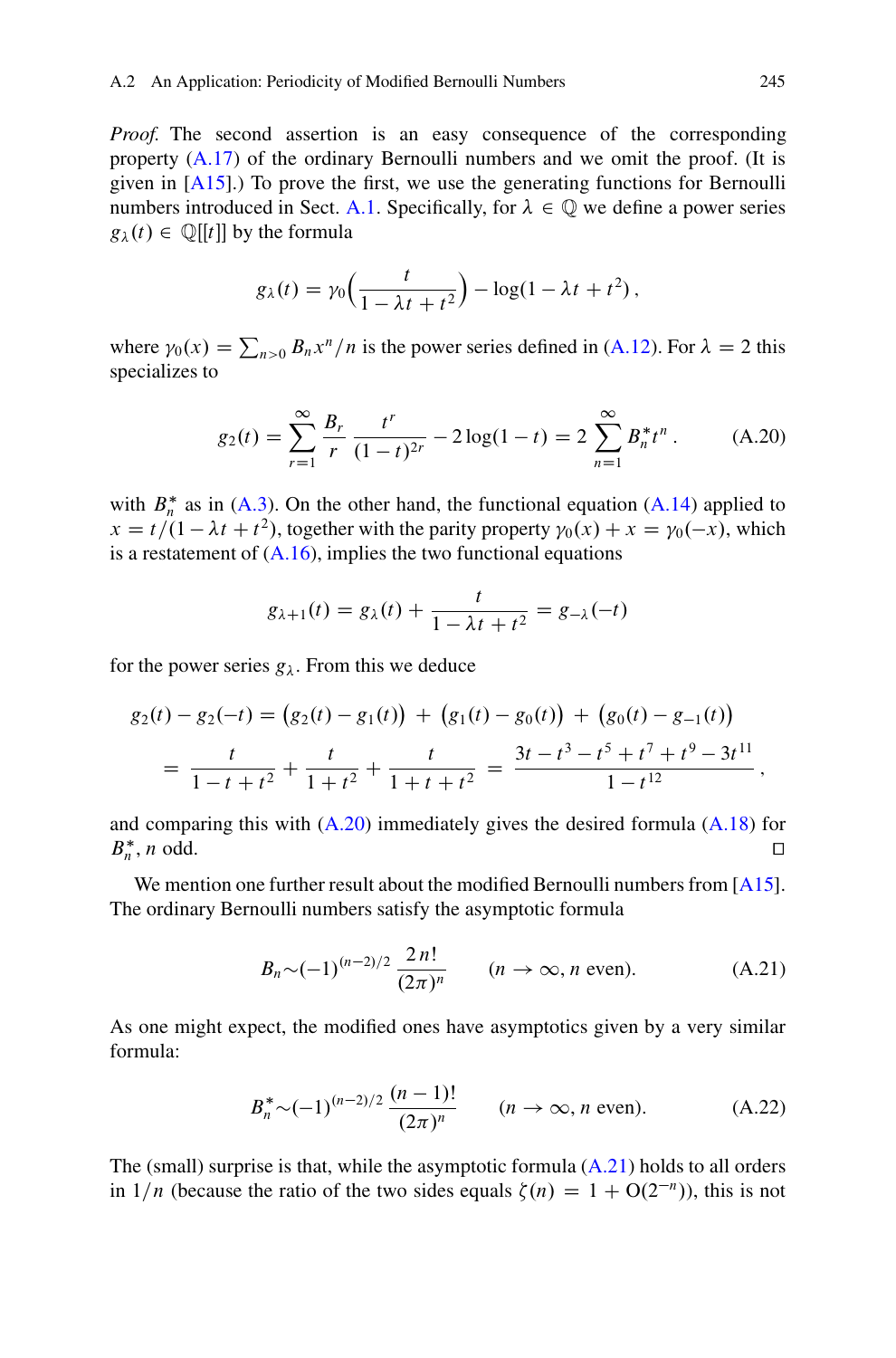<span id="page-7-0"></span>true of the new formula  $(A.22)$ , which only acquires this property if the right-hand side is replaced by  $(-1)^{n/2}\pi Y_n(4\pi)$ , where  $Y_n(x)$  is the *n*th Bessel function of the second kind second kind.

Here is a small table of the numbers  $B_n^*$  and  $B_n = 2nB_n^* - B_n$  for *n* even:

| n                              |    |          |            |            |           |               |            |                 |                     |                     |               |
|--------------------------------|----|----------|------------|------------|-----------|---------------|------------|-----------------|---------------------|---------------------|---------------|
| $n*$<br>$b_n$                  | 24 | 27<br>80 | 29<br>1260 | 451<br>120 | 65<br>264 | 6571<br>12012 | 571<br>312 | 181613<br>38080 | 23663513<br>1220940 | 10188203<br>83600   | 564133<br>552 |
| $\tilde{\phantom{a}}$<br>$B_n$ |    |          | 10         | 136<br>21  |           | 4249<br>330   | 651<br>13  | 3056<br>21      | 109269<br>170       | 247700<br>57<br>، ب | 38775         |

## **A.3 Miki's Identity**

The surprising identity described in this section was found and proved by Miki  $[A10]$  in an indirect and non-elementary way, using *p*-adic methods. In this section we describe two direct proofs of it, or rather, of it and of a very similar identity discovered by Faber and Pandharipande in connection with Chern numbers of moduli spaces of curves. The first, which is short but not very enlightening, is a variant of a proof I gave of the latter identity  $[A2]$  (but which with a slight modification works for Miki's original identity as well). The second one, which is more natural, is a slight reworking of the proof given by Gessel [\[A4\]](#page-22-0) based on properties of Stirling numbers of the second kind. In fact, Gessel gives a more general one-parameter family of identities, provable by the same methods, of which both the Miki and the Faber–Pandharipande identities are special cases. In Sect. [A.4](#page-10-0) we will give yet a third proof of these identities, following I. Artamkin [\[A1\]](#page-22-0).

**Proposition A.5 (Miki).** *Write*  $B_n = (-1)^n B_n/n$  *for*  $n > 0$ *. Then for all*  $n > 2$  *we have*

$$
\sum_{i=2}^{n-2} \mathcal{B}_i \mathcal{B}_{n-i} = \sum_{i=2}^{n-2} {n \choose i} \mathcal{B}_i \mathcal{B}_{n-i} + 2H_n \mathcal{B}_n ,
$$
 (A.23)

where  $H_n = 1 + \frac{1}{2} + \cdots + \frac{1}{n}$  denotes the *n*th harmonic number.

**(Faber–Pandharipande).** *Write*  $b_g = (2 - 2^{2g}) \frac{B_{2g}}{(2g)!}$  *for*  $g \ge 0$ *. Then for all* g>0 *we have*

$$
\sum_{\substack{g_1+g_2=g\\g_1,g_2>0}} \frac{(2g_1-1)!(2g_2-1)!}{2(2g-1)!} b_{g_1}b_{g_2} = \sum_{n=1}^g \frac{2^{2n}B_{2n}}{2n(2n)!} b_{g-n} + H_{2g-1}b_g.
$$
 (A.24)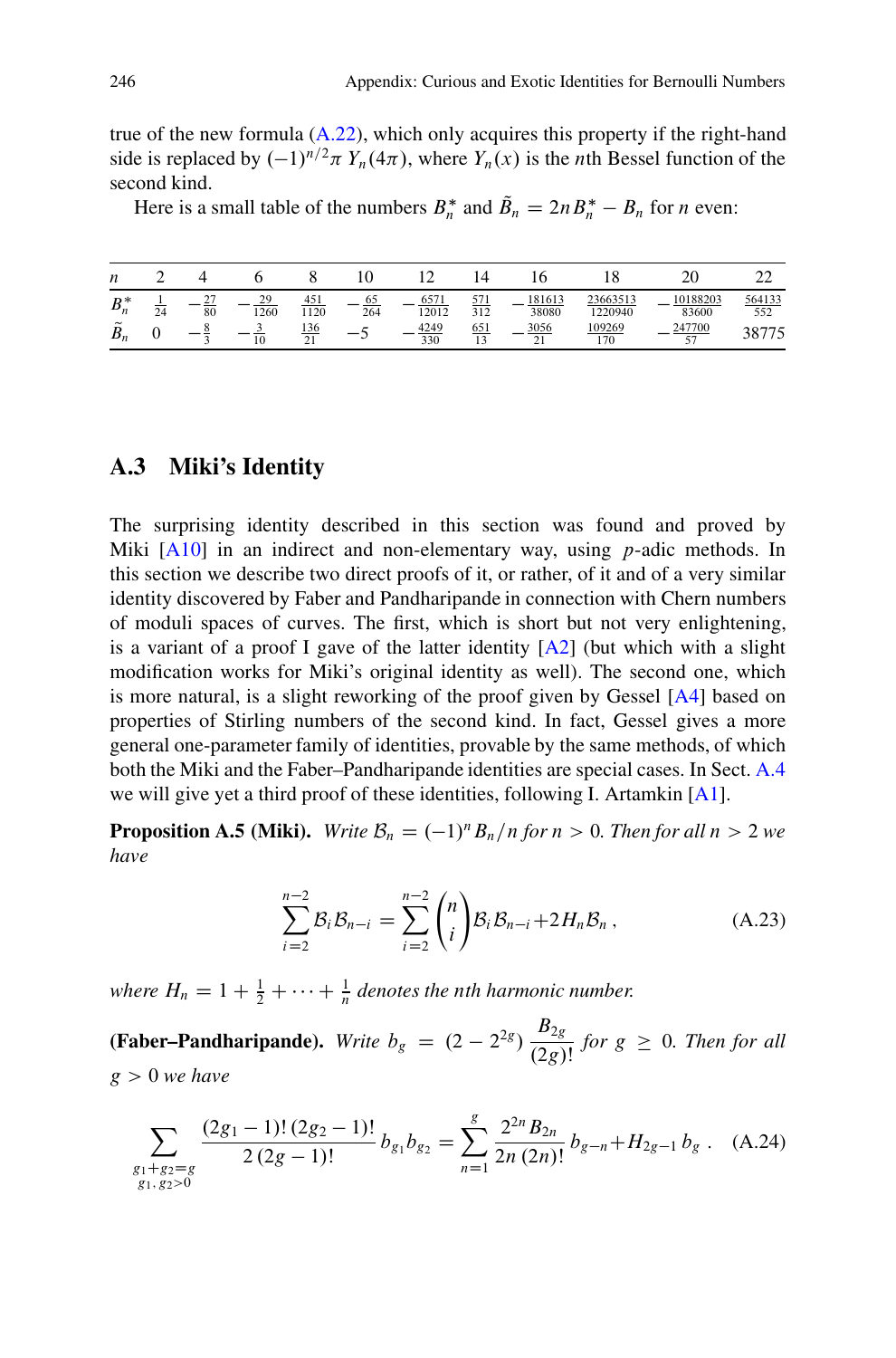*First proof.* We prove [\(A.24\)](#page-7-0), following [\[A2\]](#page-22-0). Write the identity as  $a(g) = b(g) + \frac{\infty}{g}$  $c(g)$  in the obvious way, and let  $A(x) = \sum_{g=1}^{\infty} a(g) x^{2g-1}$ ,  $B(x) = \sum_{g=1}^{\infty} b(g) x^{2g-1}$  $g=1$   $g=1$ and  $C(x) = \sum_{g=1}^{\infty} c(g) x^{2g-1}$  be the corresponding odd generating functions. Using  $g=1$ the identity  $\sum$  $g=0$  $b_g x^{2g-1} = \frac{1}{\sinh x}$ , we obtain

$$
A(x) = \frac{1}{2} \sum_{g_1, g_2>0} b_{g_1} b_{g_2} \int_0^x t^{2g_1-1} (x-t)^{2g_2-1} dt
$$
 (by Euler's beta integral)  
\n
$$
= \frac{1}{2} \int_0^x \left(\frac{1}{t} - \frac{1}{\sinh t}\right) \left(\frac{1}{x-t} - \frac{1}{\sinh(x-t)}\right) dt,
$$
  
\n
$$
B(x) = \frac{1}{\sinh x} \sum_{n=1}^\infty \frac{2^{2n} B_{2n}}{2n (2n)!} x^{2n} = \frac{1}{\sinh x} \log\left(\frac{\sinh x}{x}\right),
$$
  
\n
$$
C(x) = \sum_{g=1}^\infty b_g \int_0^x \frac{x^{2g-1} - t^{2g-1}}{x-t} dt = \int_0^x \left[\frac{1}{x-t} \left(\frac{1}{\sinh x} - \frac{1}{\sinh t}\right) + \frac{1}{xt}\right] dt,
$$

and hence, symmetrizing the integral giving  $C(x)$  with respect to  $t \rightarrow x - t$ ,

$$
2 A(x) - 2 C(x) = \int_0^x \left\{ \left( \frac{1}{t} - \frac{1}{\sinh t} \right) \left( \frac{1}{x - t} - \frac{1}{\sinh(x - t)} \right) - \left( \frac{1}{x - t} + \frac{1}{t} \right) \left( \frac{1}{\sinh x} + \frac{1}{x} \right) + \frac{1}{x - t} \frac{1}{\sinh t} + \frac{1}{t} \frac{1}{\sinh(x - t)} \right\} dt
$$
  
= 
$$
\int_0^x \left( \frac{1}{\sinh(t) \sinh(x - t)} - \frac{x}{\sinh x} \frac{1}{t (x - t)} \right) dt
$$
  
= 
$$
\frac{1}{\sinh x} \log \left( \frac{\sinh t}{t} \cdot \frac{x - t}{\sinh(x - t)} \right) \Big|_{t = 0}^{t = x} = 2 B(x).
$$

A similar proof can be given for Miki's original identity [\(A.23\)](#page-7-0), with "sinh" replaced by "tanh".  $\Box$ 

*Second proof.* Now we prove [\(A.23\)](#page-7-0), following the method in [\[A4\]](#page-22-0). Recall that the *Stirling number of the second kind*  $S(k, m)$  is defined as the number of partitions of a set of k elements into m non-empty subsets or, equivalently, as  $1/m!$  times the number of surjective maps from the set  $\{1, 2, \ldots, k\}$  to the set  $\{1, 2, \ldots, m\}$ . It can be given either by the closed formula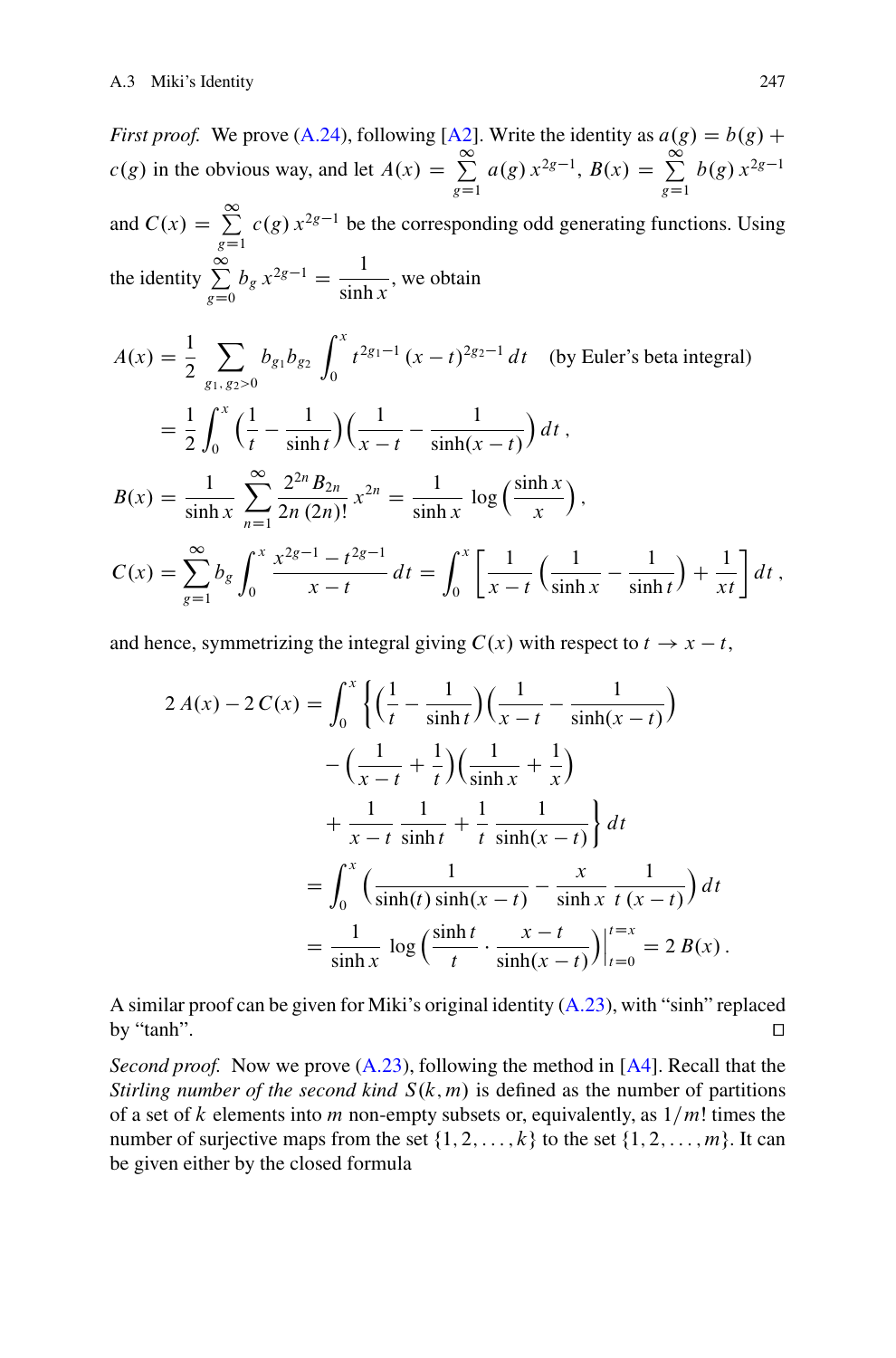$$
S(k,m) = \frac{1}{m!} \sum_{\ell=0}^{m} (-1)^{m-\ell} {m \choose \ell} \ell^k
$$
 (A.25)

<span id="page-9-0"></span>(this follows immediately from the second definition and the inclusion-exclusion principle, since  $\ell^k$  is the number of maps from  $\{1, 2, \ldots, k\}$  to a given set of  $\ell$ elements) or else by either of the two generating functions

$$
\sum_{k=0}^{\infty} S(k,m) x^{k} = \frac{x^{m}}{(1-x)(1-2x)\cdots(1-mx)},
$$
\n
$$
\sum_{k=0}^{\infty} S(k,m) \frac{x^{k}}{k!} = \frac{(e^{x}-1)^{m}}{m!},
$$
\n(A.26)

both of which can be deduced easily from (A.25). (Of course all of these formulas are standard and can be found in many books, including Chap. 2 of this one, where  $S(k, m)$  is denoted using Knuth's notation  $\begin{Bmatrix} k \\ m \end{Bmatrix}$ .) From either generating function one finds easily that  $S(k, m)$  vanishes for  $k < m$ ,  $S(m, m) = 1$ ,  $S(m + 1, m) = \frac{m^2 + m}{2}$ , and more generally that  $S(m + n, m)$  for a fixed value of *n* is a nolynomial in *m* and more generally that  $S(m + n, m)$  for a fixed value of n is a polynomial in m (of degree 2n, and without constant term if  $n > 0$ ). Gessel's beautiful and very natural idea was to compute the first few coefficients of this polynomial using each of the generating functions in  $(A.26)$  and to equate the two expressions obtained. It turned out that this gives nothing for the coefficients of  $m^0$  and  $m^1$  (which are found from either point of view to be 0 and  $B_n$ , respectively), but that the equality of the coefficients of  $m<sup>2</sup>$  obtained from the two generating functions coincides precisely with the identity that Miki had discovered!

More precisely, from the first formula in  $(A.26)$  we obtain

$$
\log\left(\sum_{n=0}^{\infty} S(m+n,m) x^n\right) = \sum_{j=1}^{m} \log\left(\frac{1}{1-jx}\right) = \sum_{r=1}^{\infty} \frac{1^r + 2^r + \dots + n^r}{r} x^r
$$

$$
= \sum_{r=1}^{\infty} \left(\frac{B_r}{r} m + \frac{(-1)^{r-1} B_{r-1}}{2} m^2 + \dots\right) x^r
$$

(the last line by the Bernoulli–Seki formula) and hence, exponentiating,

$$
S(m+n,m) = B_n m + \left(nB_{n-1} + \sum_{i=2}^{n-2} B_i B_{n-i}\right) \frac{m^2}{2} + \cdots \quad (n \ge 3), \quad (A.27)
$$

while from the second formula in (A.26) and the expansion  $\log((e^x - 1)/x)$ <br>  $\sum \mathcal{B}_{x} x^n / n!$  we get  $\sum B_n x^n/n!$  we get  $\sum_{n>0} \mathcal{B}_n x^n / n!$  we get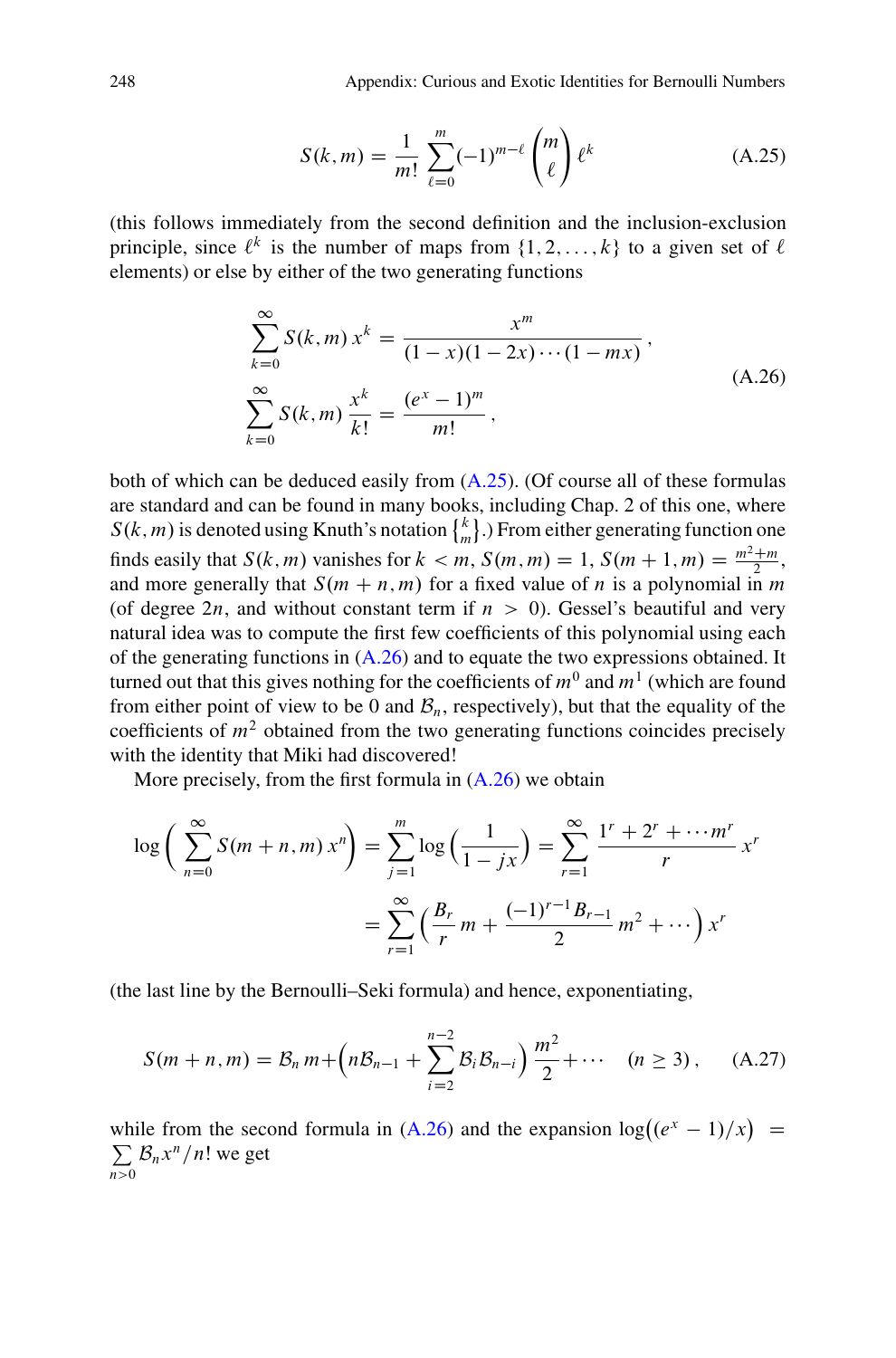<span id="page-10-0"></span> $S(m + n, m)$ 

$$
= \left(1 + \frac{m}{1}\right)\left(1 + \frac{m}{2}\right)\cdots\left(1 + \frac{m}{n}\right) \times \text{Coefficient of } \frac{x^n}{n!} \text{ in } \left(\frac{e^x - 1}{x}\right)^m
$$
\n
$$
= \left(1 + H_n m + \cdots\right)\left(\mathcal{B}_n m + \left(\sum_{i=1}^{n-1} {n \choose i} \mathcal{B}_i \mathcal{B}_{n-i}\right) \frac{m^2}{2} + \cdots\right)
$$
\n
$$
= \mathcal{B}_n m + \left(2H_n \mathcal{B}_n + \sum_{i=1}^{n-1} {n \choose i} \mathcal{B}_i \mathcal{B}_{n-i}\right) \frac{m^2}{2} + \cdots \quad (n \ge 1). \tag{A.28}
$$

Comparing the coefficients of  $m^2/2$  in [\(A.27\)](#page-9-0) and (A.28) gives Eq. [\(A.23\)](#page-7-0).  $\Box$ 

Finally, we state the one-parameter generalization of [\(A.23\)](#page-7-0) and [\(A.24\)](#page-7-0) given in [\[A4\]](#page-22-0). For  $n>0$  denote by  $\mathcal{B}_n(x)$  the polynomial  $B_n(x)/n$ .

**Proposition A.6 (Gessel).** *For all*  $n > 0$  *one has* 

$$
\frac{n}{2}\left(B_{n-1}(x) + \sum_{i=1}^{n-1} \mathcal{B}_i(x)\mathcal{B}_{n-i}(x)\right) = \sum_{i=1}^{n} {n \choose i} \mathcal{B}_i B_{n-i}(x) + H_{n-1} B_n(x).
$$
 (A.29)

Gessel does not actually write out the proof of this identity, saying only that it can be obtained in the same way as his proof of  $(A.23)$  and pointing out that, because  $B_n(1) = B_n$  and  $2^{2g} B_{2g}(1/2) = (2g - 1)! b_g$ , it implies [\(A.23\)](#page-7-0) and [\(A.24\)](#page-7-0) by specializing to  $x = 1$  and  $x = 1/2$ , respectively.

## **A.4 Products and Scalar Products of Bernoulli Polynomials**

If A is any algebra over  $\mathbb Q$  and  $e_0, e_1,...$  is an additive basis of A, then each product  $e_i e_j$  can be written uniquely as a (finite) linear combination  $\sum_k c_{ij}^k e_k$  for certain numbers  $c_{ij}^k \in \mathbb{Q}$  and the algebra structure on A is completely determined<br>by grapifying the "completely"  $e^k$ . If we apply this to the algebra  $A = \mathbb{Q}$  while by specifying the "structure constants"  $c_{ij}^k$ . If we apply this to the algebra  $A = \mathbb{Q}[x]$ <br>and the standard basis  $\varepsilon_n = x_k^i$  then the structure constants are completely trivial and the standard basis  $e_i = x^i$ , then the structure constants are completely trivial,<br>being simply 1 if  $i + i = k$  and 0 otherwise. But the Bernoulli polynomials also being simply 1 if  $i + j = k$  and 0 otherwise. But the Bernoulli polynomials also form a basis of  $\mathbb{Q}[x]$ , since there is one of every degree, and we can ask what the structure constants defined by  $B_i(x)B_j(x) = \sum_k c_{ij}^k B_k(x)$  are. It is easy to see that  $c_{ij}^k$  can only be non-zero if the difference  $r := i + j - k$  is non-negative (because  $B_k(r)B_k(r)$  is a nolynomial of degree  $i + i$ ) and even (because the *n*th Bernoulli  $B_i(x)B_j(x)$  is a polynomial of degree  $i + j$  and even (because the *n*th Bernoulli polynomial is  $(-1)^n$ -symmetric with respect to  $x \mapsto 1 - x$ ). The surprise is that, up to an elementary factor,  $c_{ij}^k$  is equal simply to the kth Bernoulli number, except when  $k = 0$ . This fact, which was discovered long ago by Nielsen [\[A11,](#page-23-0) p. 75] (although I was not aware of this reference at the time when Igor Artamkin and I had the discussions that led to the formulas and proofs described below), is stated in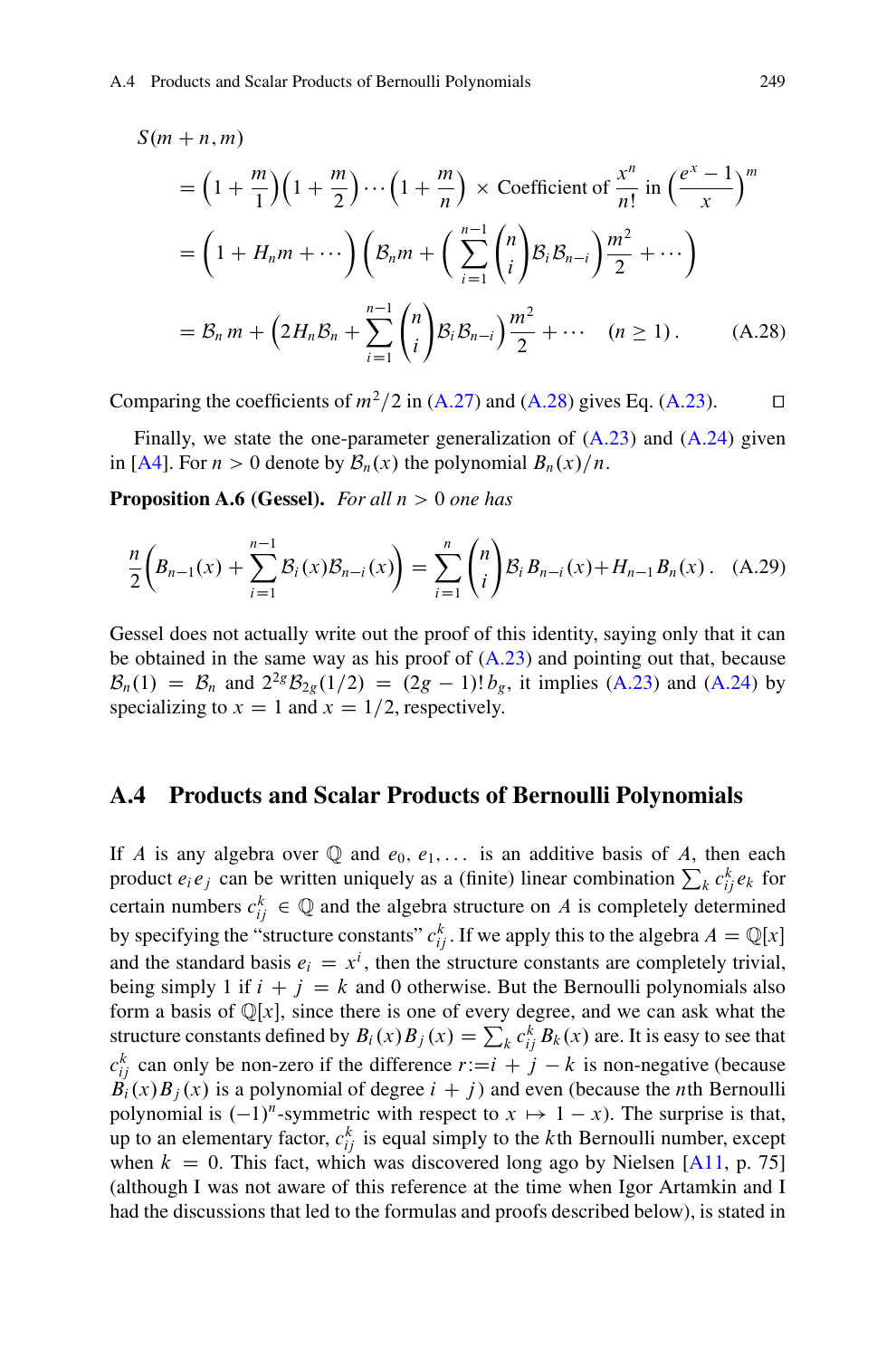<span id="page-11-0"></span>a precise form in the following proposition. The formula turns out to be somewhat simpler if we use the renormalized Bernoulli polynomials  $B_n(x) = \frac{B_n(x)}{n}$  rather<br>than the *B<sub>n</sub>*(x) themselves when  $n > 0$  (For  $n = 0$  there is nothing to be calculated than the  $B_n(x)$  themselves when  $n>0$ . (For  $n=0$  there is nothing to be calculated since the product of any  $B_i(x)$  with  $B_0(x) = 1$  is just  $B_i(x)$ .

**Proposition A.7.** *Let* i *and* j *be strictly positive integers. Then*

$$
\mathcal{B}_{i}(x) \mathcal{B}_{j}(x) = \sum_{0 \le \ell < \frac{i+j}{2}} \left[ \frac{1}{i} \binom{i}{2\ell} + \frac{1}{j} \binom{j}{2\ell} \right] B_{2\ell} \mathcal{B}_{i+j-2\ell}(x) + \frac{(-1)^{i-1} (i-1)! (j-1)!}{(i+j)!} B_{i+j} .
$$
\n(A.30)

Note that, despite appearances, the (constant) second term in this formula is symmetric in i and j, because if  $B_{i+j} \neq 0$  then i and j have the same parity.

*Proof.* Write  $B_{i,j}(x)$  for the right-hand side of  $(A.30)$ . We first show that the difference between  $\mathcal{B}_{i,j}(x)$  and  $\mathcal{B}_i(x)\mathcal{B}_j(x)$  is constant. This can be done in two different ways. First of all, using  $B_n(x + 1) - B_n(x) = x^{n-1}$  we find

$$
\mathcal{B}_{i,j}(x+1) - \mathcal{B}_{i,j}(x) = \sum_{0 \le \ell < \frac{i+j}{2}} \left[ \frac{1}{i} \binom{i}{2\ell} + \frac{1}{j} \binom{j}{2\ell} \right] \mathcal{B}_{2\ell} x^{i+j-2\ell-1}
$$
\n
$$
= x^{j-1} \left( \mathcal{B}_i(x) + \frac{1}{2} x^{i-1} \right) + x^{i-1} \left( \mathcal{B}_j(x) + \frac{1}{2} x^{j-1} \right)
$$
\n
$$
= \mathcal{B}_i(x+1) \mathcal{B}_j(x+1) - \mathcal{B}_i(x) \mathcal{B}_j(x).
$$

It follows that the  $B_{i,j}(x) - B_i(x)B_j(x)$  is periodic and hence, since it is also polynomial, constant. Alternatively, we can use that  $B'_n(x)$  equals 1 for  $n = 1$  and  $(n-1)B_{n-1}(x)$  for  $n > 1$  to show by induction on  $i \neq i$  that  $B_{n-1}(x)$  and  $B_n(x)B_n(x)$  $(n-1)B_{n-1}(x)$  for  $n>1$  to show by induction on  $i + j$  that  $B_{i,j}(x)$  and  $B_i(x)B_j(x)$  have the same derivative (we omit the easy computation) and hence again that their have the same derivative (we omit the easy computation) and hence again that their difference is constant. To show that this constant vanishes, it suffices to show that the integrals of the two sides of  $(A.30)$  over the interval  $[0,1]$  agree. Since the integral of  $\mathcal{B}_n(x)$  over this interval vanishes for any  $n>0$ , this reduces to the following statement, in which to avoid confusion with  $i = \sqrt{-1}$  we have changed i and j to r and s.  $r$  and s.

**Proposition A.8.** *Let* r *and* s *be positive integers. Then*

$$
\int_0^1 B_r(x) B_s(x) dx = (-1)^{r-1} \frac{r! s!}{(r+s)!} B_{r+s} . \tag{A.31}
$$

*Proof.* Here again we give two proofs. The first uses the Fourier development

$$
B_k(x) = -\frac{k!}{(2\pi i)^k} \sum_{\substack{n \in \mathbb{Z} \\ n \neq 0}} \frac{e^{2\pi i n x}}{n^k} \qquad (0 < x < 1, \ k \ge 1) \tag{A.32}
$$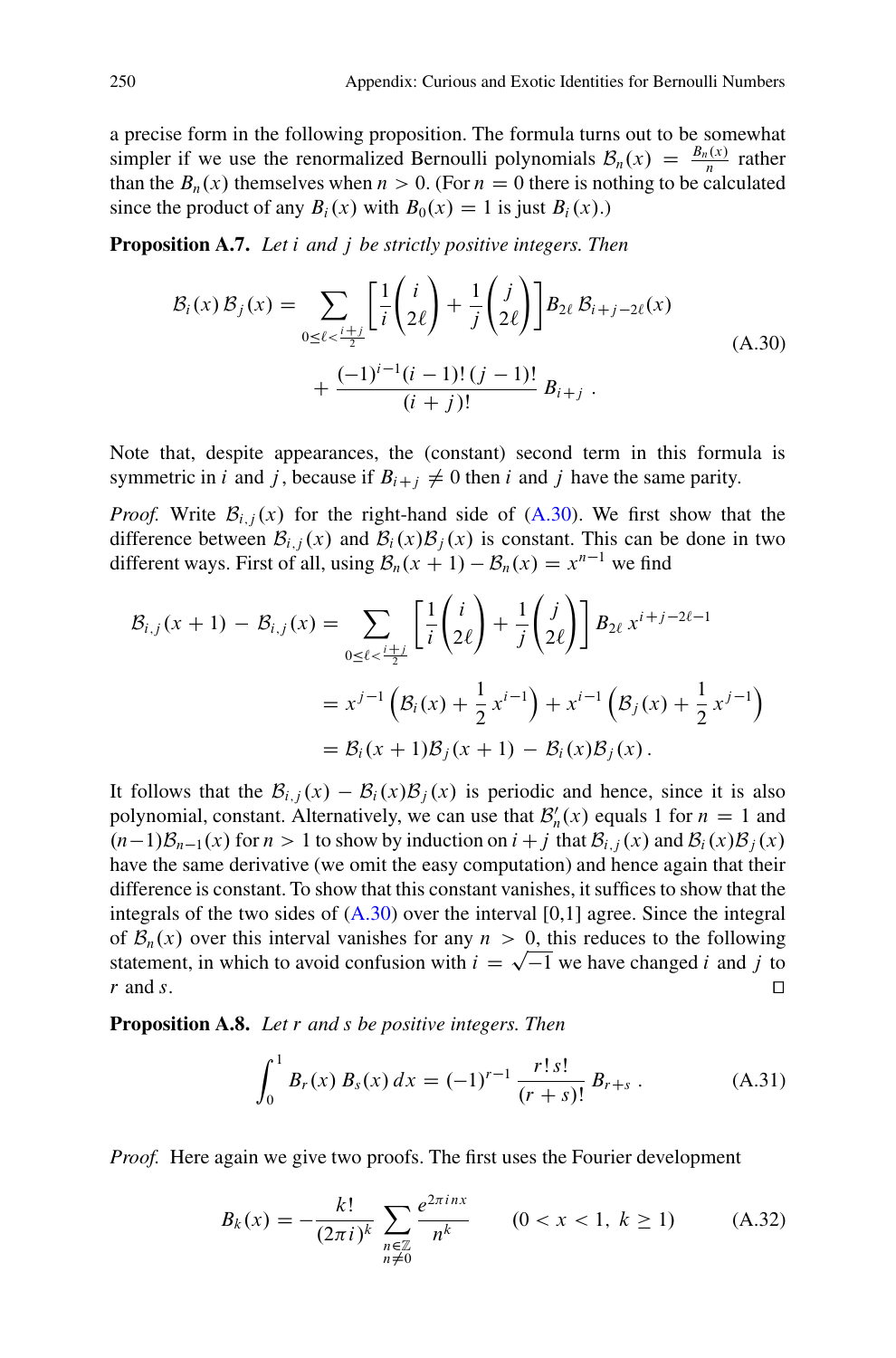discussed in Chap. 4, Theorem 4.11 of this book. (For  $k = 1$  the sum converges only conditionally and one has to be a little careful.) Since the integral  $\int_0^1 e^{2\pi i kx} dx$ equals  $\delta_{k,0}$ , this gives

$$
\int_0^1 B_r(x) B_s(x) dx = (-1)^r \frac{r! s!}{(2\pi i)^{r+s}} \sum_{\substack{n \in \mathbb{Z} \\ n \neq 0}} \frac{1}{n^{r+s}} = (-1)^{r-1} \frac{r! s!}{(r+s)!} B_{r+s}
$$

as desired. (The second equality, giving the well-known connection between Bernoulli numbers and the values at positive even integers of the Riemann zeta function, is just the case  $k = r + s$ ,  $x \to 0$  of [\(A.32\)](#page-11-0).) The second proof, using generating functions, is just as short. Denote the left-hand side of  $(A.31)$ , also for r or s equal to 0, by  $I_{r,s}$ . Then we have

$$
\sum_{r,s\geq 0} I_{r,s} \frac{t^{r-1}}{r!} \frac{u^{s-1}}{s!} = \int_0^1 \frac{e^{xt}}{e^t - 1} \frac{e^{xt}}{e^u - 1} dx = \frac{1}{e^t - 1} \frac{1}{e^u - 1} \frac{e^{t+u} - 1}{t+u}
$$

$$
= \frac{1}{t+u} \left[ \frac{1}{e^t - 1} - \frac{1}{e^{-u} - 1} \right] = \sum_{k=0}^\infty \frac{B_k}{k!} \frac{t^{k-1} - (-u)^{k-1}}{t+u}
$$

$$
= \frac{1}{tu} + \sum_{k\geq 2} \frac{B_k}{k!} \sum_{\substack{r,s\geq 1\\r+s=k}} t^{r-1} (-u)^{s-1},
$$

and Eq. [\(A.31\)](#page-11-0) follows by equating the coefficients of  $t^{r-1}u^{s-1}$ .

Before continuing, we show that Proposition [A.7](#page-11-0) immediately yields another proof of the identities of Miki and Gessel discussed in the preceding section. This method is due to I. Artamkin  $[A1]$  (whose proof, up to a few small modifications, we have followed here). Indeed, summing [\(A.30\)](#page-11-0) over all i,  $j \ge 1$  with  $i + j = n$ , and using the easy identities

$$
\sum_{i=1}^{n-1} \frac{1}{i} \binom{i}{r} = \frac{1}{r} \binom{n-1}{r} \quad (r > 0)
$$

and

$$
\sum_{\substack{i,j \ge 1 \\ i+j=n}} (-1)^{i-1} \frac{(i-1)!(j-1)!}{(n-1)!} = \sum_{i=1}^{n-1} \int_0^1 (-x)^{i-1} (1-x)^{n-i-1} dx
$$

$$
= \int_0^1 \left[ (1-x)^{n-1} - (-x)^{n-1} \right] dx = \frac{1 + (-1)^n}{n}
$$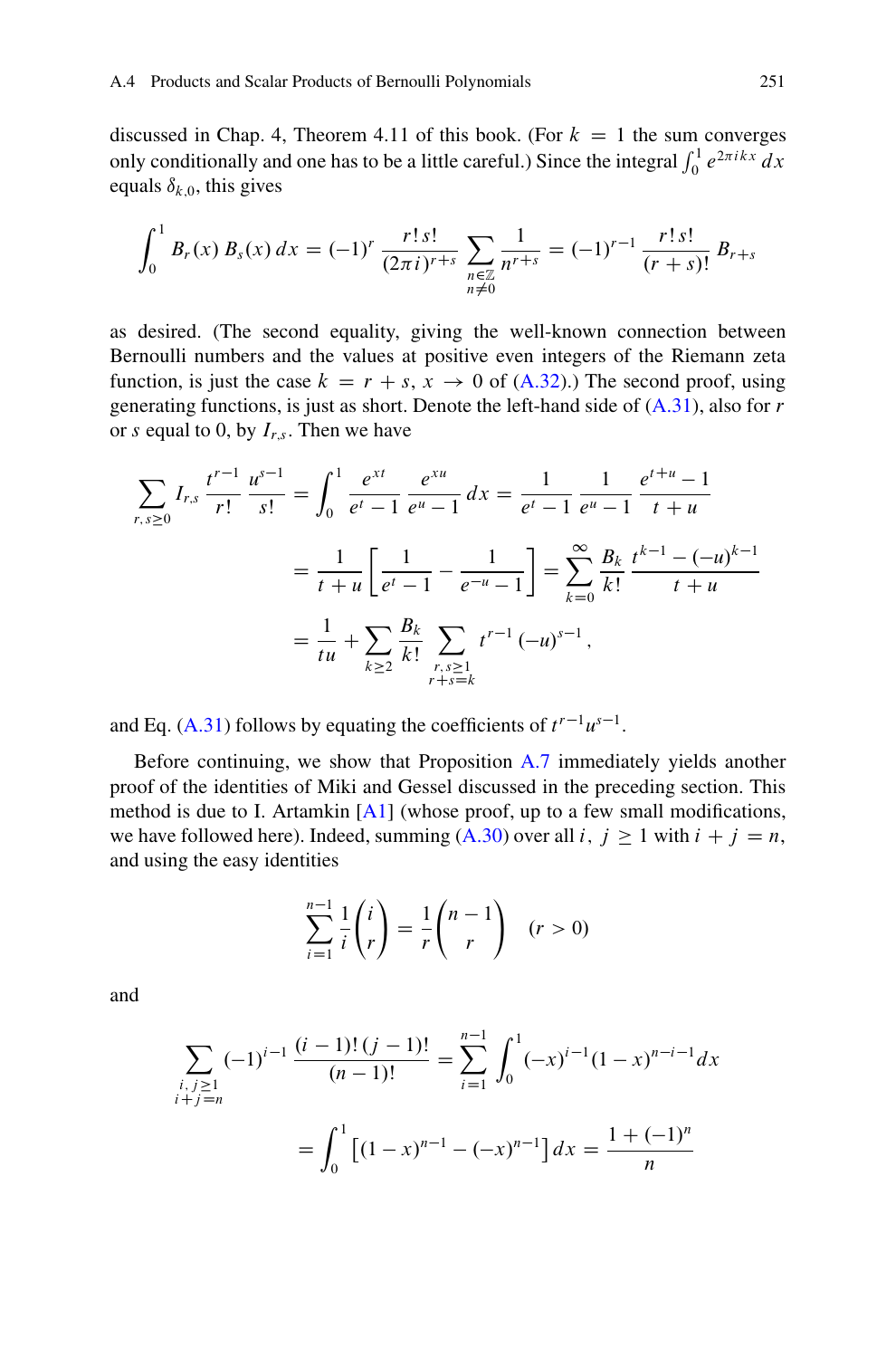<span id="page-13-0"></span>(where the first equation is the beta integral again), we obtain

$$
\frac{1}{2} \sum_{\substack{i,j \geq 1 \\ i+j=n}} \mathcal{B}_i(x) \mathcal{B}_j(x) = H_{n-1} \mathcal{B}_n(x) + \sum_{r=2}^{n-1} {n-1 \choose r} \mathcal{B}_r(0) \mathcal{B}_{n-r}(x) + \frac{\mathcal{B}_n(0)}{n},
$$
\n(A.33)

which is equivalent to Gessel's identity [\(A.29\)](#page-10-0).

Proposition [A.8](#page-11-0) describes the scalar products among the Bernoulli polynomials with respect to the scalar product  $(f, g) = \int_0^1 f(x)g(x)dx$ . It is more natural to replace the Bernoulli polynomials  $R_1(x)$  by their periodic versions  $\overline{R}_1(x)$  (defined replace the Bernoulli polynomials  $B_k(x)$  by their periodic versions  $\overline{B}_k(x)$  (defined for  $x \notin \mathbb{Z}$  as  $B_k(x - [x])$  or by the right-hand side of [\(A.32\)](#page-11-0), and for  $x \in \mathbb{Z}$  by continuity if  $k \neq 1$  and as zero if  $k = 1$ ), since then the scalar product is simply the integral of  $\overline{B}_r(x)\overline{B}_s(x)$  over the whole domain of definition  $\mathbb{R}/\mathbb{Z}$ . The first proof just given then carries over almost unchanged to give the following more general result:

**Proposition A.9.** *Let* r *and s be integers*  $\geq 1$  *and*  $\alpha$ *,*  $\beta$  *two real numbers. Then* 

$$
\int_0^1 \overline{B}_r(x+\alpha) \overline{B}_s(x+\beta) dx = (-1)^{r-1} \frac{r! s!}{(r+s)!} \overline{B}_{r+s}(\alpha - \beta).
$$
 (A.34)

Using this, one finds, with almost the same proof as before, the following generalization of Proposition [A.7:](#page-11-0)

**Proposition A.10.** *Let* i *and* j *be positive integers. Then for any two variables* x *and* y *we have*

$$
\mathcal{B}_{i}(x) \mathcal{B}_{j}(y) = \sum_{m=0}^{\max(i,j)} \left[ \frac{1}{i} {i \choose m} \mathcal{B}_{i+j-m}(y) + \frac{(-1)^{m}}{j} {j \choose m} \mathcal{B}_{i+j-m}(x) \right] B_{m}^{+}(x-y) + (-1)^{j-1} \frac{(i-1)!(j-1)!}{(i+j)!} B_{i+j}^{+}(x-y) , \qquad (A.35)
$$

where  $B_m^+(x)$  denotes the symmetrized Bernoulli polynomial

$$
B_m^+(x) = \frac{B_m(x) + (-1)^m B_m(-x)}{2} = \frac{B_m(x+1) + B_m(x)}{2} = B_m(x) + \frac{m}{2}x^{m-1}.
$$

The same calculation as was used above to deduce  $(A.33)$  from  $(A.30)$ , but now applied to (A.35) instead of [\(A.30\)](#page-11-0), gives the following generalization of Gessel's identity [\(A.29\)](#page-10-0):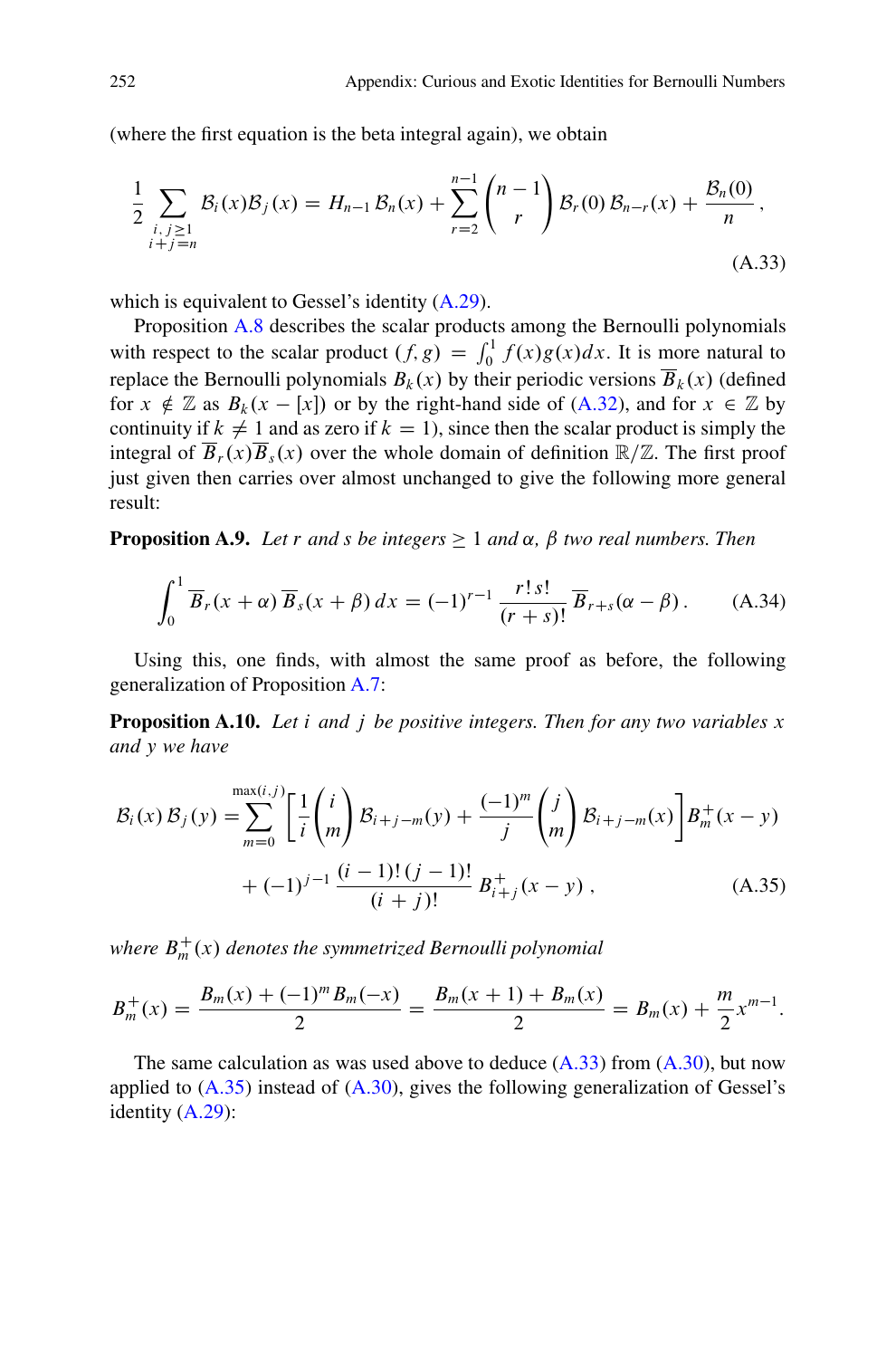<span id="page-14-0"></span>
$$
\sum_{\substack{i,j \geq 1 \\ i+j=n}} \mathcal{B}_i(x) \mathcal{B}_j(y) - H_{n-1} \left( \mathcal{B}_n(x) + \mathcal{B}_n(y) \right)
$$
  
= 
$$
\sum_{m=1}^{n-1} {n-1 \choose m} \left( \mathcal{B}_{n-m}(y) + (-1)^m \mathcal{B}_{n-m}(x) \right) \frac{\mathcal{B}_m^+(x-y)}{m}
$$
  
+ 
$$
\frac{1 + (-1)^n}{n^2} \mathcal{B}_n^+(x-y). \quad (A.36)
$$

We observe that Eq.  $(A.36)$  was also found by Hao Pan and Zhi-Wei Sun  $[A12]$  in a slightly different form, the right-hand side in their formula being

$$
\sum_{m=1}^{n} {n-1 \choose m-1} \left( B_{n-m}(y) \frac{B_m(x-y)}{m^2} + B_{n-m}(x) \frac{B_m(y-x)}{m^2} \right) + \frac{1}{n} \frac{B_n(x) - B_n(y)}{x-y}, \quad (A.37)
$$

which is easily checked to be equal to the right-hand side of  $(A.36)$ ; their formula has the advantage of being more visibly symmetric in x and y and of using only the Bernoulli polynomials  $B_m(x)$  rather than the symmetrized Bernoulli polynomials  $B_m^+(x)$ , but the disadvantage of having a denominator  $x - y$  (which of course<br>disance after division into the numerator  $R_-(x) - R_-(y)$  rather than being written disappears after division into the numerator  $B_n(x) - B_n(y)$  rather than being written in an explicitly polynomial form.

We end this section by giving a beautifully symmetric version of the multiplication law for Bernoulli polynomials given by the same authors in [\[A13\]](#page-23-0).

**Proposition A.11 (Sun–Pan).** For each integer  $n \geq 0$  define a polynomial  $\begin{bmatrix} r & s \\ x & y \end{bmatrix}_n^r$ *in four variables* r*,* s*,* x *and* y *by*

$$
\begin{bmatrix} r & s \\ x & y \end{bmatrix}_n = \sum_{\substack{i,j \ge 0 \\ i+j=n}} (-1)^i \binom{r}{i} \binom{s}{j} B_j(x) B_i(y) .
$$
 (A.38)

*Then for any six variables r, s, t, x, y and z satisfying*  $r+s+t = n$  and  $x+y+z=1$ *we have*

$$
t\begin{bmatrix} r & s \\ x & y \end{bmatrix}_{n} + r\begin{bmatrix} s & t \\ y & z \end{bmatrix}_{n} + s\begin{bmatrix} t & r \\ z & x \end{bmatrix}_{n} = 0.
$$
 (A.39)

*First proof (sketch).* We can prove  $(A.39)$  in the same way as  $(A.36)$  was proved above, replacing the product  $B_i(x)B_i(y)$  in (A.38) for i and j positive using formula [\(A.35\)](#page-13-0) (with x and y replaced by  $1 - y$  and x) and then using elementary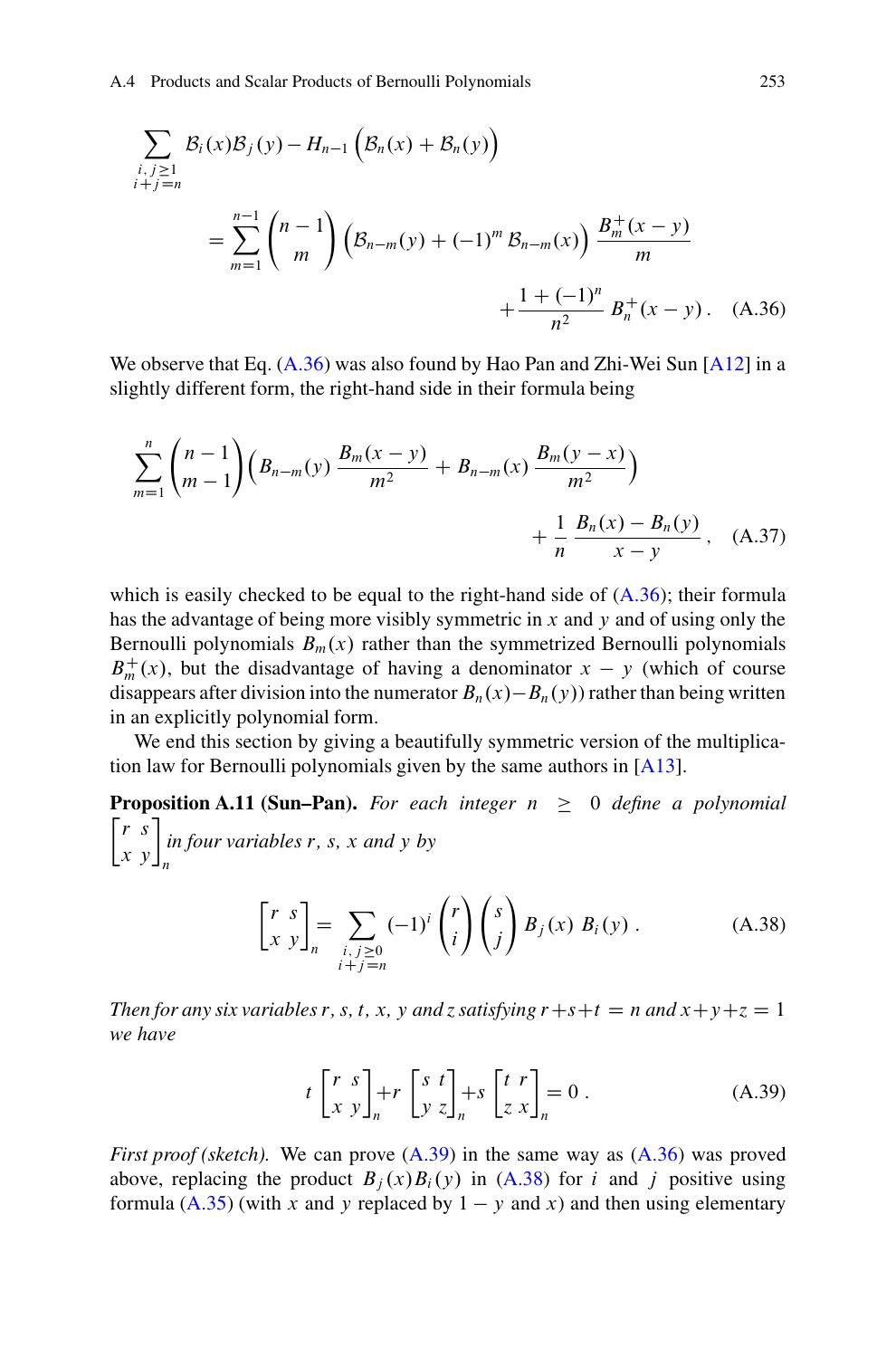<span id="page-15-0"></span>binomial coefficient identities to simplify the result. We do not give the full calculation, which is straightforward but tedious.  $\Box$ 

*Second proof.* An alternative, and easier, approach is to notice that, since the left-hand side of [\(A.39\)](#page-14-0) is a polynomial in the variables x, y and  $z = 1 - x - y$ , it is enough to prove the identity for x, y,  $z > 0$  with  $x + y + z = 1$ . But for x and y between 0 and 1 we have from [\(A.32\)](#page-11-0)

$$
(2\pi i)^n \begin{bmatrix} r & s \\ x & y \end{bmatrix}_n = \sum_{a,b \in \mathbb{Z}} C_n(r,s;a,b) e^{2\pi i (bx-ay)}
$$

with

$$
C_n(r, s; a, b) = \begin{cases} \sum_{i, j \ge 1, i+j = n} (r)_i(s)_j a^{-i} b^{-j} & \text{if } a \neq 0, b \neq 0 \\ -(r)_n a^{-n} & \text{if } a \neq 0, b = 0 \\ -(s)_n b^{-n} & \text{if } a = 0, b \neq 0 \\ 0 & \text{if } a = 0, b = 0 \end{cases}
$$

where  $(x)_m = x(x - 1) \cdots (x - m + 1)$  is the descending Pochhammer symbol.<br>Fouation (A 39) then follows from the identity Equation  $(A.39)$  then follows from the identity

$$
t C_n(r,s;a,b)+r C_n(s,t;b,c)+s C_n(t,r;c,a) = 0 \quad (a+b+c=0, r+s+t=n).
$$

whose elementary proof (using partial fractions if  $abc \neq 0$ ) we omit.  $\square$ 

We end by remarking on a certain formal similarity between the cyclic identity  $(A.39)$  and a reciprocity law for generalized Dedekind sums proved in  $[A5]$ . The classical Dedekind sums, introduced by Dedekind while posthumously editing some unpublished calculations of Riemann's, are defined by

$$
s(b, c) = \sum_{h \, (\text{mod } c)} \overline{B}_1\left(\frac{h}{c}\right) \overline{B}_1\left(\frac{bh}{c}\right) \qquad (b, c \in \mathbb{N} \text{ coprime}),
$$

where  $\overline{B}_1(x)$  as usual is the periodic version of the first Bernoulli polynomial (equal to  $x - \frac{1}{2}$  if  $0 < x < 1$ , to 0 if  $x = 0$ , and periodic with period 1), and satisfy the famous Dedekind reciprocity relation famous Dedekind reciprocity relation

$$
s(b, c) + s(c, b) = \frac{b^2 + c^2 + 1}{12bc} - \frac{1}{4}.
$$

This was generalized by Rademacher, who discovered that if  $a, b$  and  $c$  are pairwise coprime integers then the sum

$$
s(a, b; c) = \sum_{h \pmod{c}} \overline{B}_1\left(\frac{ah}{c}\right) \overline{B}_1\left(\frac{bh}{c}\right)
$$
 (A.40)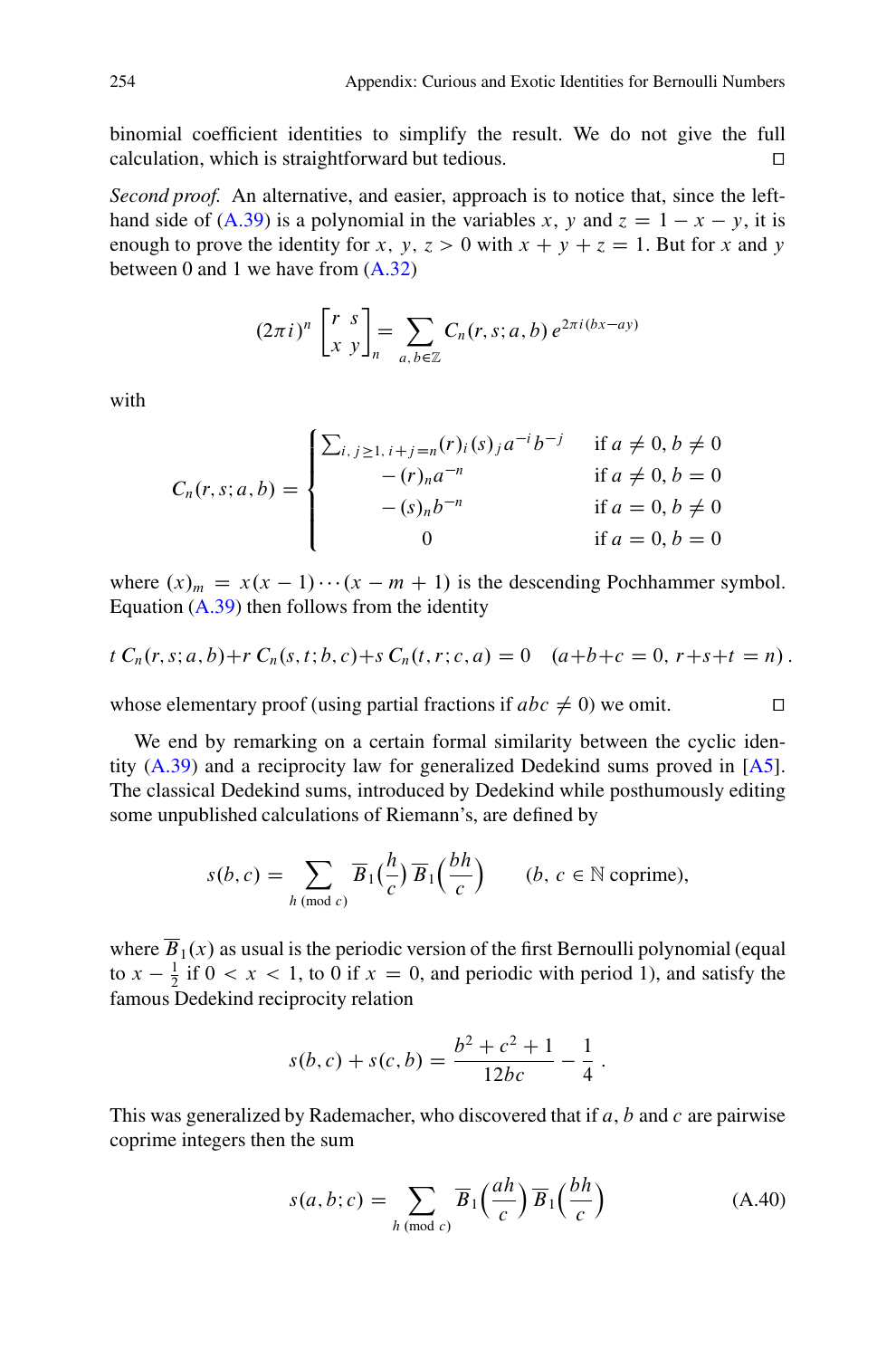which equals  $s(a', c)$  for any a' with  $aa' \equiv b \pmod{c}$  or  $ba' \equiv a \pmod{c}$ , satisfies the identity the identity

$$
s(a,b;c) + s(b,c;a) + s(c,a;b) = \frac{a^2 + b^2 + c^2}{12abc} - \frac{1}{4}.
$$
 (A.41)

A number of further generalizations, in which the functions  $\overline{B}_1$  in [\(A.40\)](#page-15-0) are replaced by periodic Bernoulli polynomials with other indices and/or the arguments of these polynomials are shifted by suitable rational numbers, were discovered later. The one given in  $[A5]$  concerns the sums

$$
S_{m,n}\begin{pmatrix} a & b & c \ x & y & z \end{pmatrix} = \sum_{h \pmod{c}} \overline{B}_m\Big(a\,\frac{h+z}{c} - x\Big) \,\overline{B}_n\Big(b\,\frac{h+z}{c} - y\Big),\tag{A.42}
$$

where m and n are non-negative integers, a, b and c natural numbers with no common factor, and x, y and z elements of  $\mathbb{T}:=\mathbb{R}/\mathbb{Z}$ . (The hth summand in (A.42) depends on *z* modulo *c*, not just modulo 1, but the whole sum has period 1 in *z*.) For fixed m and n these sums do not satisfy any relation similar to the 3-term relation (A.41) for the case  $m = n = 1$ , but if we assemble all of the functions  $S_{m,n}$  (*m*,  $n \geq 0$ ) into a single generating function

$$
\mathfrak{S}\begin{pmatrix} a & b & c \\ x & y & z \\ X & Y & Z \end{pmatrix} = \sum_{m,n \geq 0} \frac{1}{m!n!} S_{m,n} \begin{pmatrix} a & b & c \\ x & y & z \end{pmatrix} \left(\frac{X}{a}\right)^{m-1} \left(\frac{Y}{b}\right)^{n-1},\tag{A.43}
$$

in which  $X$ ,  $Y$  and  $Z$  (which does not appear explicitly on the right) are formal variables satisfying  $X + Y + Z = 0$ , then we have the following relation:

**Proposition A.12 ([\[A5\]](#page-22-0)).** *Let* a; b; c *be three natural numbers with no common factor,* x; y; *z three elements of* T*, and* X; Y; Z *three formal variables satisfying*  $X + Y + Z = 0$ . Then

$$
\mathfrak{S}\begin{pmatrix} a & b & c \\ x & y & z \\ X & Y & Z \end{pmatrix} + \mathfrak{S}\begin{pmatrix} b & c & a \\ y & z & x \\ Y & Z & X \end{pmatrix} + \mathfrak{S}\begin{pmatrix} c & a & b \\ z & x & y \\ Z & X & Y \end{pmatrix} = \begin{cases} 1/4 & \text{if } (x, y, z) \in (a, b, c) \mathbb{T}, \\ 0 & \text{otherwise.} \end{cases}
$$

We do not give the proof of this relation, since three different proofs (all similar in spirit to various of the proofs that have been given in this appendix) are given in [\[A5\]](#page-22-0), but we wanted to at least mention this generalized Dedekind–Rademacher reciprocity law because of its formal resemblance, and perhaps actual relationship, to the Sun–Pan reciprocity law [\(A.39\)](#page-14-0).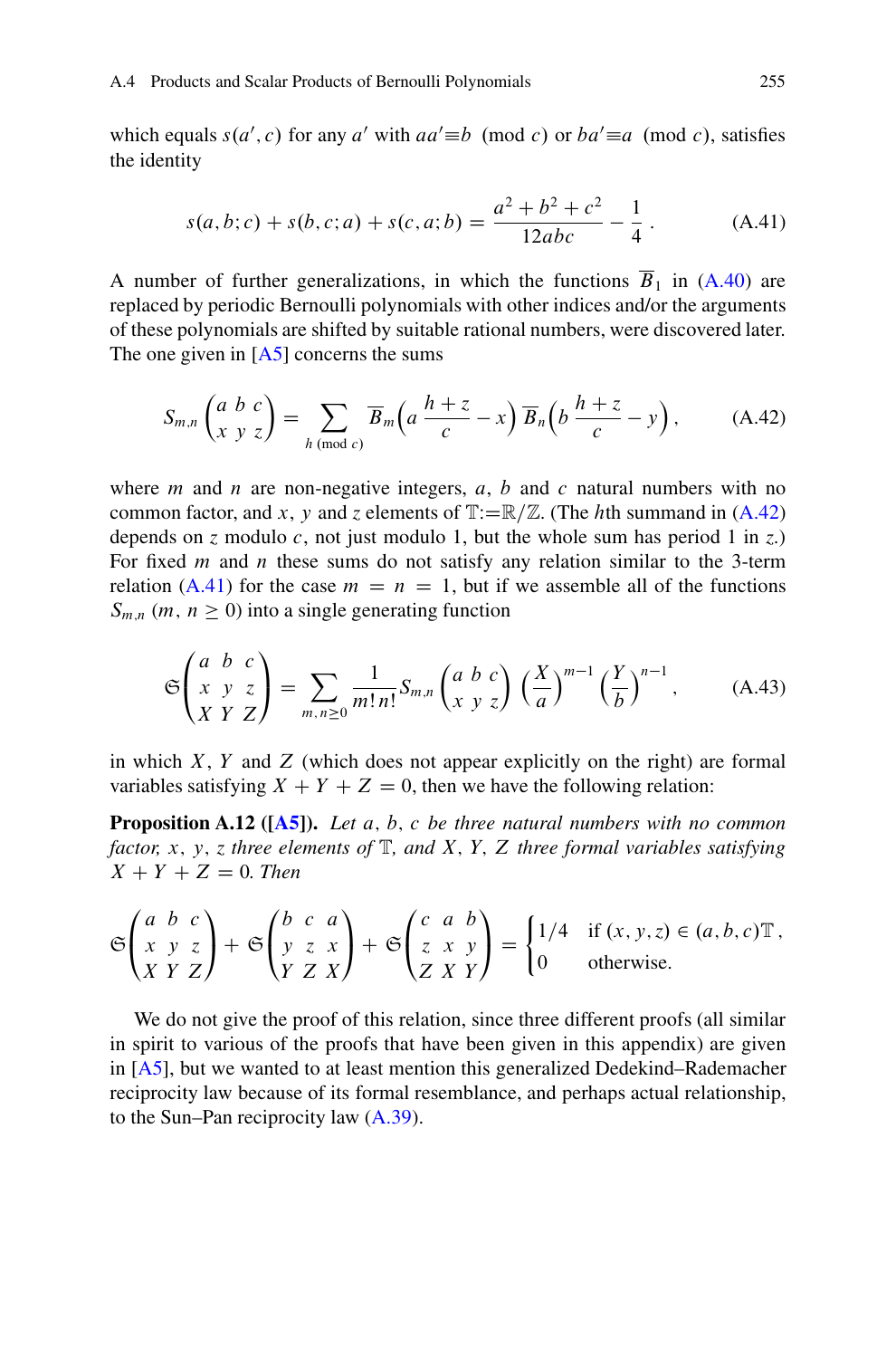## <span id="page-17-0"></span>**A.5 Continued Fraction Expansions for Generating Functions of Bernoulli Numbers**

There are several classical formulas expressing various versions of the standard (exponential) generating functions of the Bernoulli numbers as continued fractions. A simple example is

$$
\tanh x \quad \left( \ = \sum_{n\geq 2} \frac{2^n (2^n - 1) B_n}{n!} x^{n-1} \right) \quad = \frac{x}{1 + \frac{x^2}{3 + \frac{x^2}{5 + \frac{x^2}{\ddots}}}} \tag{A.44}
$$

whose proof is recalled below, and a somewhat more complicated one, whose proof we omit, is

$$
\frac{x/2}{\tanh x/2} \left( = \sum_{n \ge 0} \frac{B_{2n}}{(2n)!} x^{2n} \right) = \frac{1}{1 + \frac{a_1 x^2}{1 + \frac{a_2 x^2}{\ddots}}}
$$
(A.45)

with  $a_n$  defined by

$$
a_n = \begin{cases}\n-\frac{1}{12} & \text{if } n = 1, \\
\frac{(n+1)(n+2)}{(2n-2)(2n-1)(2n)(2n+1)} & \text{if } n \text{ is even,} \\
\frac{(n-2)(n-1)}{(2n-1)(2n)(2n+1)(2n+2)} & \text{if } n > 1 \text{ is odd.} \n\end{cases}
$$

It was discovered by M. Kaneko that the convergents  $P_n(x)/Q_n(x)$  of the continued fraction (A.45) could be given in a simple closed form, namely

$$
P_n(x) = \sum_{i=0}^{n/2} {n \choose 2i} {2n+1 \choose 2i}^{-1} \frac{x^i}{(2i+1)!}
$$

$$
Q_n(x) = \sum_{i=0}^{n/2} {n+1 \choose 2i} {2n+2 \choose 2i}^{-1} \frac{x^i}{(2i)!}
$$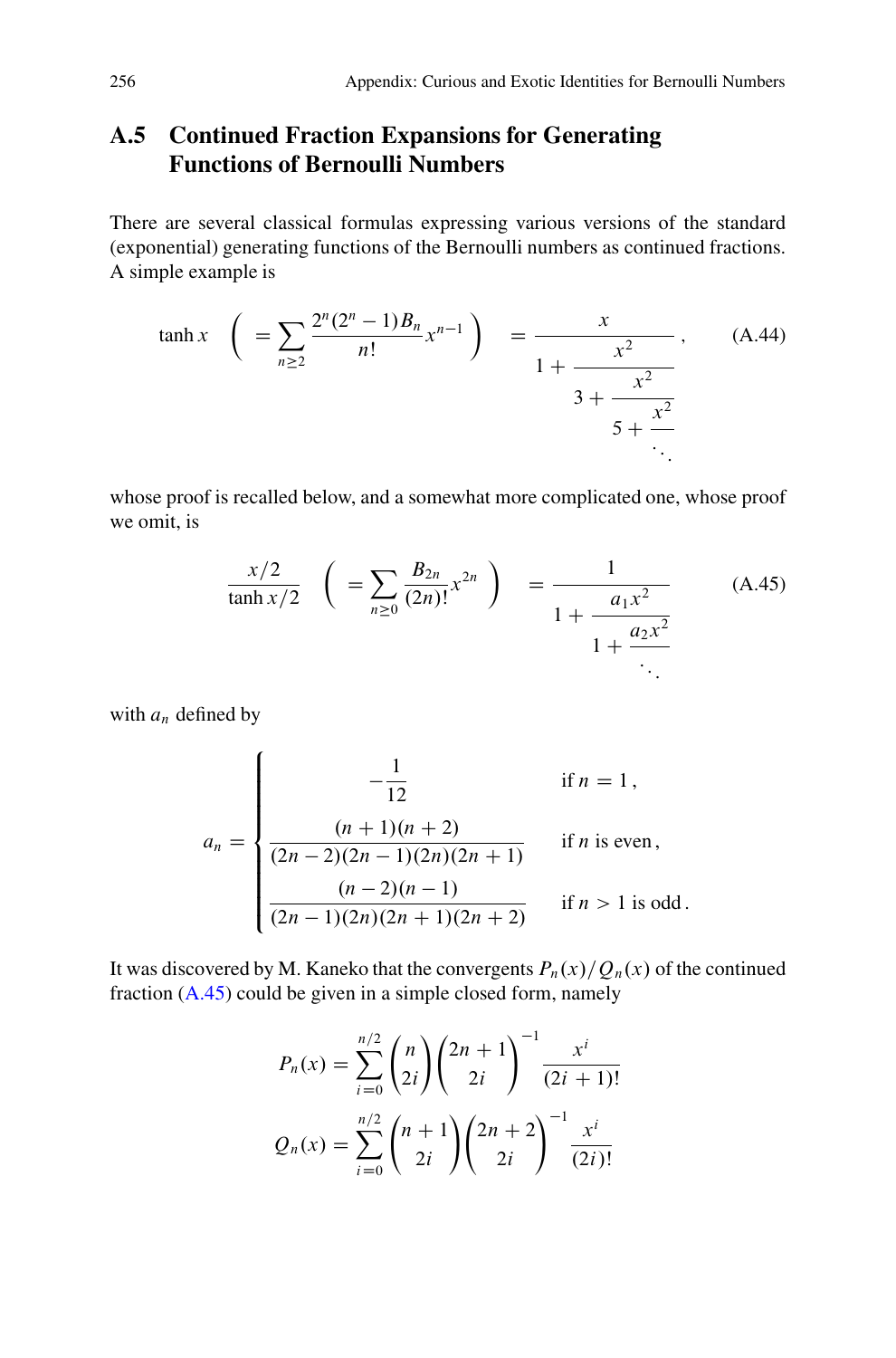<span id="page-18-0"></span>if  $n$  is even and a similar but slightly more complicated expression if  $n$  is odd. (It was in connection with this discovery that he found the short recursion formula for Bernoulli numbers discussed in Sect. 1.2 of the book.) Again we omit the proof, which is given in [\[A6\]](#page-22-0).

What is perhaps more surprising is that there are also nice continued fraction expansions for certain non-standard (ordinary) generating functions of Bernoulli numbers of the type considered in Sect. [A.1,](#page-1-0) and these are in some sense of even more interest because the continued fractions, unlike the power series themselves, converge for positive real values of the argument (and give the appropriate derivatives of  $\psi(X)$  as discussed in the last paragraph of Sect. [A.1\)](#page-1-0). For instance, on the cover of the Russian original of Lando's beautiful book on generating functions [\[A7\]](#page-23-0) one finds the pair of formulas $3$ 

$$
1 \cdot x + 2 \cdot \frac{x^3}{3!} + 16 \cdot \frac{x^5}{5!} + 272 \cdot \frac{x^7}{7!} + \dots = \tan x
$$
  

$$
1 \cdot x + 2 \cdot x^3 + 16 \cdot x^5 + 272 \cdot x^7 + \dots = \frac{x}{1 - \frac{1 \cdot 2 x^2}{1 - \frac{2 \cdot 3 x^2}{1 - \frac{3 \cdot 4 x^2}{1 - \dots}}}}
$$

The numbers  $1, 2, 16, 272, \ldots$  defined by the first of these two formulas are just the numbers  $(4^n - 2^n)|B_n|/n$ , so the second formula gives a continued fraction expansion for the non-exponential generating function for essentially the Bernoulli numbers. Again we omit the proof, referring for this to the book cited, mentioning only the following alternative and in some ways prettier form of the formula:

$$
\frac{1}{X} - \frac{2}{X^3} + \frac{16}{X^5} - \frac{272}{X^7} + \dots = \frac{1}{X + \frac{1}{X + \frac{1}{X + \frac{1}{X + \dots}}}}
$$
(A.46)

in which the continued fraction is convergent and equal to  $1-\frac{X}{2}(\psi(\frac{X+4}{4})-\psi(\frac{X+2}{4}))$ <br>for all  $X > 0$ for all  $X>0$ .

Other continued fraction expansions for non-exponential Bernoulli number generating functions that can be found in the literature include the formulas

 $3$ In the English translation [\[A8\]](#page-23-0) (which we highly recommend to the reader) this formula has been relegated to the exercises: Chapter 5, Problem 5.6, page 85.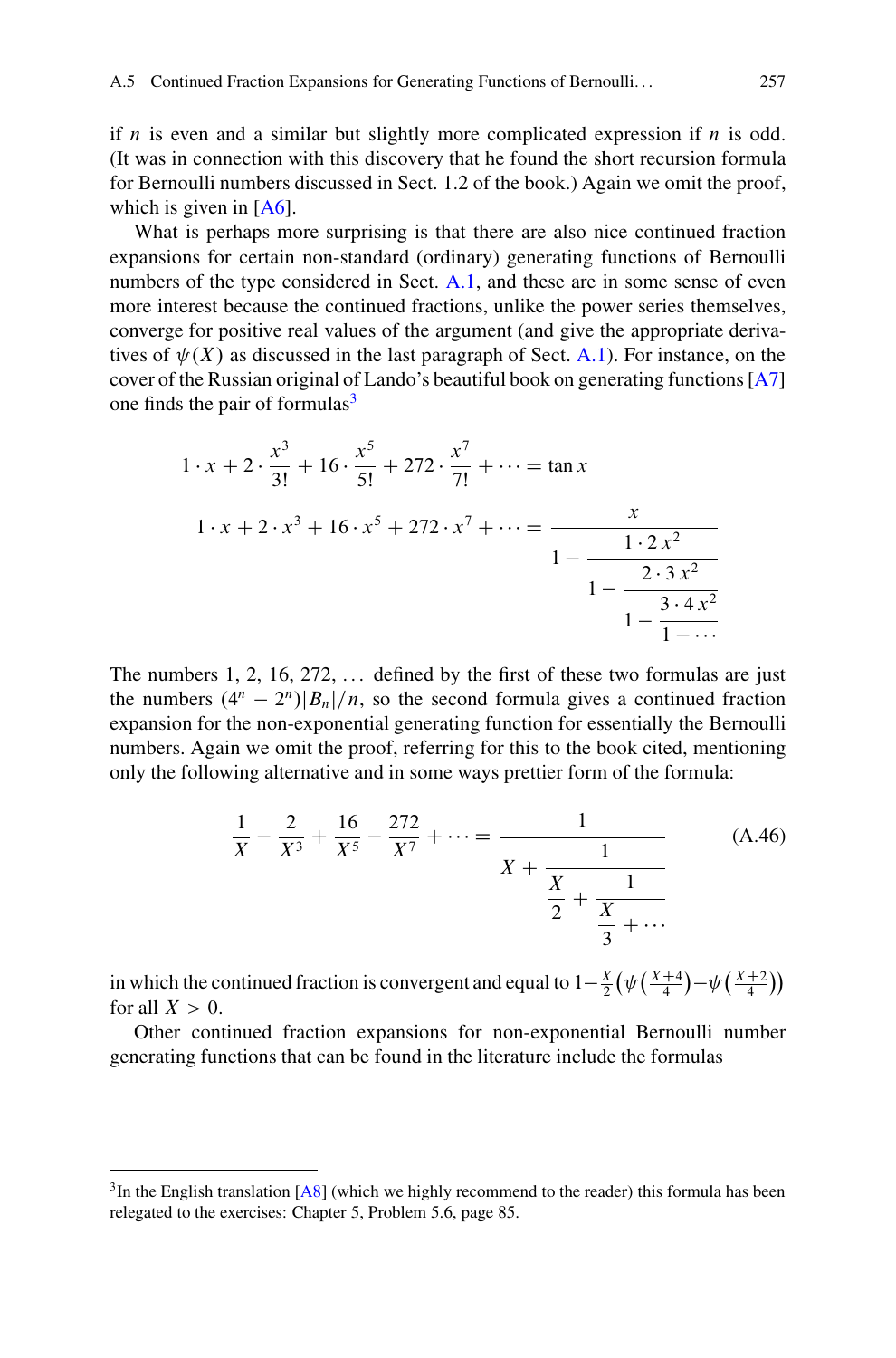$$
\sum_{n=1}^{\infty} B_{2n}(4x)^n = \frac{x}{1 + \frac{1}{2} + \frac{x}{\frac{1}{2} + \frac{1}{3} + \frac{x}{\frac{1}{3} + \frac{1}{4} + \frac{x}{\ddots}}}},
$$

or the equivalent but less appealing identity

$$
\sum_{n=0}^{\infty} B_n x^n = \cfrac{1}{1 + \cfrac{x}{\cfrac{2}{1} - \cfrac{x}{3 + \cfrac{2x}{\cfrac{2}{5} - \cfrac{2x}{5 + \cfrac{2}{\cfrac{2}{3} - \cfrac{3x}{7 + \cfrac{2}{\cfrac{2}{4} - \cfrac{4x}{9 + \cfrac{5x}{\cdots}}}}}}}}},
$$

and

$$
\sum_{n=1}^{\infty} (2n+1) B_{2n} x^n = \cfrac{x}{1+1+\cfrac{1}{2}+\cfrac{x}{1+\cfrac{1}{2}+\cfrac{1}{3}+\cfrac{1}{3}+\cfrac{x}{3}+\cfrac{x}{1+\cfrac{1}{3}+\cfrac{x}{3}+\cfrac{x}{3}+\cfrac{x}{3}}}}
$$

all given by J. Frame [\[A3\]](#page-22-0) in connection with a statistical problem on curve fitting.

For good conscience's sake we give the proofs of one continued fraction of each of the two above types, choosing for this purpose the two simplest ones [\(A.44\)](#page-17-0) and [\(A.46\)](#page-18-0). We look at [\(A.44\)](#page-17-0) first. Define functions  $I_0, I_1, \ldots$  on  $(0, \infty)$  by

$$
I_n(a) = \int_0^a \frac{t^n (1-t/a)^n}{n!} e^t dt \quad (n \in \mathbb{Z}_{\geq 0}, \ a \in \mathbb{R}_{>0}).
$$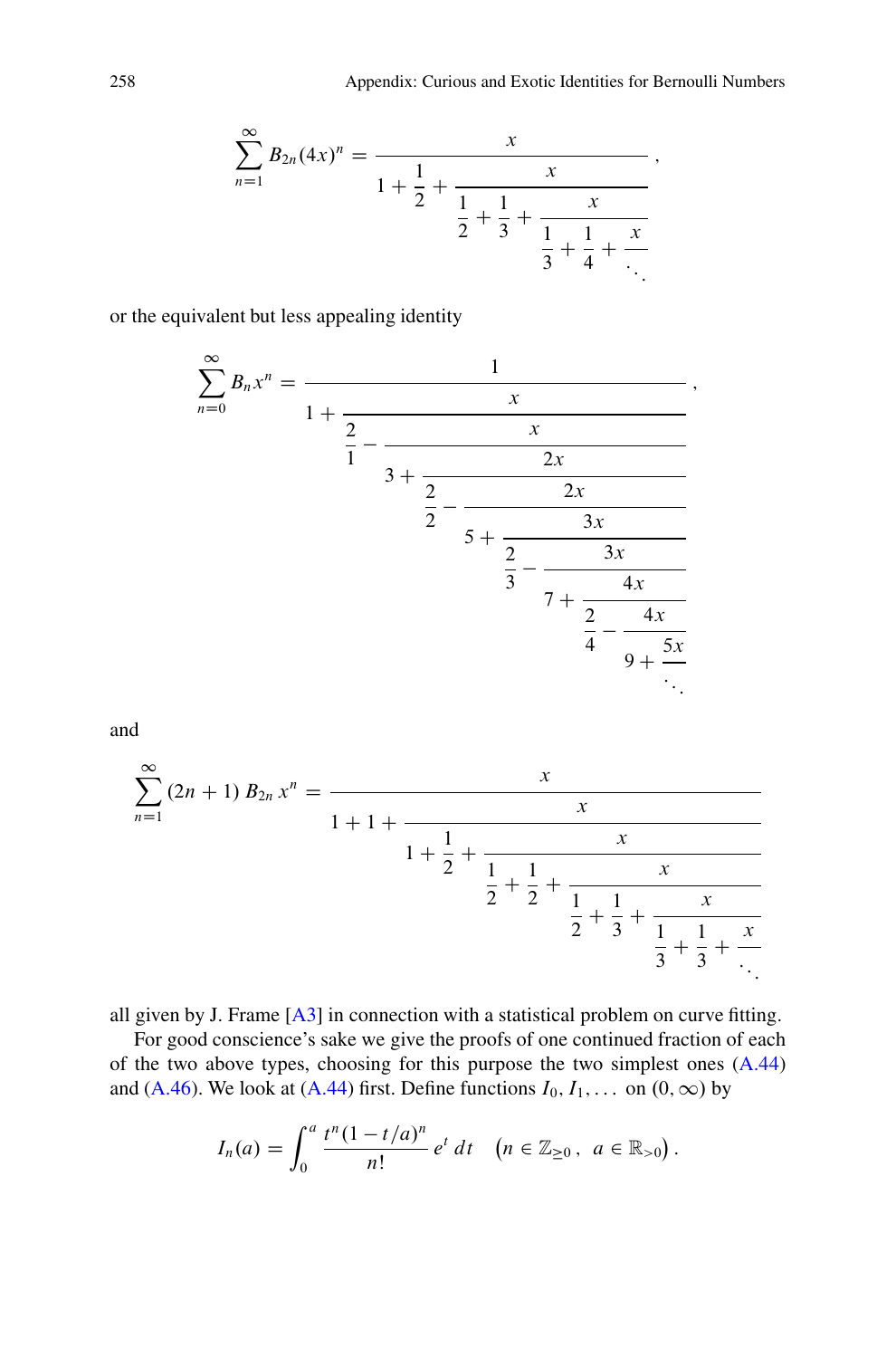<span id="page-20-0"></span>Integrating by parts twice, we find that

$$
I_{n+1}(a) = \int_0^a e^t \frac{d^2}{dt^2} \left[ \frac{t^{n+1}(1-t/a)^{n+1}}{(n+1)!} \right] dt
$$
  
= 
$$
\int_0^a e^t \left[ \frac{t^{n-1}(1-t/a)^{n-1}}{(n-1)!} - \frac{4n+2}{a} \frac{t^n(1-t/a)^n}{n!} \right] dt
$$
  
= 
$$
I_{n-1}(a) - \frac{4n+2}{a} I_n(a)
$$

for *n* > 0. Rewriting this as  $\frac{I_{n-1}(a)}{I_n(a)} = \frac{4n+2}{a}$  +  $\frac{I_{n+1}(a)}{I_n(a)}$  and noting that

$$
I_0(a) = e^a - 1
$$
,  $I_1(a) = e^a \left(1 - \frac{2}{a}\right) + \left(1 + \frac{2}{a}\right)$ 

by direct calculation, we obtain

$$
\frac{1}{\tanh x} = \frac{e^{2x} + 1}{e^{2x} - 1} = \frac{1}{x} + \frac{I_1(2x)}{I_0(2x)} = \frac{1}{x} + \frac{1}{\frac{3}{x} + \frac{1}{\frac{5}{x} + \frac{1}{\ddots}}},
$$

which is equivalent to [\(A.44\)](#page-17-0). Similarly, for [\(A.46\)](#page-18-0), we define functions  $J_0$ ,  $J_1$ , ... on  $(0, \infty)$  by

$$
J_n(X) = \int_0^\infty \left(\tanh(t/X)\right)^n e^{-t} dt \quad (n \in \mathbb{Z}_{\geq 0}, \ X \in \mathbb{R}_{>0}).
$$

This time  $J_0(X)$  is simply the constant function 1, while  $J_1(X)$  has the exact evaluation

$$
J_1(X) = 1 - \frac{X}{2} \psi \left( \frac{X}{4} + 1 \right) + \frac{X}{2} \psi \left( \frac{X}{4} + \frac{1}{2} \right), \tag{A.47}
$$

as is easily deduced from Euler's integral representation

$$
\psi(x) = -\gamma + \int_0^1 \frac{1 - t^{x-1}}{1 - t} dt,
$$

as well as the asymptotic expansion

$$
J_1(X) \sim \int_0^\infty \left(\frac{1}{X}t - \frac{2}{X^3}\frac{t^3}{3!} + \frac{16}{X^5}\frac{t^5}{5!} - \frac{272}{X^7}\frac{t^7}{7!} + \cdots\right)e^{-t} dt
$$
  

$$
\sim \frac{1}{X} - \frac{2}{X^3} + \frac{16}{X^5} - \frac{272}{X^7} + \cdots
$$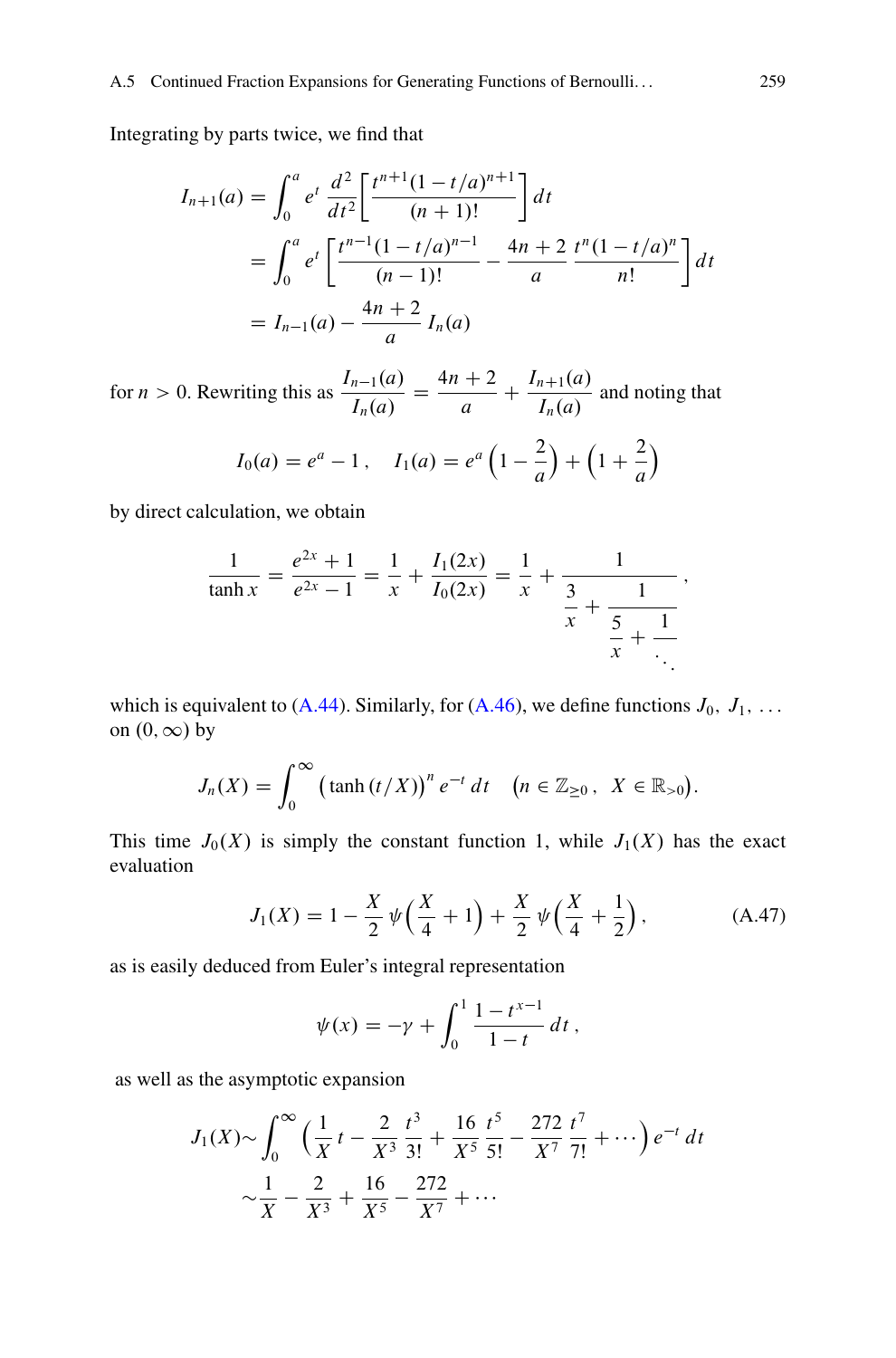as  $X \to \infty$ . (This last expression can be written as  $1 - X\gamma_0(2/X) + X\gamma_0(4/X)$ with  $\gamma_0$  as in [\(A.12\)](#page-4-0), in accordance with [\(A.47\)](#page-20-0) and the relationship between  $\gamma_0(X)$ and  $\psi(X)$  given at the end of Sect. [A.1.](#page-1-0)) On the other hand, integrating by parts and using  $\tanh(x)' = 1 - \tanh(x)^2$ , we find

$$
J_n(X) = \int_0^\infty e^{-t} \frac{d}{dt} \left( \left( \tanh(t/X) \right)^n \right) dt
$$
  
=  $\frac{n}{X} \int_0^\infty e^{-t} \left( \tanh(t/X) \right)^{n-1} \left( 1 - \left( \tanh(t/X) \right)^2 \right) dt$   
=  $\frac{n}{X} \left( J_{n-1}(X) - J_{n+1}(X) \right)$ 

for *n* > 0, and rewriting this as  $\frac{J_{n-1}(X)}{J_n(X)} = \frac{X}{n} +$  $\frac{J_{n+1}(X)}{J_n(X)}$  we obtain that  $J_1(X) =$  $\frac{J_1(X)}{J_0(X)}$  has the continued fraction expansion given by the right-hand side of [\(A.46\)](#page-18-0),

as claimed.  $\square$ <br>We end this appendix by describing an appearance of the continued fraction [\(A.46\)](#page-18-0) in connection with the fantastic discovery of Yuri Matiyasevich that "the zeros of the Riemann zeta function know about each other." Denote the zeros of  $\zeta(s)$  on the critical line  $\Re(s) = \frac{1}{2}$  by  $\rho_n$  and  $\overline{\rho_n}$  with  $0 < \Re(\rho_1) \leq \Re(\rho_2) \leq \cdots$ <br>and for  $M > 1$  consider the finite Dirichlet series  $\Delta_M(s)$  defined as the  $N \times N$ and for  $M \geq 1$  consider the finite Dirichlet series  $\Delta_M(s)$  defined as the  $N \times N$ determinant4

$$
\Delta_M(s) = \begin{vmatrix}\n1 & 1 & \cdots & 1 & 1 & 1 \\
\vdots & \vdots & \ddots & \vdots & \vdots & \vdots \\
n^{-\rho_1} & n^{-\overline{\rho_1}} & \cdots & n^{-\rho_M} & n^{-\overline{\rho_M}} & n^{-s} \\
\vdots & \vdots & \ddots & \vdots & \vdots & \vdots \\
N^{-\rho_1} & N^{-\overline{\rho_1}} & \cdots & N^{-\rho_M} & N^{-\overline{\rho_M}} & N^{-s}\n\end{vmatrix}
$$

;

where  $N = 2M + 1$ . This function clearly vanishes when  $s = \rho_n$  or  $\overline{\rho_n}$  for  $1 \le$  $n \leq M$ , but Matiyasevich's discovery (for which we refer to [\[A9\]](#page-23-0) and the other papers and talks listed on his website) was that its subsequent zeros are incredibly close to the following zeros of the Riemann zeta function, e.g., the first zero of  $\Delta_{50}$  on  $\frac{1}{2} + \mathbb{R}_{>0}$  following  $\rho_{50}$  differs in absolute value from  $\rho_{51}$  by less than  $4 \times 10^{-15}$  the first zero of  $\Delta_{150}$  after ever differs in absolute value from  $\rho_{150}$  by less  $10^{-15}$ , the first zero of  $\Delta_{1500}$  after  $\rho_{1500}$  differs in absolute value from  $\rho_{1501}$  by less than  $5\times10^{-1113}$ , and even the 300th zero of  $\Delta_{1500}$  after  $\rho_{1500}$  differs in absolute value<br>from  $\rho_{1500}$  by less than  $5\times10^{-766}$ ! Moreover if we write the Dirichlet series  $\Delta_{14}(s)$ from  $\rho_{1801}$  by less than  $5 \times 10^{-766}$ ! Moreover, if we write the Dirichlet series  $\Delta_M(s)$ <br>as  $\Delta N = 1$ .  $\Delta N = 1$ . as  $c_M \sum_{n=1}^{N} a_{M,n} n^{-s}$  with the normalizing constant  $c_M$  chosen to make  $a_{M,1} = 1$ ,

<sup>4</sup>We have changed Matiyasevich's notations slightly for convenience of exposition.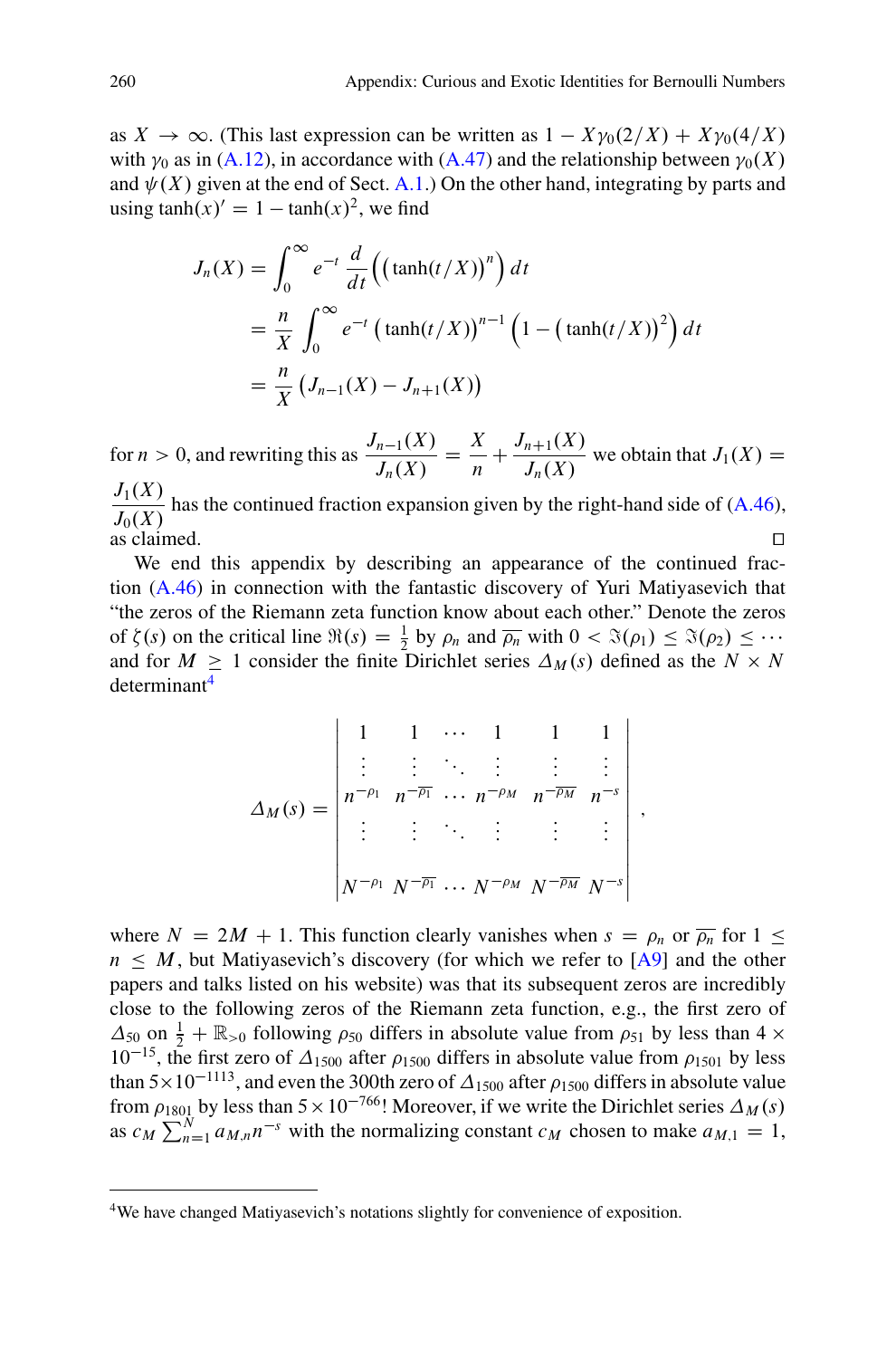<span id="page-22-0"></span>then it turns out that the function  $c_M^{-1} \Delta_M(s)$  not only has almost the same zeros, but is itself a very close approximation to  $(1 - 2^{1-s})\zeta(s)$  over a long interval of the critical line critical line.

In studying this latter function, Matiyasevich was led to consider the real numbers  $v_M$  defined by  $v_M = 4M \sum_{n=1}^{2M} \mu_{M,n}/n$ , where  $\mu_{M,n}$  denotes the coefficient of  $n^{-s}$  in the Dirichlet series  $c^{-1} \Lambda_M(s)/\zeta(s)$ . Since by the nature coefficient of  $n^{-s}$  in the Dirichlet series  $c_M^{-1} \Delta_M(s) / \zeta(s)$ . Since by the nature of his investigation he was working to very high precision, he obtained very precise decimal expansions of these numbers, and in an attempt to recognize them, he computed the beginning of their continued fraction expansions. (Recall that rational numbers and real quadratic irrationalities can be recognized numerically by the fact that they have terminating or periodic continued fraction expansions.) To his surprise, when  $M$  was highly composite these numbers had very exceptional continued fraction expansions. For instance, for  $2M = 1$ .c.m. $\{1, 2, \ldots, 10\} = 2520$ , the number  $\nu_M$  has a decimal expansion beginning 0.9998015873172093 $\cdots$  and a continued fraction expansion beginning<br>[0  $\pm$  5039 2520 1680 1260 1008 840 720 630 560 504]. In view of the [0, 1, 5039, 2520, 1680, 1260, 1008, 840, 720, 630, 560, 504]. In view of the fact that nearly all real numbers (in a very precise metrical sense) have continued fraction expansions with almost all partial quotients very small, this is certainly not a coincidence, and it is even more obviously not one when we notice that the numbers 5040, 2520, ... 504 are  $5040/n$  for  $n = 1, 2, ..., 10$ . This leads one immediately to the continued fraction  $(A.46)$  with  $X = 4M$  and hence, in view of the evaluation of that continued fraction given above, to the (conjectural) approximation  $\nu_M \approx \frac{1}{2}\psi(M+1) - \frac{1}{2}\psi(M+\frac{1}{2})$ , which turns out indeed to be a<br>very good one for M large, the two numbers differing only by one part in 10<sup>108</sup> in very good one for M large, the two numbers differing only by one part in  $10^{108}$  in the above-named case  $2M = 2520$ . We take this somewhat unusual story as a fitting place to end our survey of curious and exotic identities connected with Bernoulli numbers.

## **References**

- [A1] И.В. Артамкин : Элементарное доказательство тождества Мики-Загира-Гесселя, *Успехи мат. наук*, 62 (2007), 165-166. [I. Artamkin : An elementary proof of the Miki–Zagier–Gessel identity, *Russian Mathematical Surveys*, **62** (2007), 1195–1196.]
- [A2] C. Faber and R. Pandharipande : Logarithmic series and Hodge integrals in the tautological ring (with an appendix by D. Zagier, Polynomials arising from the tautological ring), *Mich. Math. J.*, **48** (2000), 215–252 (appendix: pp. 240–252).
- [A3] J. Frame : The Hankel power sum matrix inverse and the Bernoulli continued fraction, *Math. Comp.*, **33** (1979), 15–826.
- [A4] I. Gessel : On Miki's identity for Bernoulli numbers, *J. Number Theory*, **110** (2005), 75–82.
- [A5] R. Hall, J. Wilson and D. Zagier : Reciprocity formulae for general Dedekind–Rademacher sums, *Acta Arithmetica*, **73** (1995), 389–396.
- [A6] M. Kaneko : A recurrence formula for the Bernoulli numbers, *Proc. Japan Acad.*, **71** (1995), 192–193.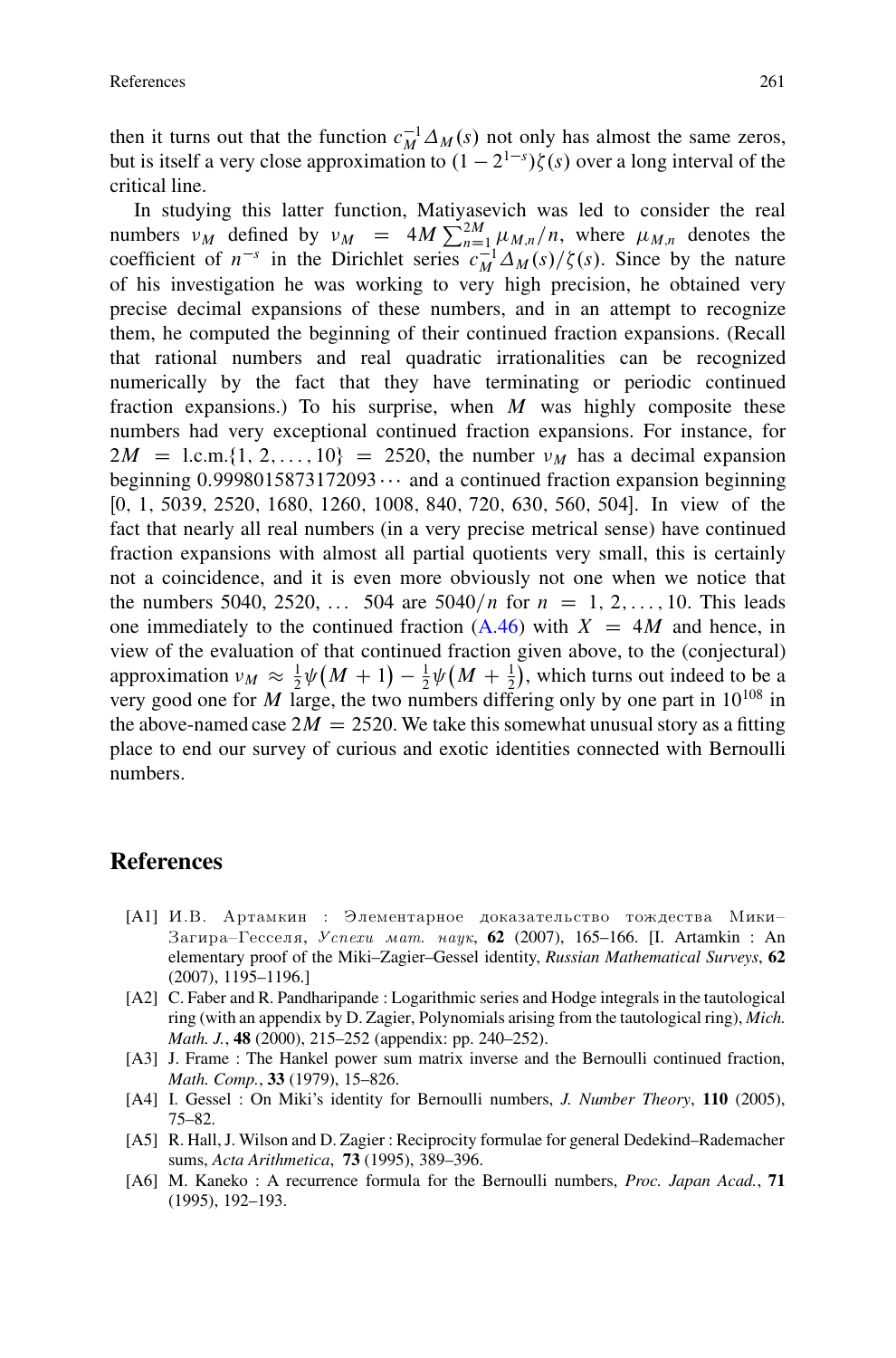- <span id="page-23-0"></span>[A7] C.K. Ландо : Лекции о производящих функциях, *Москва*, *MIHMO* (2002), 144 pages.
- [A8] S. Lando : Lectures on Generating Functions, *Student Mathematical Library, Amer. Math. Soc.*, **27** (2003), 150 pages. [=translation of  $[A7]$ ]
- [A9] Yu. Matiyasevich : Calculation of Riemann's zeta function via interpolating determinants (talk given at the MPI in March 2013). On the author's website at [http://logic.pdmi.ras.](http://logic.pdmi.ras.ru/~yumat/personaljournal/artlessmethod) [ru/~yumat/personaljournal/artlessmethod.](http://logic.pdmi.ras.ru/~yumat/personaljournal/artlessmethod)
- [A10] H. Miki : A relation between Bernoulli numbers, *J. Number Theory*, **10** (1978), 297–302.
- [A11] N. Nielsen : Traité élémentaire des nombres de Bernoulli, *Gauthiers-Villars, Paris* (1923), 398 pages.
- [A12] H. Pan and Z.-W. Sun : New identities involving Bernoulli and Euler polynomials, *J. Comb. Theory*, **113** (2006), 156–175.
- [A13] Z.-W. Sun and H. Pan : Identities concerning Bernoulli and Euler polynomials, *Acta Arithmetica*, **125** (2006), 21–39.
- [A14] D. Zagier : Hecke operators and periods of modular forms, *Israel Math. Conf. Proc.*, **3** (1990), 321–336.
- [A15] D. Zagier : A modified Bernoulli number, *Nieuw Archief voor Wiskunde*, **16** (1998), 63–72.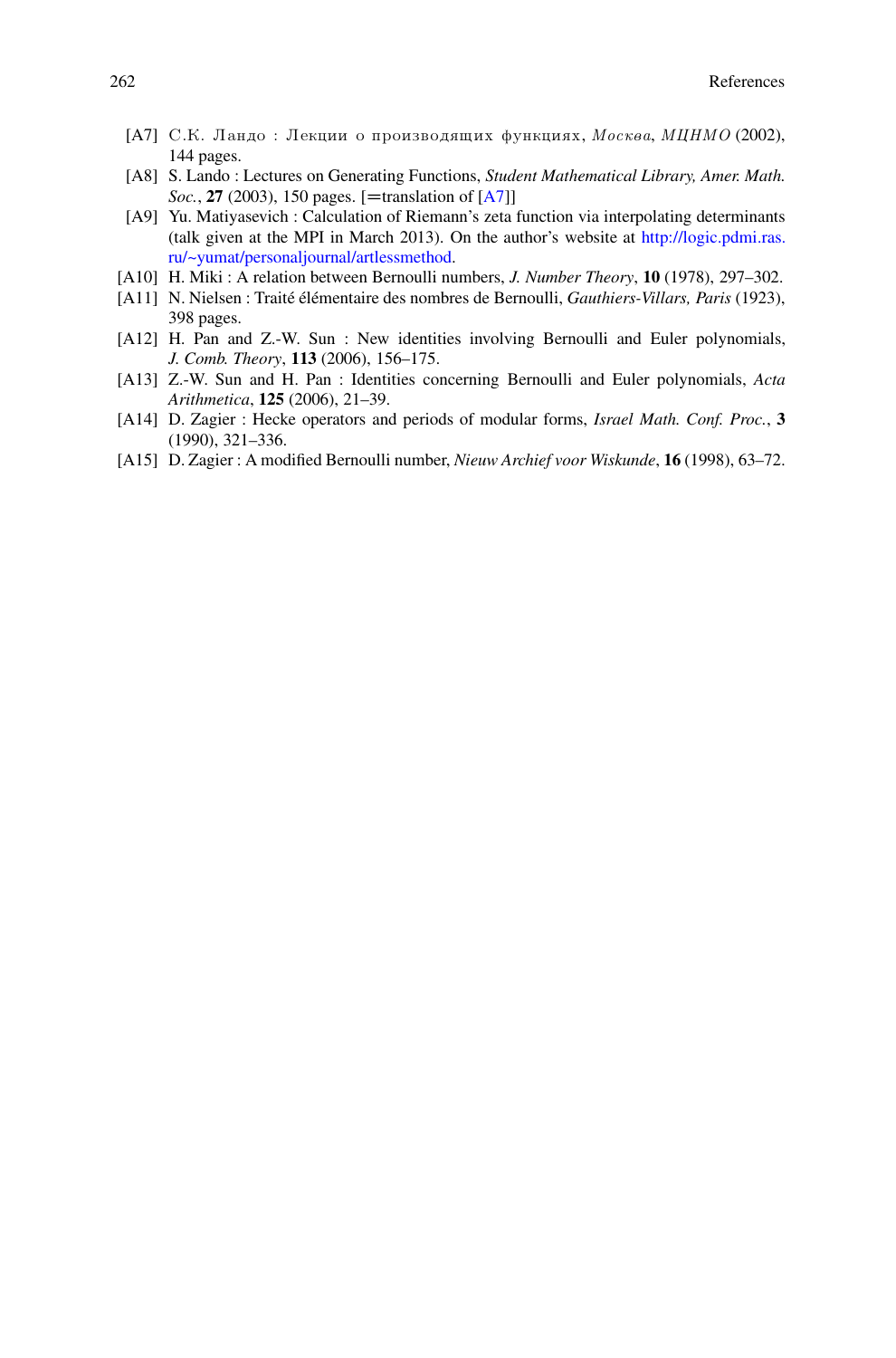# **References**

- 1. Ahlfors , L.: Complex Analysis, 3rdedn. McGraw Hill (1979)
- 2. Akiyama, S., Tanigawa, Y.: Multiple zeta values at non-positive integers. Ramanujan J. **5**(4), 327–351 (2001)
- 3. Andrianov, A.N.: Quadratic Forms and Hecke Operators. Grundlehren der mathematischen Wissenshaften, vol. 286. Springer (1987)
- 4. Ankeny, N.C., Artin, E., Chowla, S.: The class-number of real quadratic number fields. Ann. Math. **56**(2), 479–493 (1952)
- 5. Apéry, R.: Irrationalité de  $\zeta(2)$  et  $\zeta(3)$ . Astérisque **61**, 11–13 (1979)
- 6. Arakawa, T.: Generalized eta-functions and certain ray class invariants of real quadratic fields.
- Math. Ann. **260**, 475–494 (1982)<br>7. Arakawa, T.: Dirichlet series  $\sum_{n=1}^{\infty} (\cot \pi n \alpha)/n^s$ , Dedekind sums, and Hecke *L*-functions for real quadratic fields. Comment. Math. Univ. St. Pauli **37**, 209–235 (1988)
- 8. Arakawa, T.: A noteon the Hirzebruch sum. Comment. Math. Univ. St. Pauli **42**, 81–92 (1993)
- 9. Arakawa, T., Kaneko, M.: Multiple zeta values, poly-Bernoulli numbers, and related zeta functions. Nagoya Math. J. **153**, 189–209 (1999)
- 10. Arakawa, T., Kaneko, M.: On poly-Bernoulli numbers. Comment. Math. Univ. St. Pauli **48**, 159–167 (1999)
- 11. Barnes, E.: The genesis of the double gamma functions. Proc. Lond. Math. Soc. **31**, 358–381 (1899)
- 12. Barnes, E.: The theory of the double gamma functions. Philos. Trans. Roy. Soc. (A) **196**, 265–388 (1901)
- 13. Berggren, L., Borwein, J., Borwein, P.: Pi, A Source Book. Springer, New York (1997)
- 14. Berndt, B.C.: Dedekind sums and a paper of G. H. Hardy. J. Lond. Math. Soc. **13**, 129–137 (1976)
- 15. Berndt, B.C., Evans, R.J., Williams, K.S.: Gauss and Jacobi Sums. Canadian Math. Soc. Series of Monographs and Advanced Texts, vol. 21. Wiley-Interscience (1998)
- 16. Bernoulli, J.: Ars Conjectandi, in Werke, vol. 3, pp. 107–286. Birkhäuser (1975)
- 17. Biermann, K.-R.: Thomas Clausen, Mathematiker und Astronom. J. Reine Angew. Math. **216**, 159–198 (1964)
- 18. Biermann, K.-R.: Kummer, Ernst Eduard, in Dictionary of Scientific Biography, vols. 7 & 8. Charles Scribner's Sons, New York (1981)
- 19. Bjerknes, C.A.: Niels-Henrik Abel, Tableau de sa vie et de son Action Scientifique. Cambridge University Press, Cambridge (2012)
- 20. Brewbaker, C.: Lonesum  $(0, 1)$ -matrices and poly-Bernoulli numbers of negative index. Master's thesis, Iowa State University (2005)
- 21. Buchmann, J., Vollmer, U.: Binary quadratic forms. An algorithmic approach. Algorithms and Computation in Mathematics, vol. 20. Springer, Berlin (2007)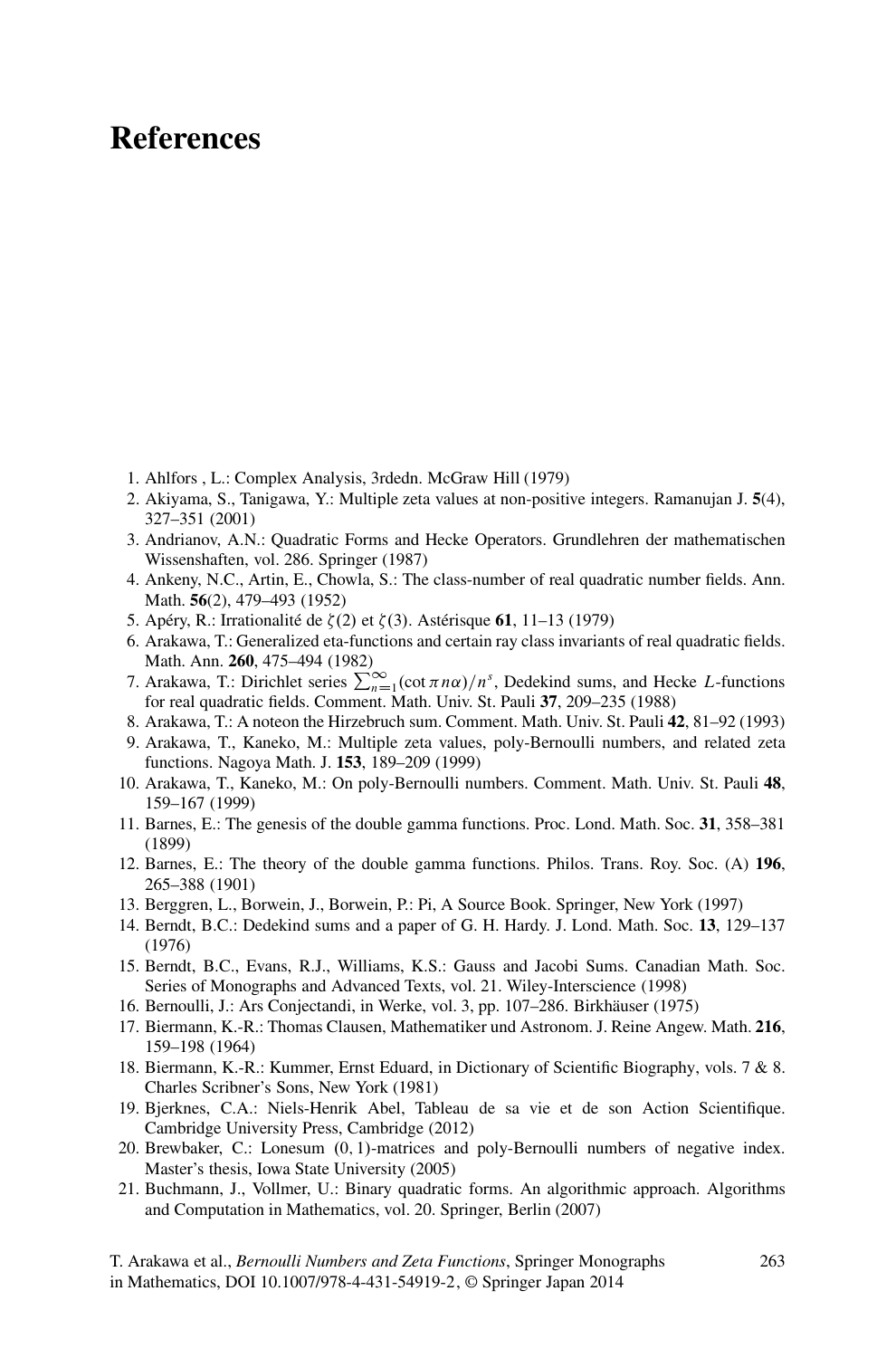- 22. Carlitz, L.: Arithmetic properties of generalized Bernoulli numbers. J. Reine Angew. Math. **202**, 174–182 (1959)
- 23. Clausen, T.: Ueber die Fälle, wenn die Reihe von der Form  $y = 1 + \frac{\alpha}{i} \cdot \frac{\beta}{r} x + \frac{\alpha \cdot \alpha + 1}{i! \cdot \beta}$ .  $\frac{\beta.\beta+1}{\gamma.\gamma+1}x^2 +$ etc. ein Quadrat von der Form  $z = 1 + \frac{\alpha'}{1} \cdot \frac{\beta'}{\gamma'} \frac{\delta'}{\varepsilon'} x + \frac{\alpha' \alpha' + 1}{1 \cdot 2} \cdot \frac{\beta' \cdot \beta' + 1}{\gamma' \cdot \gamma' + 1} \cdot \frac{\delta' \cdot \delta' + 1}{\varepsilon' \cdot \varepsilon' + 1} x^2$  + etc. hat. J. Reine Angew. Math. **3**, 89–91 (1828)
- 24. Clausen, T.: Über die Function  $\sin \varphi + \frac{1}{2^2} \sin 2\varphi + \frac{1}{3^2} \sin 3\varphi + \text{etc.}$  J. Reine Angew. Math.<br>**8** 298–300 (1832) **8**, 298–300 (1832)
- 25. Clausen, T.: Beweis, daß die algebraischen Gleichungen Wurzeln von der Form  $a+bi$  haben. Astron. Nachr. **17**, 325–330 (1840)
- 26. Clausen, T.: Lehrsatz aus einer Abhandlung über die Bernoullischen Zahlen. Astron. Nachr. **17**, 351–352 (1840)
- 27. Coates, J., Wiles, A.: Kummer's criterion for Hurwitz numbers, in Algebraic number theory (Kyoto Internat. Sympos., RIMS, Kyoto, 1976), pp. 9–23. Japan Soc. Promotion Sci., Tokyo (1977)
- 28. Dilcher, K.: A Bibliography of Bernoulli Numbers, available online, [http://www.mscs.dal.](http://www.mscs.dal.ca/~dilcher/bernoulli.html) [ca/~dilcher/bernoulli.html](http://www.mscs.dal.ca/~dilcher/bernoulli.html)
- 29. Dirichlet, P.G.L.: Lectures on Number Theory, with Supplements by R. Dedekind. History of Mathematics Sources, vol. 16. Amer. Math. Soc. (1999)
- 30. Edwards, A.W.F.: A quick route to sums of powers. Am. Math. Monthly **93**, 451–455 (1986)
- 31. Edwards, H.W.: Fermat's Last Theorem. A Genetic Introduction to Algebraic Number Theory. Springer, New York-Berlin (1977)
- 32. Euler, L.: Remarques sur un beau rapport entre les séries des puissances tant directes que réciproques. Opera Omnia, series prima **XV**, 70–90 (1749)
- 33. Euler, L.: De numero memorabili in summatione progressionis harmonicae naturalis occurrente. Opera Omnia, series prima **XV**, 567–603 (1785)
- 34. Freudenthal, H.: Hurwitz, Adolf, in Dictionary of Scientific Biography, vols. 5 & 6. Charles Scribner's Sons, New York (1981)
- 35. Gauss, C.F.: DisquisitionesArithmeticae (1801)
- 36. Gould, H.W.: Explicit formulas for Bernoulli numbers. Am. Math. Monthly **79**, 44–51 (1972)
- 37. Gouvéa, F.Q.: p-adic Numbers, an Introduction. Springer
- 38. Graham, R., Knuth, D., Patashnik, O.: Concrete Mathematics. Addison-Wesley (1989)
- 39. Hashimoto, K.: Representation of the finite symplectic group  $Sp(2, \mathbf{F}_p)$  in the space of Siegel modular forms. Contemporary Math. **53**, 253–276 (1986)
- 40. Hensel, K.: Festschrift zur Feier des 100. Geburtstages Eduard Kummers, B.G. Teubner, 1910. (Kummer's collected papers, 33–69)
- 41. Hilbert, D.: Adolf Hurwitz, Gedächtnisrede, Nachrichten von der k. Gesellshaft der Wissenschaften zu Göttingen (1920), pp. 75–83 (Hurwitz's Mathematische Werke, I xiii–xx)
- 42. Hungerford, T.W.: Algebra, Graduate Texts in Mathematics, vol. 73. Springer (1974)
- 43. Hurwitz, A.: Einige Eigenschaften der Dirichlet'schen Funktionen  $F(s) = \sum_{n} \left(\frac{D}{n}\right) \cdot \frac{1}{n^s}$ , die bei der Bestimmung der Klassenanzahlen binärer quadratischer Formen auftreten. Zeitschrift für Math. und Physik **27**, 86–101 (1882). (Mathematische Werke I, 72–88)
- 44. Hurwitz, A.: Über die Entwicklungskoeffizienten der lemniskatischen Funktionen. Math. Ann. **51**, 196–226 (1899). (Mathematische Werke II, 342–373)
- 45. Ibukiyama, T.: On some elementary character sums. Comment. Math. Univ. St. Pauli **47**, 7–13 (1998)
- 46. Ibukiyama, T., Saito, H.: On zeta functions associated to symmetric matrices and an explicit conjecture on dimensions of Siegel modular forms of general degree. Int. Math. Res. Notices **8**, 161–169 (1992)
- 47. Ibukiyama, T., Saito, H.: On a L-functions of ternary zero forms and exponential sums of Lee and Weintraub. J. Number Theory **48-2**, 252–257 (1994)
- 48. Ibukiyama, T., Saito, H.: On zeta functions associated to symmetric matrices I. Am. J. Math. **117-5**, 1097–1155 (1995); II: Nagoya Math. J. **208**, 265–316 (2012); III: Nagoya Math. J. **146**, 149–183 (1997)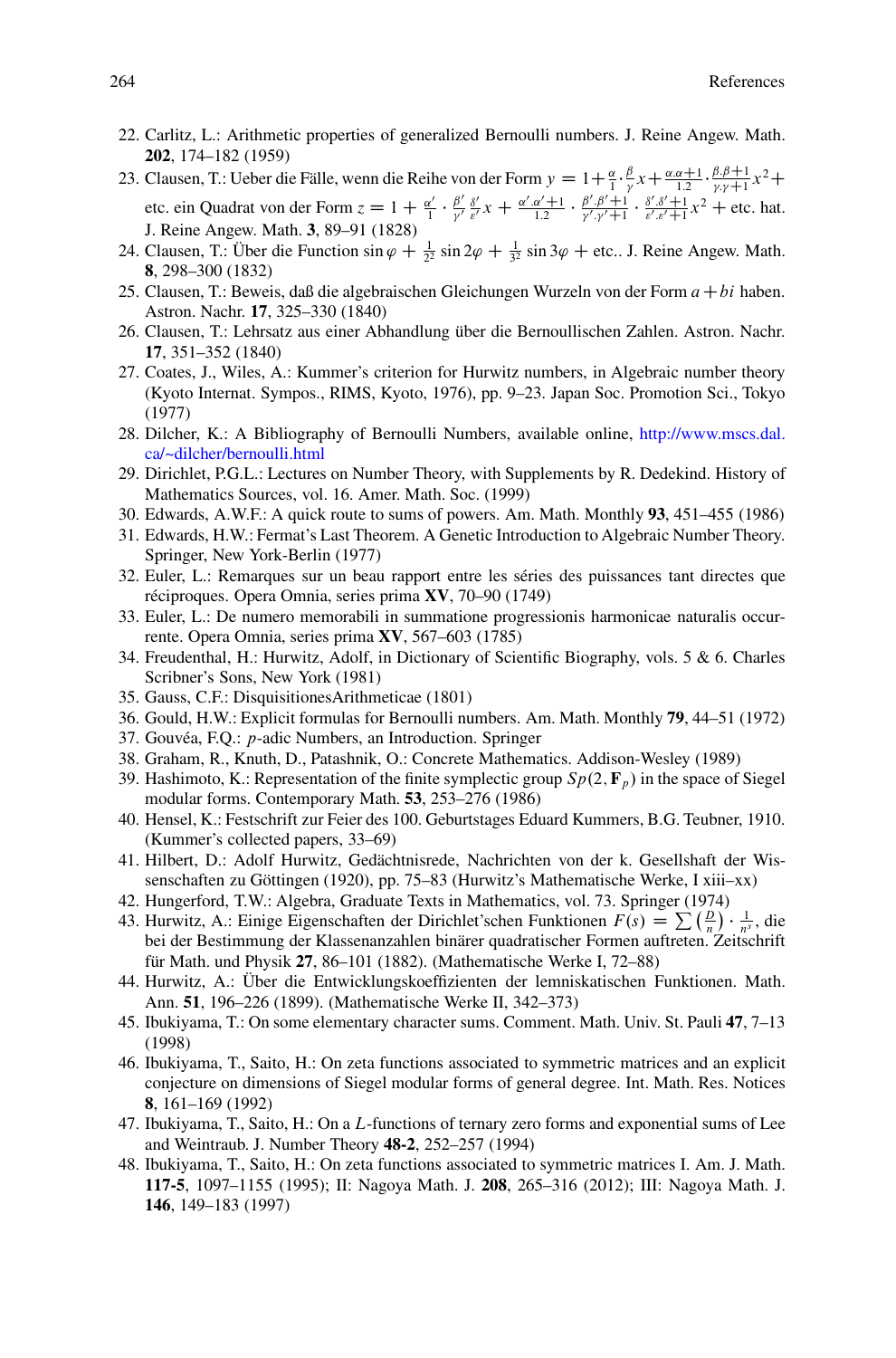- 49. Ibukiyama, T., Saito, H.: On "easy" zeta functions (trans. by Don Zagier). Sugaku Exposition, **14**(2), 191–204 (2001). Originally in Sugaku, **50–1**, 1–11 (1998)
- 50. Ireland, K., Rosen, M.: A Classical Introduction to Modern Number Theory, 2nd edn. Graduate Texts in Mathematics, vol. 84. Springer (1990)
- 51. Iwasawa, K.: Lectures on p-adic L-functions. Annals of Math. Studies, vol. 74. Princeton University Press, Princeton (1972)
- 52. Jacobi, C.G.J.: De usu legitimo formulae summatoriae Maclaurinianae. J. Reine Angew. Math. **12**, 263–272 (1834). (Mathematische Werke VI, 64–75)
- 53. Jordan, Ch.: Calculus of Finite Differences, Chelsea Publication, New York (1965). (First edition, Budapest, 1939)
- 54. Kaneko, M.: A generalization of the Chowla-Selberg formula and the zeta functions of quadratic orders. Proc. Jpn. Acad. **66(A)-7**, 201–203 (1990)
- 55. Kaneko, M.: A recurrence formula for the Bernoulli numbers. Proc. Jpn. Acad. **71(A)-8**, 192–193 (1995)
- 56. Kaneko, M.: Poly-Bernoulli numbers. J. Th. Nombre Bordeaux **9**, 199–206 (1997)
- 57. Kaneko, M.: Multiple zeta values. Sugaku Expositions **18**(2), 221–232 (2005)
- 58. Katz, N.: The congruences of Clausen-von Staudt and Kummer for Bernoulli-Hurwitz numbers. Math. Ann. **216**, 1–4 (1975)
- 59. Knuth, D.: Two notes on notation. Am. Math. Monthly **99**, 403–422 (1992)
- 60. Knuth, D.: Johann Faulhaber and sum of powers. Math. Comp. **61**(203), 277–294 (1993)
- 61. Knuth, D., Buckholtz, T.J.: Computation of tangent Euler and Bernoulli numbers. Math. Comp. **21**, 663–688 (1967)
- 62. Kronecker, L.: Bemerkungen zur Abhandlung des Herrn Worpitzky. J. Reine Angew. Math. **94**, 268–270 (1883). (Mathematische Werke II, 405–407)
- 63. Kummer, E.E.: Über die hypergeometrische Reihe  $1 + \frac{\alpha \cdot \beta}{1 \cdot \gamma} x + \frac{\alpha(\alpha+1)\beta(\beta+1)}{1 \cdot 2 \cdot \gamma(\gamma+1)} x^2 + \frac{\alpha(\alpha+1)(\beta+1)(\beta+2)}{1 \cdot 2 \cdot \gamma(\gamma+1)} x^2 + \frac{\alpha(\alpha+1)(\beta+1)(\beta+2)}{1 \cdot 2 \cdot \gamma(\gamma+1)} x^2 + \frac{\alpha(\alpha+1)(\beta+1)(\beta+2)}{1 \cdot 2 \cdot \gamma(\gamma+1)} x^2 + \frac$  $\frac{\alpha(\alpha+1)(\alpha+2)\beta(\beta+1)(\beta+2)}{1! \cdot 2! \cdot y! \cdot (y+1)(y+2)} x^3 + \dots$  J. Reine Angew. Math. **15**, 39–83, 127–172 (1836). (Collected papers II, 75–166)
- 64. Kummer, E.E.: Über eine allgemeine Eigenschaft der rationalen Entwicklungscoefficienten einer bestimmten Gattung analytischer Functionen. J. Reine Angew. Math. **41**, 368–372 (1851). (Collected papers I, 358–362)
- 65. Lampe, E.: Nachruf für Ernst Eduard Kummer. Jahresbericht der Deutschen Mathematikervereinigung **3**, 13–21 (1894). (Kummer's collected papers I, 15–30)
- 66. Lang, S.: Cyclotomic Fields, Graduate Texts in Mathematics, vol. 59. Springer (1980)
- 67. Lang, S.: Elliptic Functions, 2nd edn. Graduate Texts in Mathematics, vol. 112. Springer (1987). (Original edition, Addison-Wesley Publishing, 1973)
- 68. Launois, S.: Combinatorics of *H*-primes in quantum matrices. J. Algebra **309**(1), 139–167 (2007)
- 69. Lee, R., Weintraub, S.H.: On a generalization of a theorem of Erich Hecke. Proc. Natl. Acad. Sci. USA **79**, 7955–7957 (1982)
- 70. Leopoldt, H.-W.: Eine Verallgemeinerung der Bernoullischen Zahlen. Abh. Math. Sem. Univ. Hamburg **22**, 131–140 (1958)
- 71. Lindemann, F.: Ueber die Zahl -. Math. Ann. **20**, 213–225 (1882)
- 72. Meissner, E.: Gedächtnisrede auf Adolf Hurwitz. Vierteljahrsschrift der Naturforschenden Gesellschaft in Zürich. **64**, 855–857 (1919)
- 73. Nielsen, N.: Handbuch der Theorie der Gammafunktion. Chelsea Publication, New York (1965). (First edition, Leipzig, 1906)
- 74. Noether, M.: Zur Erinnerung an Karl Georg Christian von Staudt. Jahresbericht d. Deutschen Mathem.-Vereinigung **32**, 97–119 (1923)
- 75. Nörlund, N.E.: Vorlesungen über Differenzenrechnung. Chelsea Publication, New York (1954). (First edition, Springer, Berlin, 1924)
- 76. Pólya, G.: Some mathematicians I have known. Am. Math. Monthly **76**, 746–753 (1969)
- 77. Rademacher, H.: Lectures on Elementary Number Theory, Die Grundlehren der mathematischen Wissenschaften, vol. 169. Springer (1773)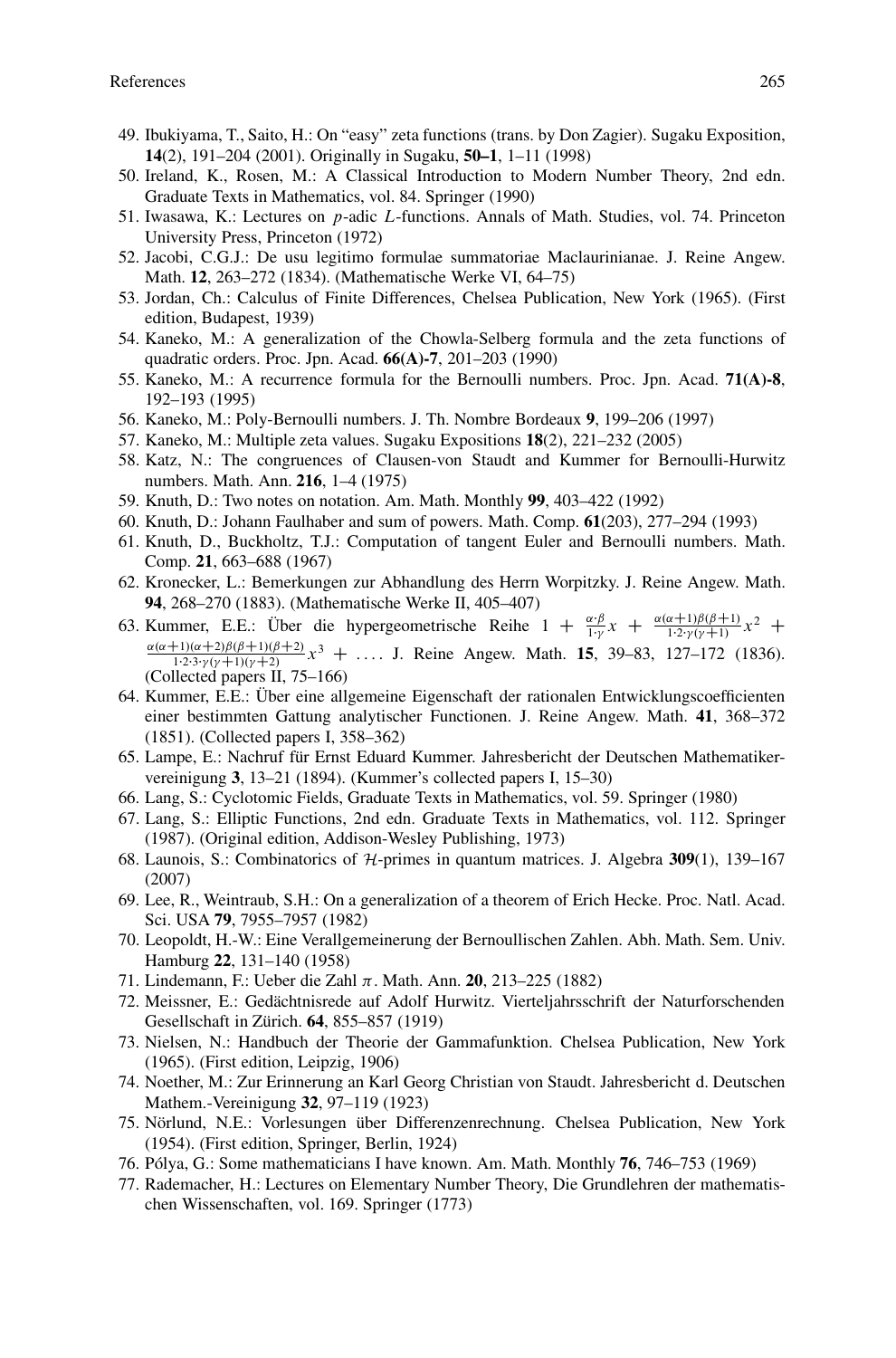- 78. Reid, C.: Hilbert. Springer, Berlin-Heidelberg-New York (1970)
- 79. Ribenboim, P.: 13 Lectures on Fermat's Last Theorem. Springer, New York-Heidelberg-Berlin (1979)
- 80. Rivoal, T.: La fonction zêta de Riemann prend une infinité de valeurs irrationnelles aux entiers impairs. C. R. Acad. Sci. Paris, Sér. l. Math. **331**, 267–270 (2000)
- 81. Scherk, H.F.: Über einen allgemeinen, die Bernoullischen Zahlen und die Coëfficienten der Secantenreihe zugleich darstellenden Ausdruck. J. Reine Angew. Math. **4**, 299–304 (1829)
- 82. Serre, J.-P.: Formes modulaires et fonctions zêta p-adiques. Lect. Notes in Math., vol. 350, pp. 191–268. Springer (1973). (Collected papers III, 95–172)
- 83. Serre, J.-P.: Cours d'arithmétique, Presses Universitaires de France, 1970. English translation: A course in arithmetic, Graduate Text in Mathematics, vol. 7. Springer (1973)
- 84. Seki, T.: CollectedWorks of Takakazu Seki. In: Hirayama, A., Shimodaira, K., Hirose, H. (eds.) Osaka Kyouiku Tosho (1974)
- 85. Shintani, T.: On a Kronecker limit formula for real quadratic fields. J. Fac. Sci. Univ. Tokyo, Sec. IA **24**, 167–199 (1977)
- 86. Shintani, T.: On special values of L-functions of number fields. Sugaku **29–3**, 204–216 (1977)
- 87. Shintani, T.: On certain ray class invariants of real quadratic fields. J. Math. Soc. Jpn. **30**, 139–167 (1978)
- 88. Slavutskii, I.Sh.: Staudt and arithmetical properties of Bernoulli numbers. Historia Scientiarum **5–1**, 69–74 (1995)
- 89. Stark, H.M.: L-functions at  $s = 1$ , III. Totally real fields and Hilbert's twelfth problem. Advances in Math. **22**, 64–84 (1976)
- 90. Titchmarsh, E.C.: TheTheory of the Riemann Zeta-function, 2nd edn. (revised by D.R. Heath-Brown). Oxford, (1986)
- 91. Tsushima, R.: The spaces of Siegel cusp forms of degree two and the representation of Sp(2, **F**<sub>p</sub>). Proc. Jpn. Acad. **60**, 209–211 (1984)
- 92. Tsushima, R.: Dimension formula for the spaces of Siegel cusp forms and a certain exponential sum. Mem. Inst. Sci. Tech. Meiji Univ. **36**, 1–56 (1997)
- 93. Vandiver, H.S.: On developments in an arithmetic theory of the Bernoulli and allied numbers. Scripta Math. **25**, 273–303 (1961)
- 94. Volkenborn, A.: Ein p-adisches Integral und seine Anwendungen. I. Manuscripta Math. **7**, 341–373 (1972)
- 95. Volkenborn, A.: Ein p-adisches Integral und seine Anwendungen. II. Manuscripta Math. **12**, 17–46 (1974)
- 96. von Staudt, K.G.C.: Beweis eines Lehrsatzes, die Bernoullischen Zahlen betreffend. J. Für Reine u. Angew. Math. **21**, 372–374 (1840)
- 97. von Staudt, K.G.C.: Beweis des Satzes, daß jede algebraische rationale ganze Function von einer Veränderlichen in Faktoren vom ersten Grade aufgelöst werden kann. J. Für Reine u. Angew. Math. **29**, 97–102 (1845)
- 98. Waldschmidt, M.: Valeurs zêta multiples. Une introduction. Colloque International de Théorie des Nombres (Talence, 1999). J. Théor. Nombres Bordeaux **12**(2), 581–595 (2000)
- 99. Waldshcmidt, M.: Open diophantine problems. Moscow Math. J. **4–1**, 245–300 (2004)
- 100. Washington, L.C.: Introduction to Cyclotomic Fields. Graduate Text in Mathematics, vol. 83. Springer (1982)
- 101. Weber, H.: Lehrbuchder Algebra, vol. III, Chelsea Publication, New York. (First edition, Friedrich Vieweg und Sohn, Braunschweig, 1908)
- 102. Weil, A.: Basic Number Theory. Springer, New York (1973)
- 103. Weil, A.: Number Theory: An Approach Through History; From Hammurapi to Legendre. Birkhäuser, Boston (1983)
- 104. Whittaker, E.T., Watson, G.N.: A Course of Modern Analysis. Cambridge University Press, Cambridge (1927)
- 105. Zagier, D.: A Kronecker limit formula for real quadratic fields. Math. Ann. **213**, 153–184 (1975)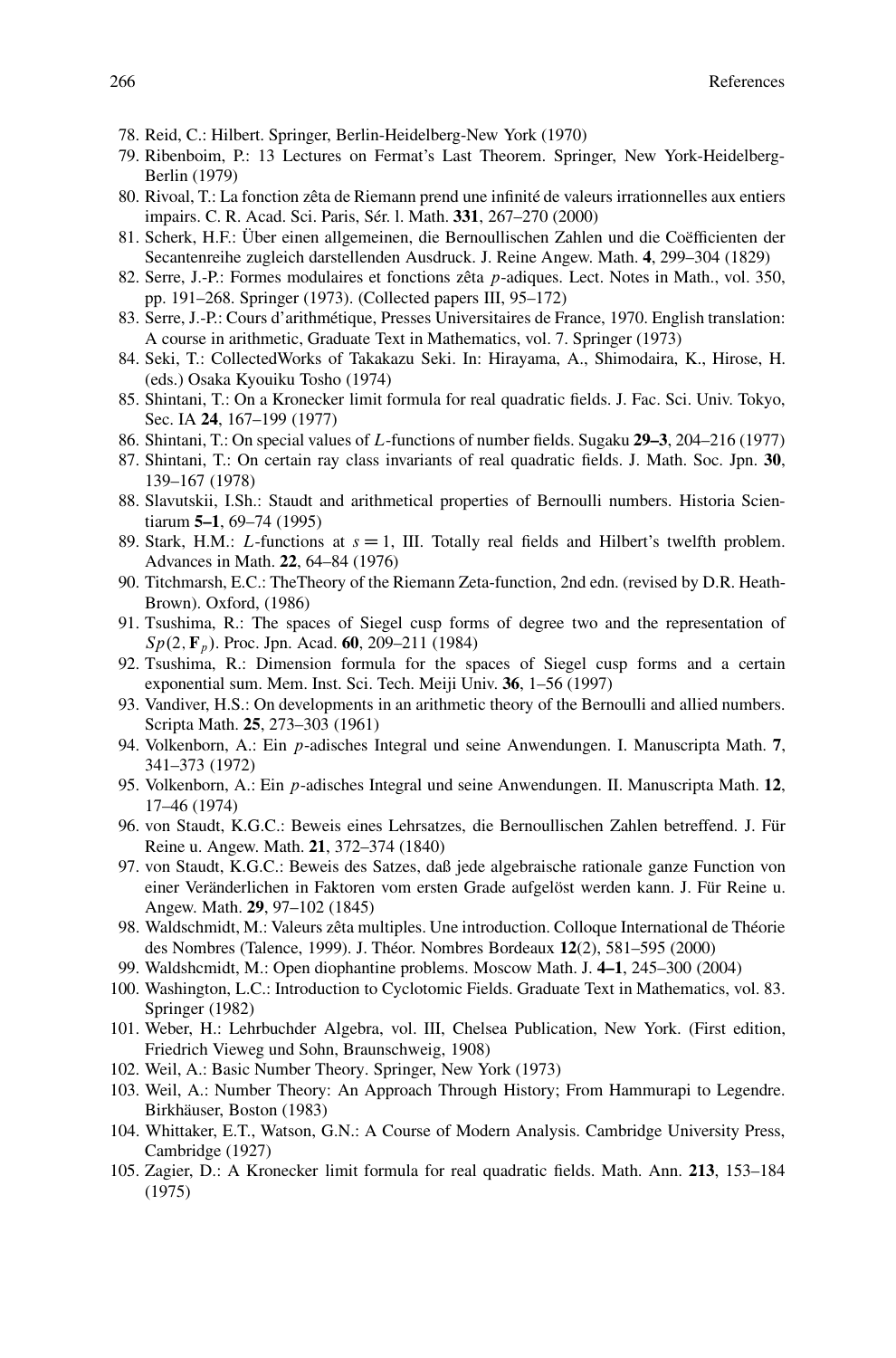- 106. Zagier, D.: Modular forms whose Fourier coefficients involve zeta functions of quadratic fields, in Modular functions of one variable VI. Lect. Notes in Math., vol. 627, pp. 105–169. Springer (1977)
- 107. Zagier, D.: Zetafunktionen und Quadratische Körper. Springer (1981)
- 108. Zagier, D.: A one-sentence proof that every prime  $p \equiv 1 \pmod{4}$  is a sum of two squares. Am. Math. Monthly **97–2**, 144 (1990)
- 109. Zagier, D.: Values of zeta functions and their applications, in ECM volume. Progress Math. **120**, 497–512 (1994)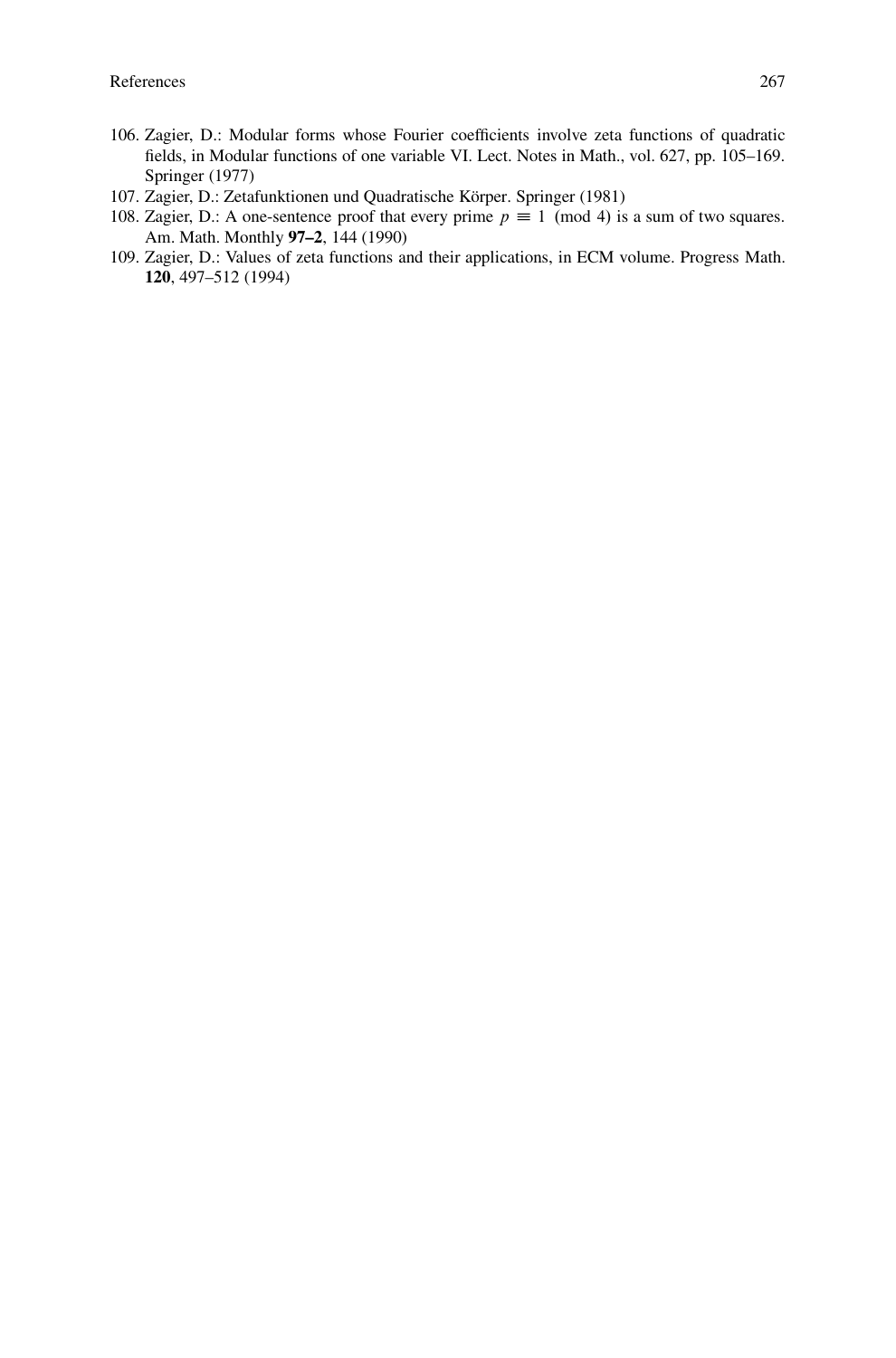# **Index**

Page numbers shown in bold indicate biographical note.

#### **Symbols**

L-function p-adic —, 43, 183 — of prehomogeneous vector space, 174, 175 Dirichlet —, 148, 176 p-adic  $-L$ -function, 43, 183 — integral, 44 — modular form, 41, 96 — number field, 183, 184 measure on — number field, 184 ring of — integers, 183

## **A**

Abel, 46, **203** Academia Algebrae, 3 Akiyama, 36 Akiyama–Tanigawa algorithm, 36 algebraic irrational number, 212 ambig, 92, 178 Ankeny, 96 Ankeny–Artin–Chowla congruence, 96 Ars Conjectandi, 1 Artin, 96 asteroid Ceres, 107 Pallas, 47, 107 Vesta, 107 Astronomische Nachrichten, 46 automorphic factor, 220 automorphic form, 209 dimension formula of —s, 124, 174, 177

## **B**

Bachmann, 49 Barnes, 210 — double zeta function, 212, 214 contour integral representation of —, 214 transformation formula of —, 214, 216 — multiple zeta function, 209–211 contour integral representation of —, 210 Berndt, 217 Bernoulli measure, 196, 199 Bernoulli number p-adic integral expression of —, 198 — and class number, 95 — and class number of imaginary quadratic field, 90 — of higher order, 224 definition of —, 3 denominator of —, 41 different definition of —, 6 formula of — involving Stirling number, 35 generalized —, 53, 58, 107, 110, 111, 127 generating function of —s, 53 generating function of —s, 13, 20, 23 poly- —, 223 recurrence formula of —, 3, 12, 22 sign of  $\sim$ , 23 table of  $-$ , 6 Bernoulli polynomial, 10, 54, 55, 65, 141, 144, 209, 217 definition of —, 55 Fourier expansion of —, 59 generating function of —s, 56

T. Arakawa et al., *Bernoulli Numbers and Zeta Functions*, Springer Monographs in Mathematics, DOI 10.1007/978-4-431-54919-2, © Springer Japan 2014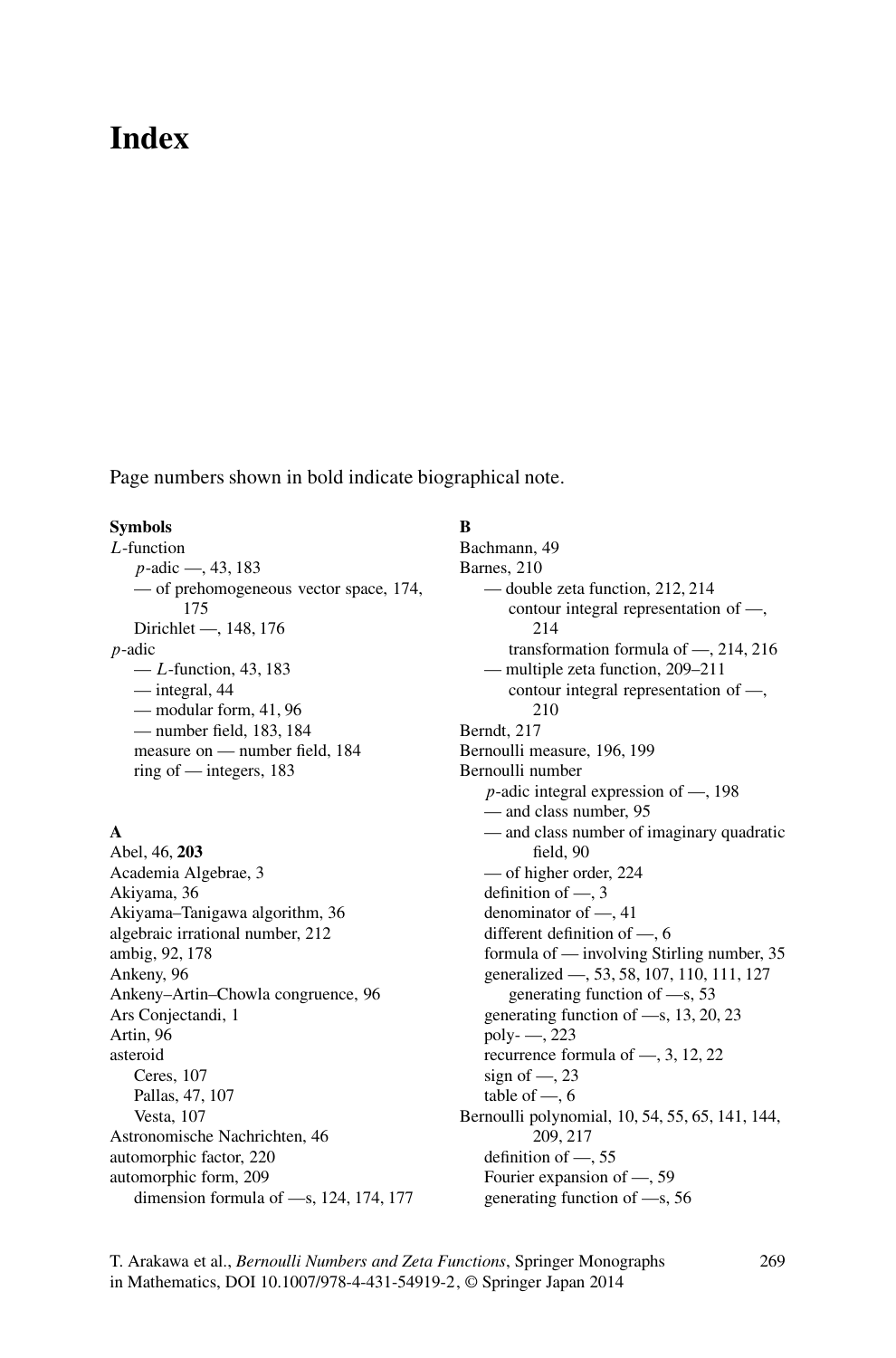Bernoulli, Daniel, 1 Bernoulli, Jakob, 1–3, 6 Bernoulli, Johann, 1 Bessel, 46 Bessel function, 46 Biermann, 46 binomial coefficient, 2 binomial expansion, 190 binomial polynomial, 185 Bleuler, 207 bounded linear functional, 191, 192 — and measure, 192 Buckholtz, 24

#### $\mathbf{C}$

Cantor, 49 Cauchy, 95 Cauchy's integral theorem, 143 character conductor of —, 52 conjugate —, 53 Dirichlet —, 51 even —, 53 odd —, 53 primitive —, 52 trivial —, 51 character sum, 103, 104 characteristic function, 191 Chinese remainder theorem, 110, 169 Chowla, 96 class number, 82, 95 — and Bernoulli number, 90 — formula, 55, 89, 95, 155, 162, 173 — in the narrow sense, 82 — in the wide sense, 82 — of cyclotomic field, 43 — of order of quadratic field, 82, 159 — of quadratic forms, 77 finiteness of —, 88 Clausen, 41, **46**, 47, 48 — function, 47 — identity, 47 theorem of — and von Staudt, 25, 41, 95 commutative integral domain, 13 conductor — of Dirichlet character, 52 — of order of quadratic field, 79 congruence zeta function, 132 conjugate character, 53 continued fraction, 218 contour integral, 141 — representation of Barnes multiple zeta function, 210

— representation of Hurwitz zeta function, 143 convolution, 188, 195 cycle, 27 cyclotomic field, 49, 105 arithmetic of —, 43 class number of —, 43

## **D**

de Moivre, 2 de Moivre's formula, 2 Dedekind domain, 78 Dedekind zeta function, 156 analytic continuation of —, 166 functional equation of —, 166 di-Bernoulli number, 227, 233 denominator of —, 230 difference, 55 difference calculus, 32 Dilcher, 3 dilogarithm, 47 dimension formula, 124, 174, 177 Diophantine approximation, 213 Dirichlet, **48**, 55, 95  $-L$ -function, 148, 176 functional equation of —, 150, 151 special value of —, 148, 152 — character, 51 — series, 212 Dirichlet's Theorem, 55 discriminant — of order of quadratic field, 79 — of quadratic field, 78 — of quadratic form, 76 Disquisitiones Arithmeticae, 91, 92 distribution property, 184 Dorpat observatory, 46 double gamma function, 209 du Bois–Reymond, 49

## **E**

Eisenstein, 41 Eisenstein series, 41 Euler, **22**, 47, 65, 73, 102, 205 — factor, 170, 171 — function, 52, 87, 109, 187 — number, 102 — product, 55, 156 —'s constant, 69 —'s formula, 67 —'s theorem, 52 criterion of —, 99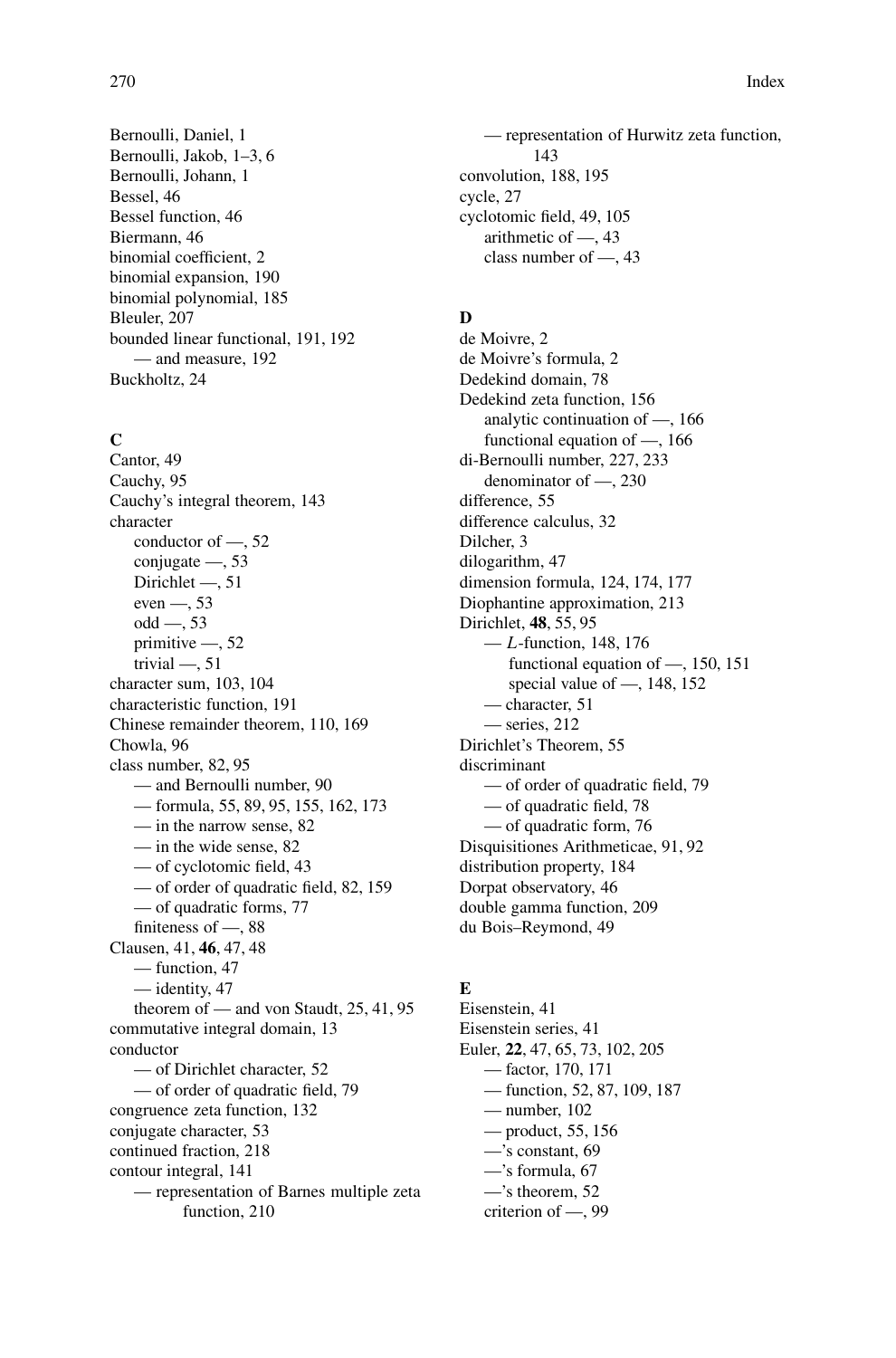### Index 271

formula of —, 95 summation formula of — and Maclaurin, 65, 73 even character, 53 expansion of cotangent, 23 expansion of tangent, 23 exponential sum, 104, 107, 110, 135

## **F**

Faulhaber, **3** Faulhaber's theorem, 11 Fermat, **42**, 47, 205 — number, 47 —'s little theorem, 42, 237 formal Laurent series, 20 formal power series, 13, 14 derivative of —, 19 integral of —, 20 inverse of —, 18 product of —, 14 substitution of —, 16 sum of —, 14 Fourier, 163 Fourier transform, 163, 193 Freudenthal, 207 Frobenius, 207 Fuchs, 49 fundamental discriminant — of quadratic field, 78 fundamental domain, 221 fundamental period of continued fraction expansion, 218 Fundamental theorem of finitely generated abelian groups, 78 fundamental theorem on algebra, 48 fundamental unit, 90, 91, 219

#### **G**

Galois theory, 105 gamma function, 25, 139, 140, 147, 165 duplication formula of —, 147 reflection formula of —, 147 Gauss, **47**, 47–49, 75, 91, 92, 105, 107 —ian sum, 104, 107, 108, 111 — of quadratic form, 108 formula of —, 110 sign of —, 107 conjecture of —, 91 Gauss symbol, 59 generalized Bernoulli number, 53, 58, 107, 110, 111, 127

generating function of —s, 53 genus theory, 92 Geometrie der Lage, 47 Gordan, 49 Gould, 34 group of totally positive units, 216, 219, 221

#### **H**

Hashimoto, 174 Hensel, 46 Hilbert, **207** Holst, 46 Hurwitz, 95, 139, 203, **207** — integral series, 97 — number, 203 — zeta function, 139, 209, 210 contour integral representation of —, 143 functional equation of —, 147 values at non-positive integers of —, 144 hyperbolic function, 23 hypergeometric series, 47, 48

#### **I** ideal

— and quadratic form, 82 — class group, 159 — group, 159 — of order of quadratic field, 79 equivalence of — (in the narrow, wide sense), 82 fractional —, 157 inverse —, 158 norm of —, 79 primitive —, 79 proper —, 80 proper fractional —, 158 standard basis of —, 79 imaginary quadratic field, 77 indeterminate, 14, 105 inverse Fourier transform, 193 Ireland, 230, 232 irregular prime, 43 Iwasawa, 183 Iwasawa isomorphism, 186, 188

## **J**

Jacobi, **3**, 46, 48, 203 Joachimsthal, 48 Joseph von Utzschneider Optical Institute, 46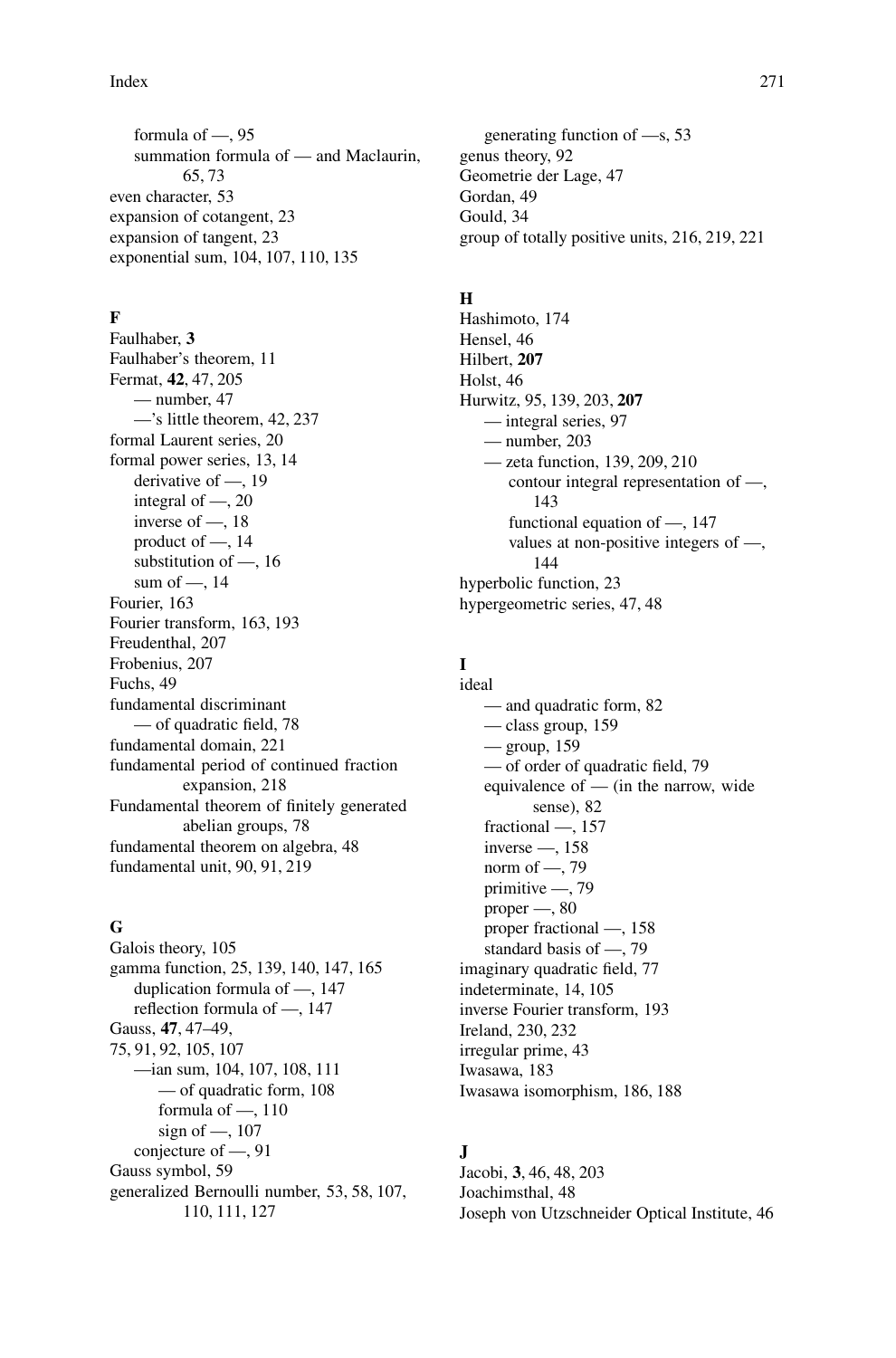#### **K**

Katsuyou Sanpou, 2 Klein, 207 Knuth, 24, 25, 28 Kronecker, **34**, 48, 207 Kronecker's delta, 29, 114 Kummer, 43, 44, **48**, 48, 49, 207 — congruence, 43, 48, 183, 198 — surface, 49

## $\mathbf{L}$

l'Hôpital, 106 Lampe, 46 Lang, 155, 168, 183, 188, 189 lattice, 157, 216 — of quadratic field, 157 double zeta function of —, 220 order of —, 216 product of —, 157 Law of Large Numbers, 1 Lebesgue, 210 — dominant convergence theorem, 210 Lebesgue integral, 210 Leibniz, 115 Leibniz rule, 115 Lerch, 209 Lerch type zeta function, 209 Lindemann, 73, **207**

#### **M**

Möbius, 170 — function, 170 — inversion formula, 171 Maclaurin, 65 Mahler, 189 theorem of  $-$ , 189 Maple, 6 Mathematica, 6 maximal order, 77 measure — and formal power series, 185, 186, 188, 190 — on p-adic number field, 184 convolution of —, 188, 195 Mendelssohn, 48 Minkowski, 207 modular form p-adic —, 96 modular group, 76, 213 modulus of Dirichlet character, 51 multiple gamma function, 209

multiple zeta function, 210 multiple zeta value, 36, 224

## **N**

Nielsen, 25 Noether, 46, **47** norm — of element of quadratic field, 78 — of ideal, 79

## **O**

Ochiai, 234 odd character, 53 Olbers, **107** order — of lattice, 216 — of quadratic field, 78

## **P**

Pólya, 207, 208 period of continued fraction expansion, 218 Peters, 47 Piazzi, 107 Poisson, 162 Poisson summation formula, 163 poly-Bernoulli number, 223 denominator of —, 227 formula of — in terms of Stirling number, 226 generating function of —s, 223 recurrence formula of —, 224, 225 table of —, 224, 234 polylogarithm, 223 prehomogeneous vector space zeta function of —, 135, 155, 177 primitive — character, 52 — ideal, 79 principal ideal domain, 78 projective geometry, 47 proper ideal, 80 purely periodic continued fraction expansion, 218

## **Q**

quadratic field, 77 (fundamental) discriminant of —, 78 class number of order of —, 82 discriminant of order of —, 79 ideal group of —, 155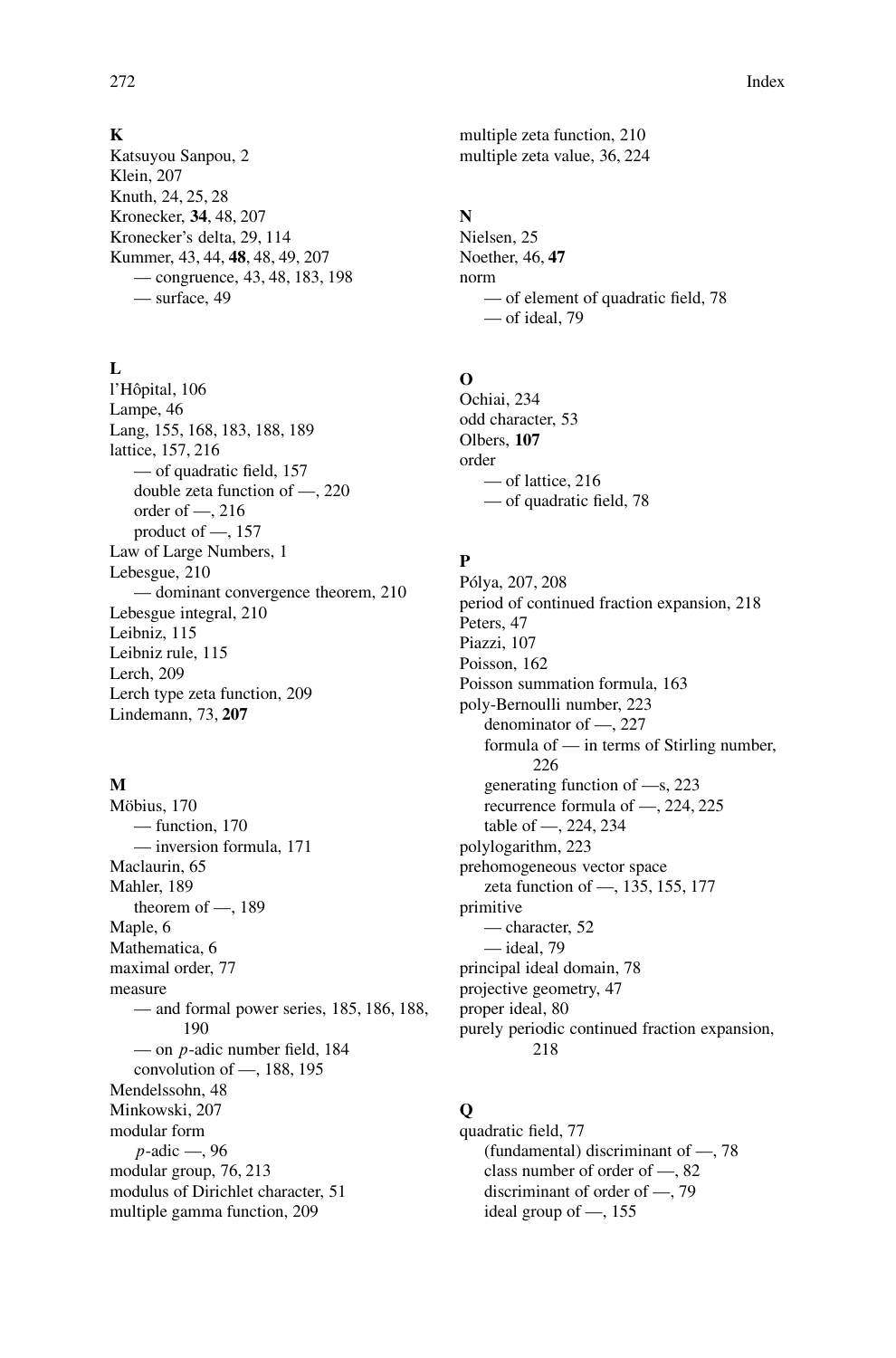### Index 273

imaginary —, 77 integer of —, 77 maximal order of —, 77 norm of element of —, 78 order of —, 78 class number formula of —, 89 conductor of —, 79 ideal of —, 79 real —, 77 class field construction over —, 209 ring of integers of —, 77 trace of element of —, 78 quadratic form, 75 — and ideal, 82 — with square discriminant, 86 class number formula of —s, 87 class number of —s, 77 discriminant of —, 76 equivalence of —, 76 primitive —, 75 quadratic residue — symbol, 88 reciprocity law of —, 89 quartic surface, 49

## **R**

real quadratic field, 77 real quadratic irrational number, 216 continued fraction expansion of —, 218 reduced —, 219 reduced real quadratic irrational number, 219 regular prime, 43 residue theorem, 60, 141 Riemann, **71** Riemann zeta function, 22, 67, 71, 139, 174 analytic continuation of —, 71 functional equation of —, 148 special values of —, 6 values at negative integers of —, 66, 72, 96 values at positive even integers of —, 22, 61, 73 ring of all integers, 77 Rosen, 230, 232 Roth, 213 Roth's theorem, 213

## **S**

Scherk, **48** Schönflies, 49 Schubert, 207 Schumacher, 46 Schwarz, **49**, 207 Seki, **2**, 3, 6 Serre, 55, 183 Shintani, 209 simplicial cone, 221 standard basis, 79 Stark, 209 Stark–Shintani conjecture, 209 Stirling, 25 Stirling number, 25 — of the first kind, 27, 28, 112, 113 recurrence formula of —, 28 table of  $-$ , 29 — of the second kind, 25, 26, 116 recurrence formula of —, 26 table of  $-$ , 27 alternative definition of —, 33 various formulas of —, 28 structure theorem for finitely generated abelian groups, 157 sum of powers, 1, 10 proof of formula of —, 6, 58, 73, 116 symmetric group, 27 symmetric matrix equivalence of —, 76 half-integral —, 76, 173 prehomogeneous vector space of symmetric matrices, 177 primitive —, 76

## **T**

tangent number, 24, 98 Tanigawa, 36 theorem of Clausen and von Staudt, 25, 41, 95 theorem of l'Hôpital, 106 theta function, 108, 162, 164 transformation formula of —, 162, 165 totally real algebraic number field, 209 trace formula, 127 trace of element of quadratic field, 78 transcendental number, 73, 207 trivial character, 51

## **U**

unique factorization domain, 78 uniqueness of prime ideal decomposition, 156 upper half plane, 162 Utzschneider, 46

## **V**

Vandiver, **232**, 237, 238 von Staudt, 34, 41, **47** theorem of Clausen and —, 25, 41, 95